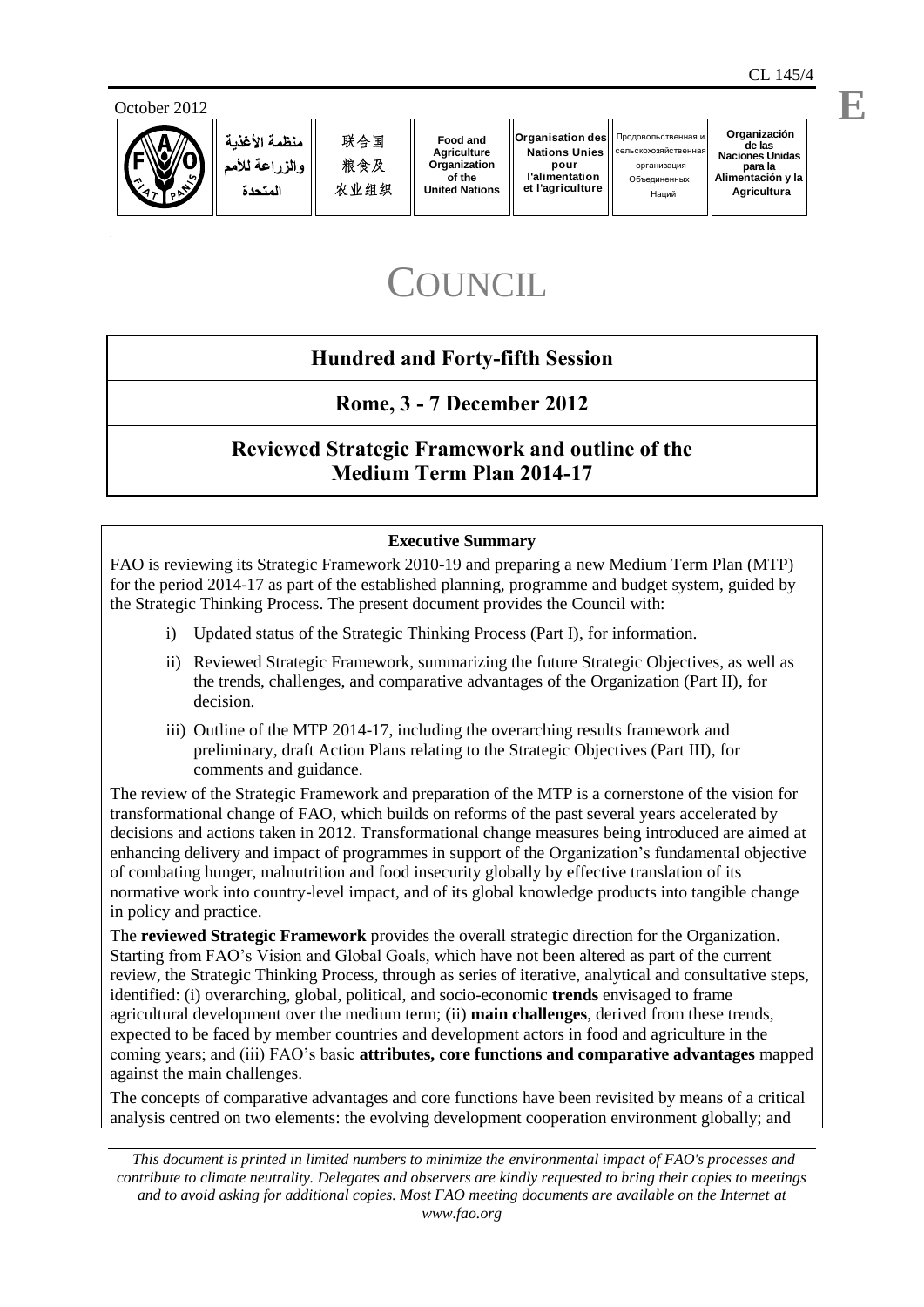FAO's basic organizational attributes. As a result of the analysis, a **revised set of core functions** has been defined.

Five new **Strategic Objectives** are thus extrapolated and represent the main areas of work on which FAO will concentrate its efforts in striving to achieve its Vision and Global Goals:

- 1. Eradicate hunger, food insecurity and malnutrition
- 2. Increase and improve provision of goods and services from agriculture, forestry and fisheries in a sustainable manner
- 3. Reduce rural poverty
- 4. Enable more inclusive and efficient agricultural and food systems at local, national and international levels
- 5. Increase the resilience of livelihoods to threats and crises

The **Medium Term Plan (MTP) 2014-17** is being currently developed as part of the result-based approach to planning, programme and budget introduced by the Conference in 2009.

Three innovations in relation to the five proposed **Strategic Objectives** are being introduced to the MTP: (i) **Action Plans** to guide the achievement of each Strategic Objective, to be implemented as corporate programmes and regional programmatic initiatives, based on the application of all the core functions; (ii) an additional Objective to ensure that the quality and capacity of FAO's **knowledge and technical work**, including norms and standard setting; (iii) and two cross-cutting areas of work, on **gender and governance**, are incorporated and mainstreamed across the Strategic Objectives.

The **Functional Objectives** are an essential part of the enabling environment to support the achievement of the Strategic Objectives. The Functional Objective on efficient and effective administration (currently FOY) will be maintained, while the current Functional Objective X on effective collaboration with Members States and stakeholders will be adjusted to allow for more transparent visualization of the enabling services provided, as well as the resources allocated.

A more robust **results framework** will be introduced in the MTP, with enhanced Organizational Outcomes, indicators and targets. In this context, an outline of the future budgetary chapter structure is presented, which will drive the planning, monitoring and reporting for the biennium, and reflect clearly the importance of FAO's knowledge and standard-setting mandate.

#### **Guidance sought from the Programme and Finance Committees and the Council**

The Programme and Finance Committees, and the Council are invited to:

- $\triangleright$  review and endorse the Strategic Objectives in the reviewed Strategic Framework presented in Part II of this document; and
- $\triangleright$  provide any comments and guidance on the draft Action Plans and results framework in the outline of the MTP 2014-17 presented in Part III.

*Queries on the substantive content of this document may be addressed to:*

Mr Boyd Haight Director, Office of Strategy, Planning and Resources Management Tel. +39 06570 55324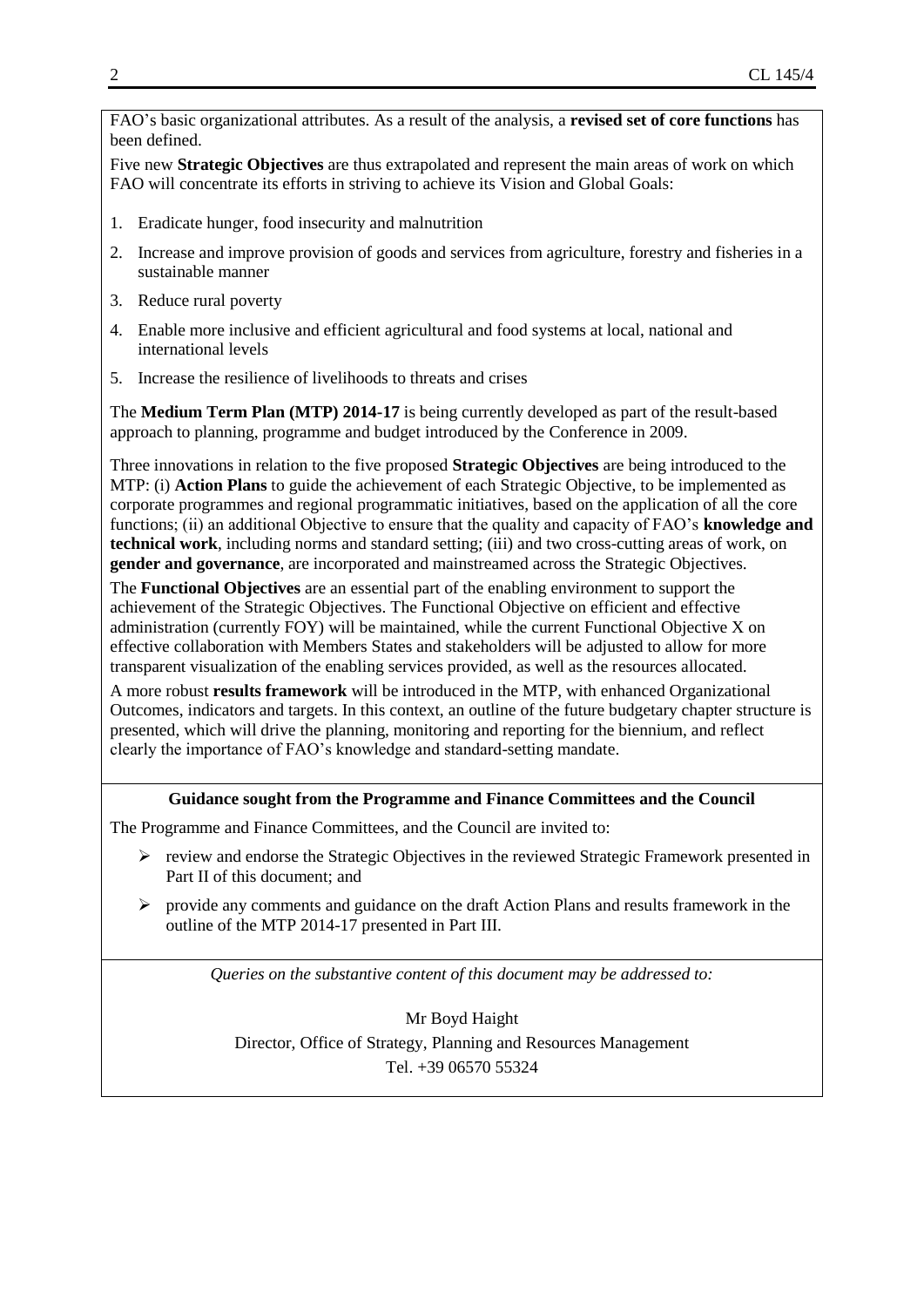# **Table of Contents**

#### Pages

| А.        |                                                                                                             |  |
|-----------|-------------------------------------------------------------------------------------------------------------|--|
| <b>B.</b> |                                                                                                             |  |
| C.        |                                                                                                             |  |
|           | D.                                                                                                          |  |
| I.        |                                                                                                             |  |
| Π.        |                                                                                                             |  |
|           | A <sub>1</sub>                                                                                              |  |
|           |                                                                                                             |  |
| Β.        |                                                                                                             |  |
|           |                                                                                                             |  |
|           | $C_{\cdot}$                                                                                                 |  |
|           |                                                                                                             |  |
|           |                                                                                                             |  |
|           |                                                                                                             |  |
|           |                                                                                                             |  |
|           | D.                                                                                                          |  |
|           |                                                                                                             |  |
|           | Strategic Objective 2: Increase and improve provision of goods and services from agriculture, forestry and  |  |
|           |                                                                                                             |  |
|           | Strategic Objective 4: Enable more inclusive and efficient agricultural and food systems at local, national |  |
|           |                                                                                                             |  |
| III.      |                                                                                                             |  |
|           | A.                                                                                                          |  |
|           |                                                                                                             |  |
|           |                                                                                                             |  |
|           |                                                                                                             |  |
|           |                                                                                                             |  |
|           |                                                                                                             |  |
|           |                                                                                                             |  |
|           |                                                                                                             |  |
|           |                                                                                                             |  |
| Β.        |                                                                                                             |  |
| C.        |                                                                                                             |  |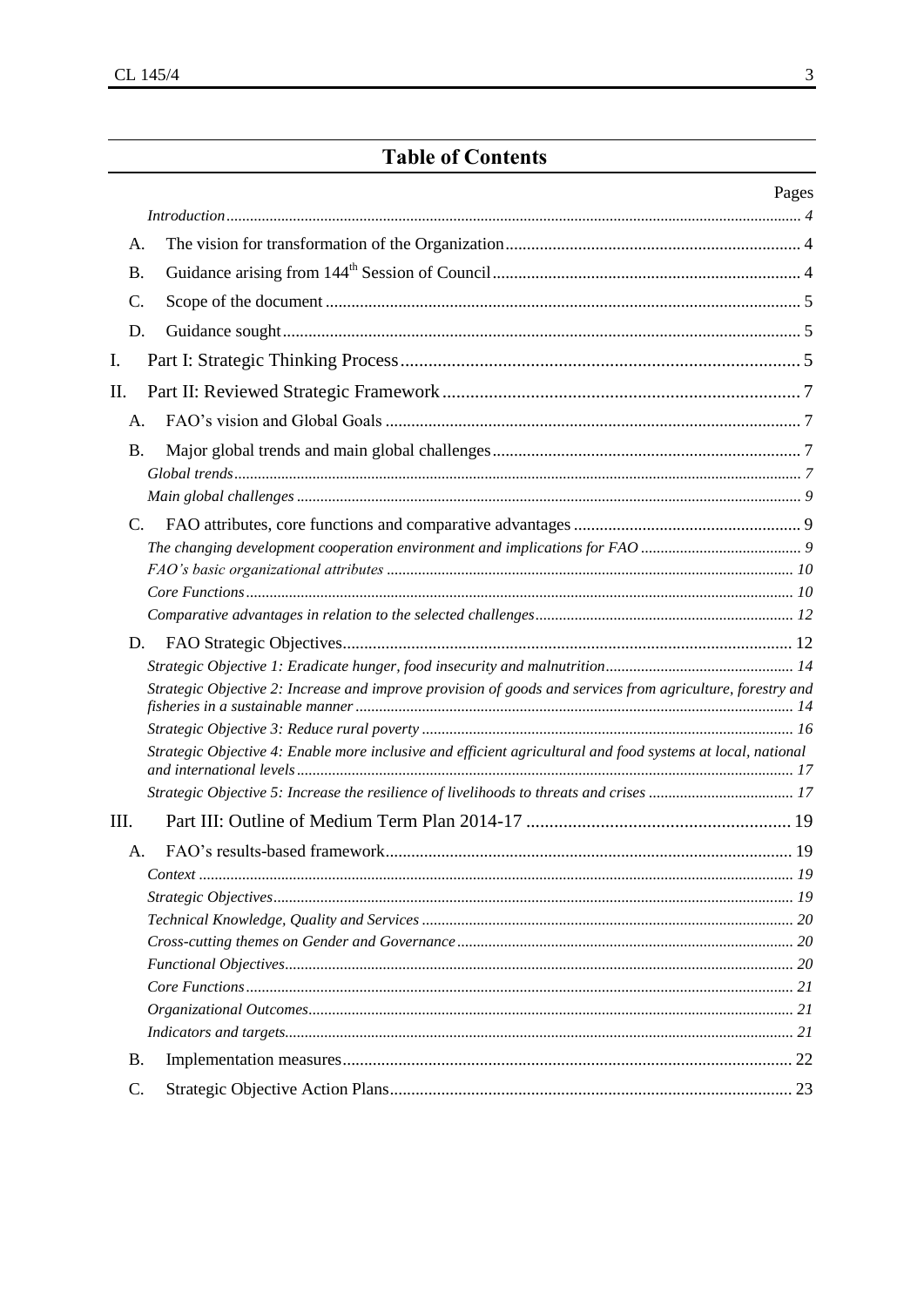#### *Introduction*

#### **A. The vision for transformation of the Organization**

<span id="page-3-1"></span><span id="page-3-0"></span>1. The review of the existing Strategic Framework of FAO is part of the established planning, programme and budget system introduced by the Conference at its  $36<sup>th</sup>$  session in November 2009. This approach also drives the preparation of related planning documents: the Medium Term Plan 2014-17 and the Programme and Work and Budget 2014-15.

2. The review of the Strategic Framework and preparation of other planning documents is also a cornerstone of the vision for transformational change of FAO, which builds on reforms of the past several years accelerated by decisions and actions taken in 2012. The transformational change will help to enhance delivery and impact of programmes in support of the Organization's overarching aim of combating hunger, malnutrition and food insecurity globally by effective translation of its normative work into country-level impact, and of its global knowledge products into tangible change in policy and practice.

3. All elements of the transformational change process are predicated on a clear and more focused strategic direction, based on enhanced capacity and functioning of the decentralized office network working in a holistic and mutually supportive way with headquarters. To carry this forward, targeted institutional strengthening is required along with additional measures to obtain greater value-for-money.

4. At its 144<sup>th</sup> session, the Council supported the overall vision for transformational change of the Organization. An update is presented in document CL  $145/3<sup>2</sup>$  on the progress of implementation of the transformative measures it approved, as well as further proposals for institutional strengthening. The vision for transformational change also builds upon Members' previous guidance and the benefits arising from FAO reform, the IEE and the IPA. Document CL 145/10 provides the Council with a status report on implementation of the IPA, including realized benefits.

5. The future strategic direction and priorities of the Organization within the context of the vision for transformational change are being developed by the Strategic Thinking Process, which drives the review of the existing Strategic Framework and preparation of the Medium Term Plan 2014-17. At its  $144<sup>th</sup>$  session, the Council supported the Strategic Thinking Process as a key component of transformational change for FAO. Accordingly, the Council is presented with the reviewed Strategic Framework and outline of the Medium Term Plan 2014-17 as the latest output of the Strategic Thinking Process.

# **B. Guidance arising from 144th Session of Council**

<span id="page-3-2"></span>6. The Council at its  $144^{\text{th}}$  session<sup>3</sup> appreciated the participatory and transparent nature of the Strategic Thinking Process, and encouraged further formal and informal dialogue in this regard. The Council also welcomed the process of identifying fewer, more cross-cutting Strategic Objectives for FAO, extrapolated from the global trends and main challenges through analysis of FAO's basic attributes, core functions and comparative advantages, and taking account of regional specificities and views provided by the 2012 Regional Conferences, including the Informal Regional Conference for North America.

7. In addition, the Council emphasized the need for more attention within the Strategic Thinking Process to sustainable management of natural resources, and to the contribution of agriculture, fisheries and forests. It also requested inclusion of a number of elements in further elaborating the Strategic Objectives and in preparing the associated results-based Action Plans, including: (i) regional specificities and priorities; (ii) guidance of the Technical Committees; (iii) linkages with normative and standard-setting work; (iv) formation and strengthening of meaningful partnerships; (v) a robust

l

<sup>&</sup>lt;sup>1</sup> Conference Resolution 10/2009

<sup>&</sup>lt;sup>2</sup> <http://www.fao.org/docrep/meeting/026/me906e.pdf>

<sup>&</sup>lt;sup>3</sup> CL 144/REP, paragraphs 25 and 30-34 <http://www.fao.org/docrep/meeting/025/me323e.pdf>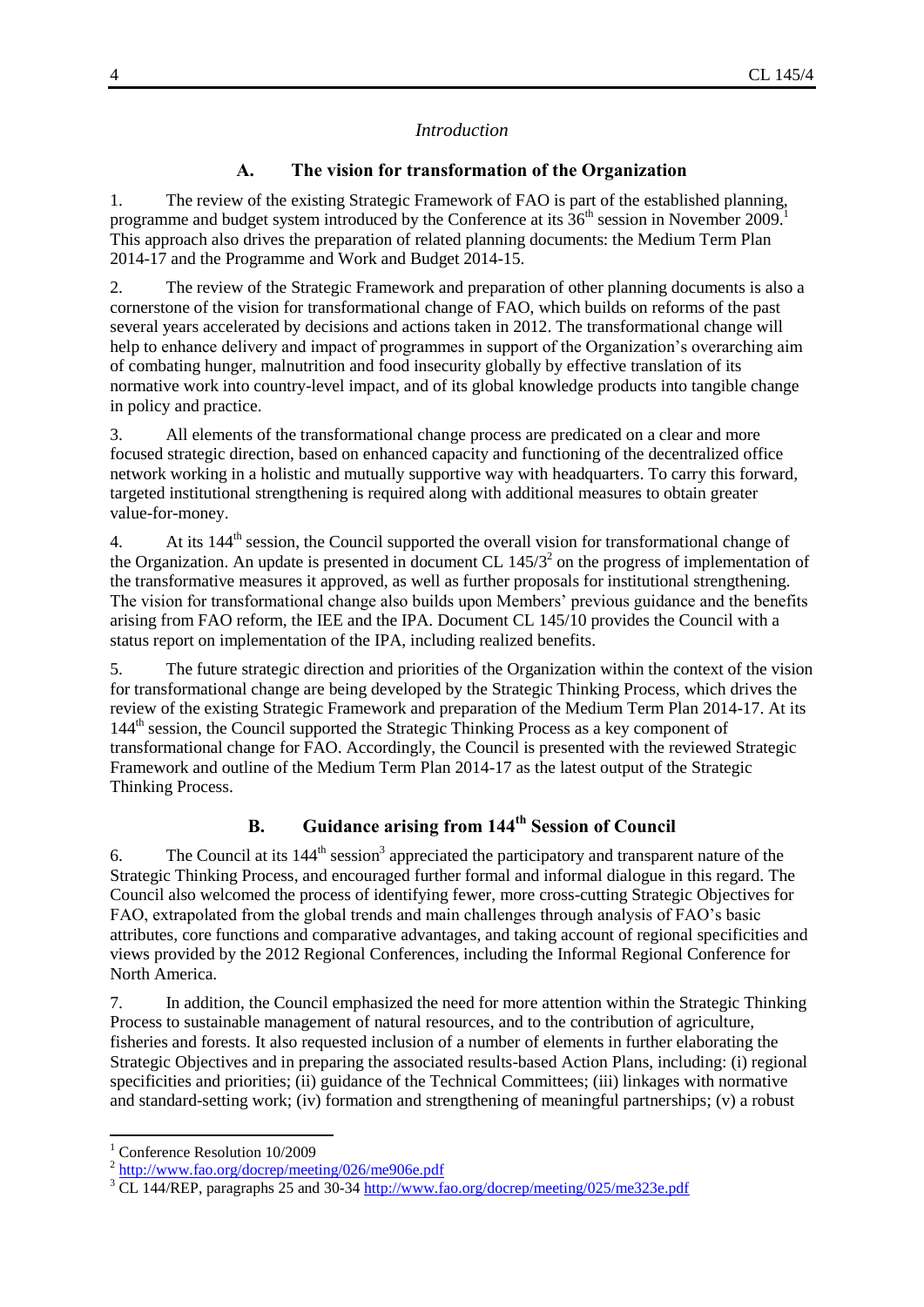results-based framework and alignment with Country Programming Frameworks; and (vi) the need for a smooth and transparent transition from the current to the future MTP.

8. In taking note of the roadmap for review and decision of major planning documents by the governing bodies, the Council looked forward to considering the reviewed Strategic Framework and outline of the Medium Term Plan 2014-17 at its  $145<sup>th</sup>$  session, so that its guidance could provide a basis for preparing the Programme of Work and Budget 2014-15.

# **C. Scope of the document**

<span id="page-4-0"></span>9. The present document provides the Council with the latest output resulting from the critical analysis and consultation within the Strategic Thinking Process:

- i) Updated status of the Strategic Thinking Process (Part I)
- ii) Reviewed Strategic Framework, summarizing the future Strategic Objectives, as well as the trends, challenges, and comparative advantages of the Organization (Part II)
- iii) Outline of the MTP 2014-17, including the overarching results framework and preliminary, draft Action Plans relating to the Strategic Objectives (Part III)

#### **D. Guidance sought**

<span id="page-4-1"></span>10. The Programme and Finance Committees, and the Council are invited to:

- review and endorse the Strategic Objectives in the reviewed Strategic Framework presented in Part II of this document; and
- <span id="page-4-2"></span>provide any comments and guidance on the outline of the MTP 2014-17 and the draft Action  $\bullet$ Plans and results framework in the presented in Part III.

#### **I. Part I: Strategic Thinking Process**

11. At its  $36<sup>th</sup>$  session in November 2009, the Conference established<sup>4</sup> a renewed programme and budget approach for FAO consistent with actions arising from the Immediate Plan of Action on priorities and programmes for the Organization. This new approach introduced revised planning documentation for the Organization, including a Strategic Framework, prepared for a period of ten to fifteen years and reviewed every four years, and a Medium Term Plan (MTP) covering a period of four years. In addition, the new arrangements envisaged the Regional Conferences, Technical Committees and the Programme and Finance Committees advising the Council on programme and budget matters, including priority areas of work for the Organization.

12. The Strategic Thinking Process was launched in January 2012 by the Director-General to determine the future strategic direction of FAO. Its broad and consultative nature includes participation of, and consultation with staff, inputs by an external Strategy Experts Panel<sup>5</sup>, consultation with partner organizations and ample consultation and dialogue with Member Nations.

13. The Strategic Thinking Process informs the review of the current Strategic Framework 2010- 19 and preparation of the MTP 2014-17 consistent with the new approach to planning introduced by the Conference, and in line with the context and high-level timeline approved by the Programme and Finance Committees<sup>6</sup> and by the Council<sup>7</sup> at the end of 2011. The Strategic Thinking Process, with the different steps and components, is described in *Figure 1*.

l

<sup>4</sup> CR 10/2009 <http://www.fao.org/docrep/meeting/019/k6302e.pdf>

<sup>&</sup>lt;sup>5</sup> Prof Alain de Janvry, Dr Shenggen Fan, Prof Louise O Fresco, Mr Gustavo Gordillo De Anda, Prof Richard Mkandawire, Prof Inder Sud, Dr David Goodman

<sup>6</sup> CL 143/13, para. 7 <http://www.fao.org/docrep/meeting/024/mc486e.pdf>

<sup>7</sup> CL 143/REP, para. 13c) <http://www.fao.org/docrep/meeting/024/mc783e.pdf>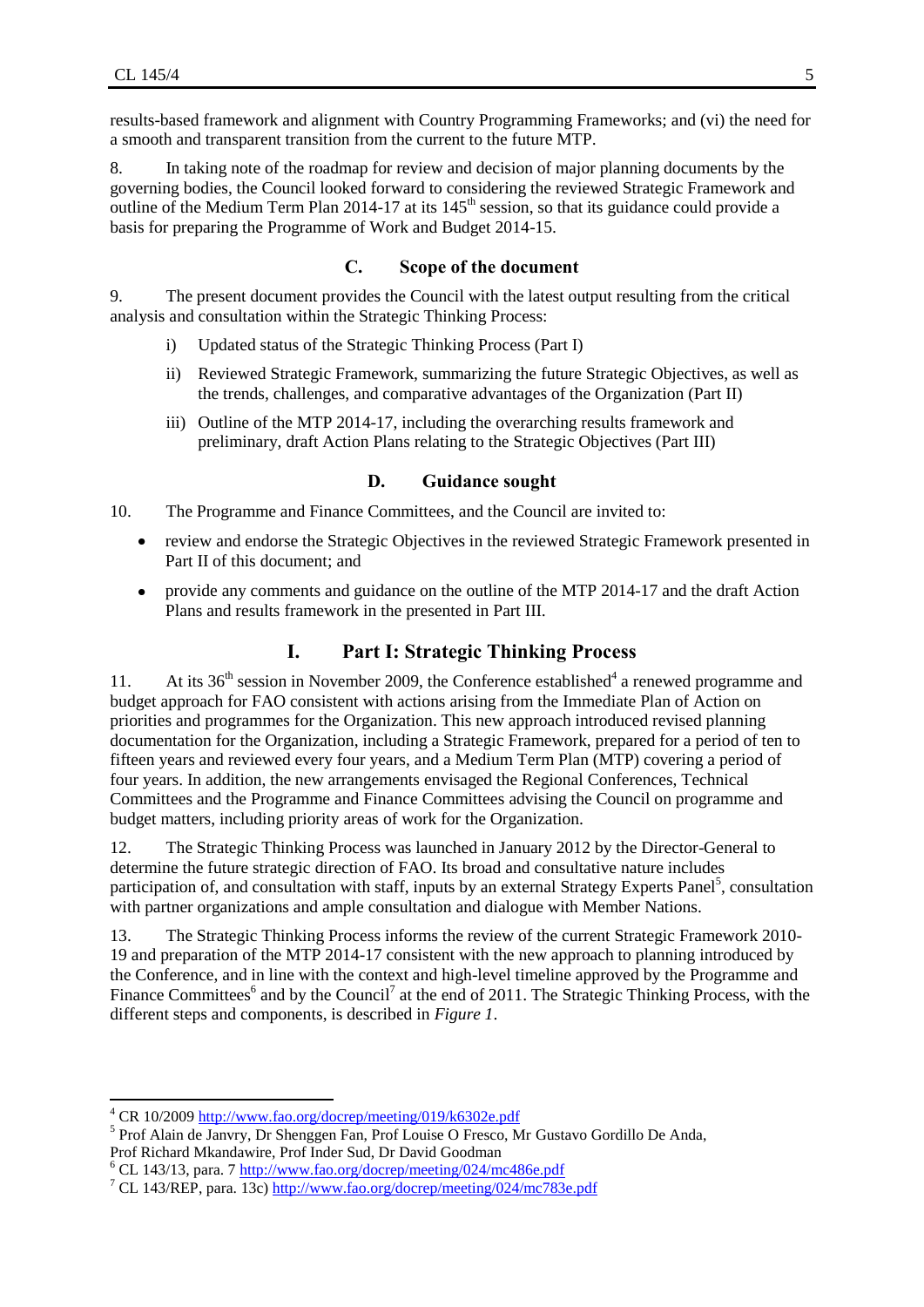#### *Figure 1: Strategic Thinking Process*



14. The Process started by identifying the Major Global Trends as drivers of change, and Main Challenges pointing to possible priority areas of future work for the Organization. As the first step of formal dialogue with the governing bodies, the 2012 Regional Conferences considered global trends identified by the Process The Regional Conferences provided guidance on regional priorities, and regional specificities of the main global challenges.

15. This was followed by analysis of FAO's core functions and comparative advantages defined in relation to other organizations with mandates in agriculture and rural development. Expert input was provided by the Strategy Experts Panel. As a result of this dialogue and analysis, five draft Strategic Objectives to guide the overall, future plan of work of the Organization were extrapolated. The proposed Strategic Objectives were submitted for consideration by the Programme and Finance Committees and to the 144<sup>th</sup> Session of the Council.<sup>8</sup>

16. Based on the guidance provided by the Council, the Strategic Objectives have been further refined. This elaboration takes into account another round of feedback from the Strategy Experts Panel and inputs from the Technical Committees, in particular on sustainable management of natural resources as relates to agriculture, fisheries, forests, agricultural heritage, genetic resources and food safety, within the context of global climate change.

 $\overline{\phantom{a}}$ 

<sup>&</sup>lt;sup>8</sup> CL 144/14<http://www.fao.org/docrep/meeting/025/md881e.pdf>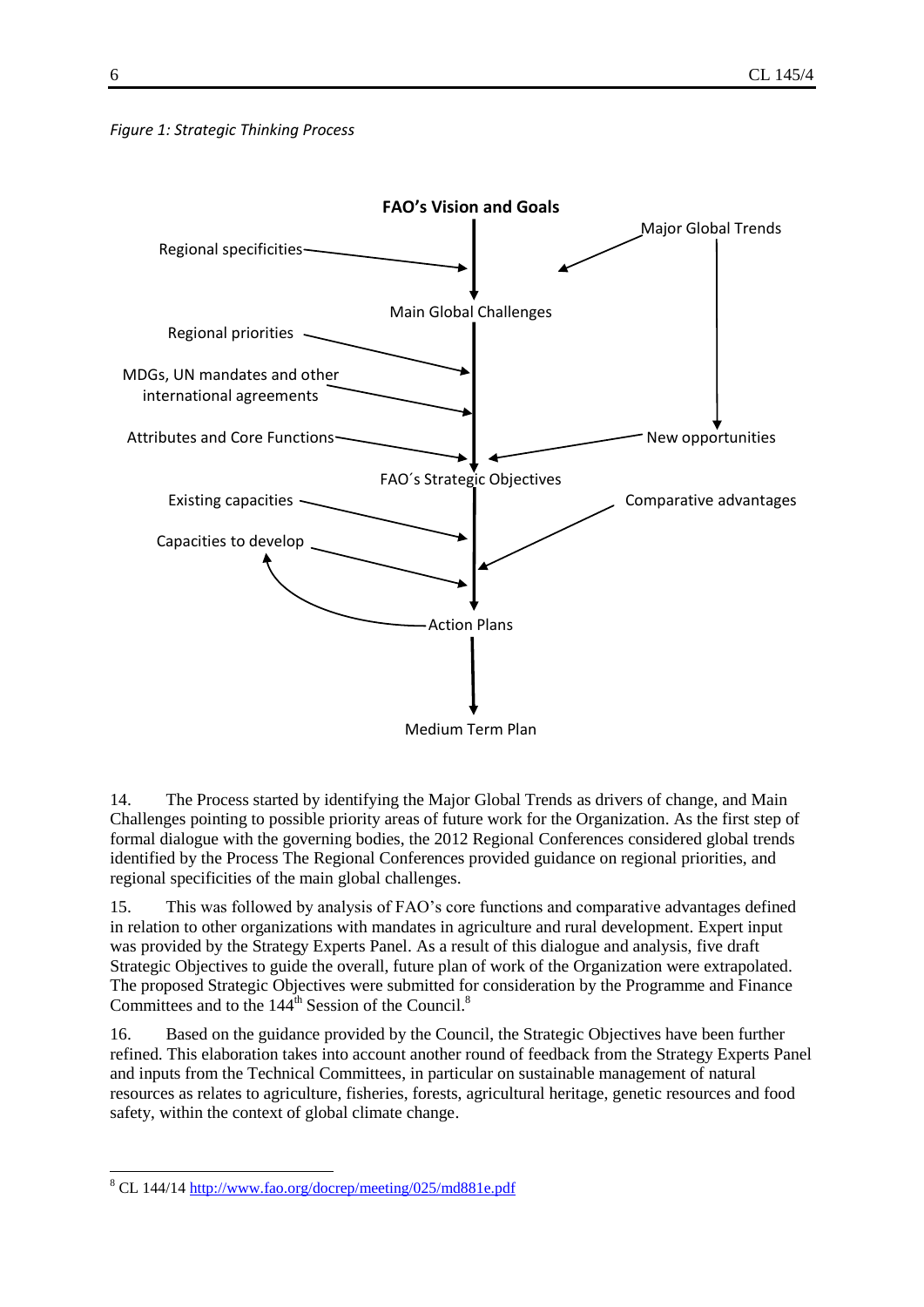17. Following consideration of the reviewed Strategic Framework and the outline of the MTP 2014-17 by the Council at its  $145<sup>th</sup>$  session in December 2012, the Action Plans relating to the Strategic Objectives, and the overall results model, will be further refined within the Medium Term Plan 2014-17 and the Programme of Work and Budget 2014-15. These documents will be submitted for review and endorsement by the Programme and Finance Committees in March 2013, and by the  $146<sup>th</sup>$  session of the Council in April 2013. Thereafter, they will be submitted for approval by the 38<sup>th</sup> session of the Conference in June 2013.

<span id="page-6-0"></span>18. The timeframe for preparation of further outputs within the Strategic Thinking Process, and their consideration by the governing bodies is consistent with the high-level roadmap endorsed<sup>9</sup> by the Council at its  $144^{\text{th}}$  session.

# **II. Part II: Reviewed Strategic Framework**

# **A. FAO's vision and Global Goals**

<span id="page-6-1"></span>19. FAO's vision and Global Goals have been approved by the governing bodies as part of the current Strategic Framework, and have not been altered during this review. FAO's vision is "A world free from hunger and malnutrition where food and agriculture contribute to improving the living standards of all, especially the poorest, in an economically, socially and environmentally sustainable manner".

20. The three Global Goals are:

- 1) reduction of the absolute number of people suffering from hunger, progressively ensuring a world in which people at all times have sufficient safe and nutritious food that meets their dietary needs and food preferences for an active and healthy life;
- 2) elimination of poverty and the driving forward of economic and social progress for all, with increased food production, enhanced rural development and sustainable livelihoods; and
- 3) sustainable management and utilization of natural resources, including land, water, air, climate and genetic resources for the benefit of present and future generations.

<span id="page-6-2"></span>21. FAO needs to organize its work in order to help Member Nations achieve these goals individually at the national level, and collectively at the regional and global levels.

# **B. Major global trends and main global challenges**

22. To identify and select the areas of work in which FAO must concentrate its efforts in order to contribute to the achievement of the Global Goals and the priorities selected by Member Nations, an analysis has been developed on two groups of external trends: a) the macro-economic, social and political context; and b) some major global trends that will shape the conditions under which the world is expected to evolve in the near future, and agricultural development is expected to take place. These global trends have a direct incidence on the general areas of FAO's mandate.

#### *Global trends*

<span id="page-6-3"></span>23. The global scenario is changing rapidly. Social and economic forces have, through globalization, a wide and profound impact in the world we live. These forces change the economic and social environment in which agriculture and rural life take place and present a number of opportunities, but also new problems and needs that must be addressed in order to achieve the desired Global Goals.

24. Although there are many important global trends, and there are many different ways in which they can be described and characterized, there are some that are especially relevant for agriculture and rural life. Identifying major trends that are especially relevant for agriculture, describing and

 $\overline{\phantom{a}}$ 

<sup>&</sup>lt;sup>9</sup> CL 144/14, Annex<http://www.fao.org/docrep/meeting/025/md881e.pdf>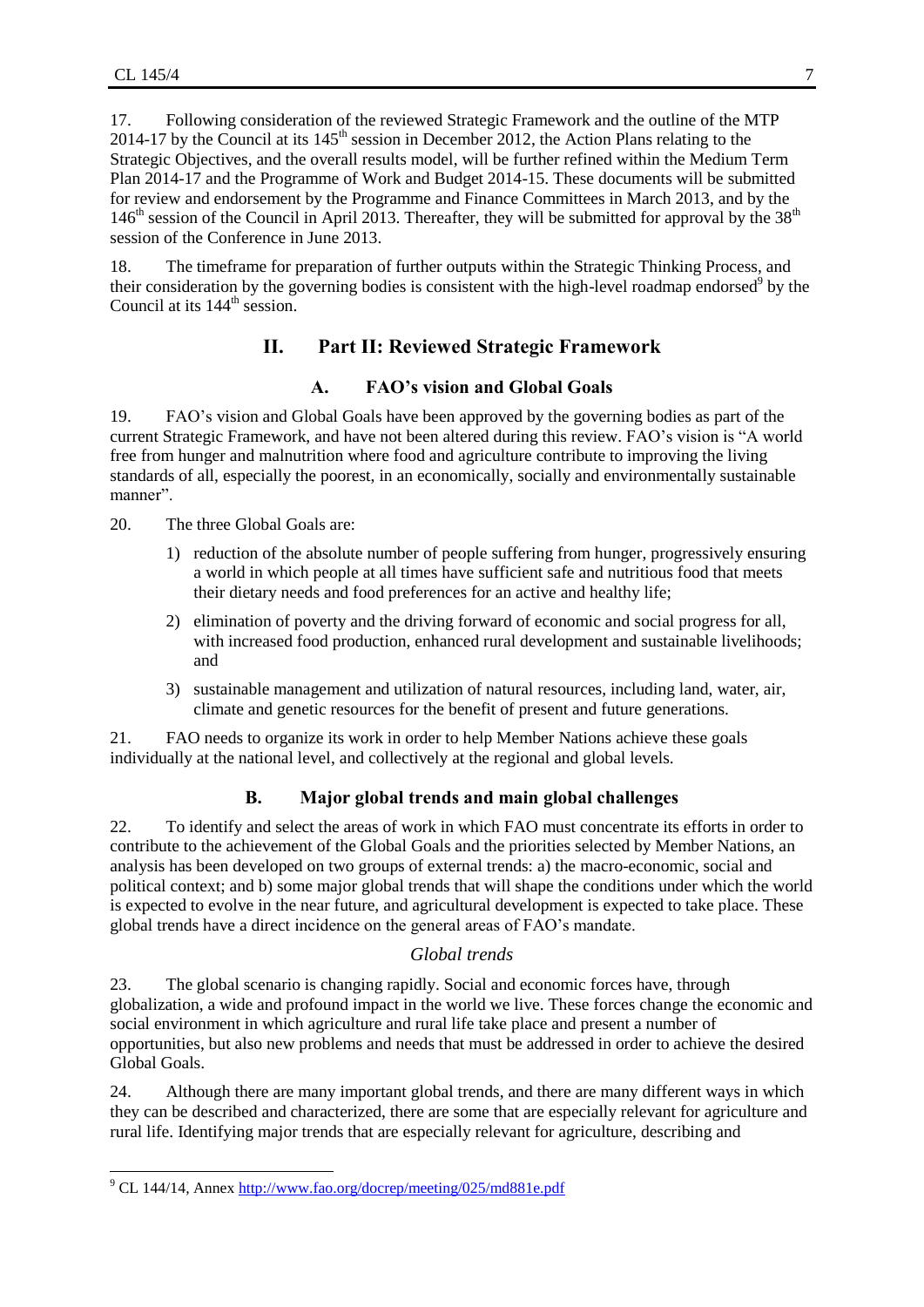characterizing them and understanding the way they will affect agriculture and rural life is the first task that has been developed.

25. A review of recent literature on this general subject, the work developed by FAO's "Trends Group<sup>"10</sup> and the advice received by the Strategy External Panel has led to the identification of 11 major global trends that need to be brought into the analysis because they are especially relevant to FAO's vision and goals and will directly impact on agriculture and rural life. Complete write-ups of the major global trends, as well as the macroeconomic, social and political trends, are available as a Web Annex to this document at<http://www.fao.org/docrep/meeting/025/md883E.pdf>.

26. These trends define and identify major development problems that member countries, FAO and the international development community will face in the immediate future. Some of the most evident and important conclusions that emerge from the trend analysis are the following:

- a) Food demand will increase over time as a consequence of population and income growth in emerging economies. In addition, changes in patterns of demand in favour of animal products and the use of natural resources for the production of non-food products will result in greater pressures on scarce natural resources and most likely high and more volatile food prices.
- b) Food insecurity has diminished, but remains a major global problem. Expected greater volatility in food prices may generate new problems and aggravate existing ones.
- c) Malnutrition is a growing concern. The number of undernourished people that show nutrient deficiencies is large. On the other hand obesity and other health related problems are increasing in many regions and countries.
- d) Rural poverty has decreased in some regions, but remains a major problem. Agriculture is a main source of rural income, but poverty reduction will require generating other sources of income and alternatives for gainful employment that go beyond agriculture.
- e) Agricultural and food systems are becoming more complex. More than 80 percent of the total value of food production corresponds to the industrial and commerce sectors. These food systems are also more concentrated and integrated into global value chains which provide new opportunities for small farmers and new challenges from the point of view of maintaining fair and transparent markets.
- f) Agricultural trade is increasing quite rapidly, trade flows are changing, multilateral rules are more complex and regional and preferential agreements are growing in importance. Developing countries in particular will need to adjust to these new conditions.
- g) Climate change will negatively affect agriculture and rural livelihoods. Rural communities are especially vulnerable to extreme weather events and also to a number of economic shocks. Management of vulnerability to natural and economic shocks is a serious concern.
- h) The development environment is changing and better governance at the global, regional and country levels is needed to deal with the growing social and political complexity of development activities in agriculture, food and rural livelihood.

l

<sup>&</sup>lt;sup>10</sup> Piero Conforti, ESA; Vincent Gitz, AGND; Alexandre Meybeck, AGD; Astrid Agostini, TCID; Jennifer Nyberg, DDK; Sally Bunning, NRL; Olivier Dubois, NRC; Sylvie Wabbes Candotti, TCE; David Palmer, NRC; Audun Lem, FIPM; Ewald Rametsteiner, FOEP; Salomon Salcedo, RLC; Andoniram Sanches, RLC; David Sedik, REU; Sumiter Broca, RAP; James Tefft, RAF; Nasredin Elamin, RNE.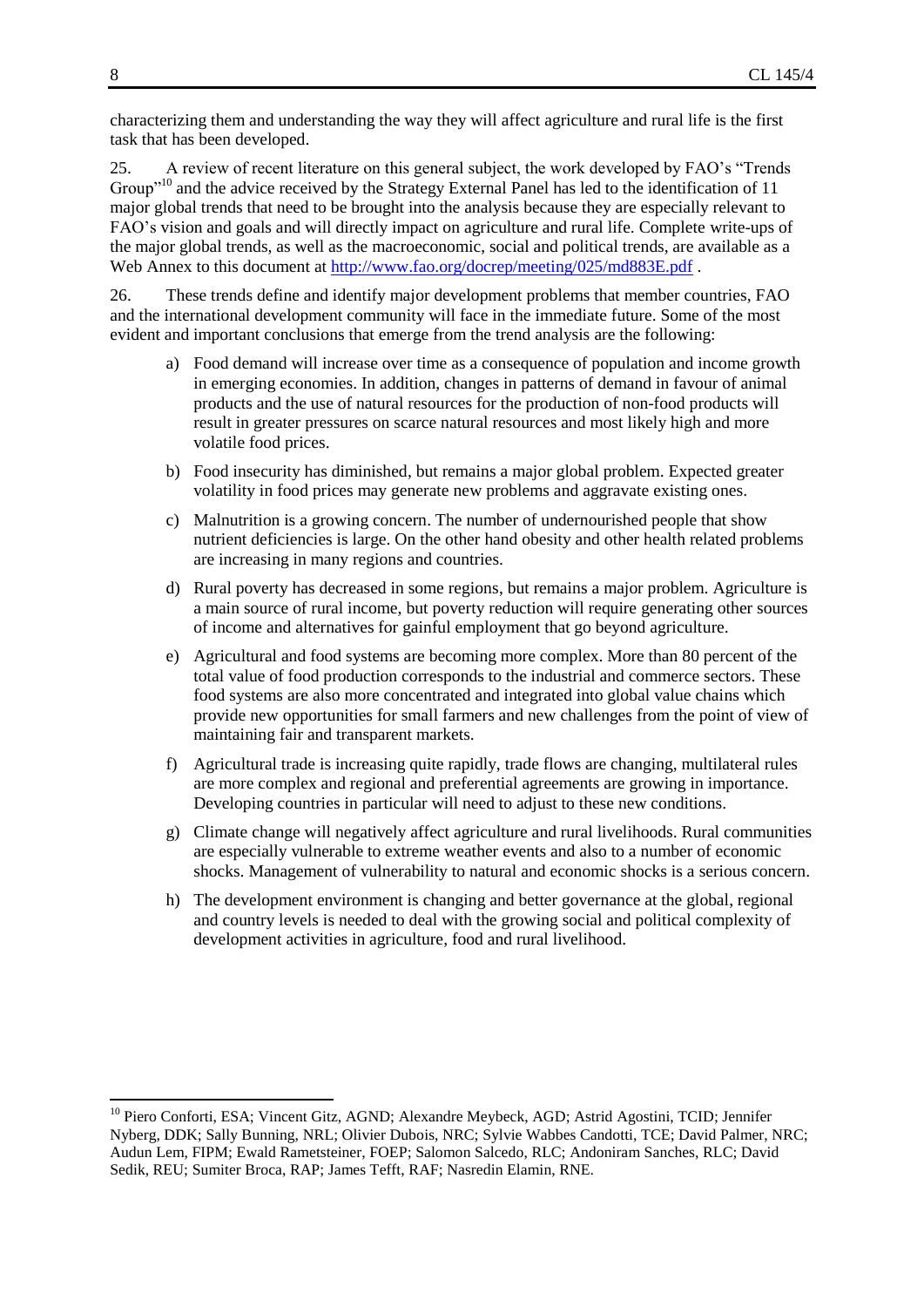# *Main global challenges*

<span id="page-8-0"></span>27. On the basis of these conclusions, and taking into consideration FAO's broad mandate, seven development challenges have been identified and selected as those that have a special significance and urgency for the Organization's member countries and other development actors:

- 1) Increase the production of agriculture, forestry and fisheries and its contributions to economic growth and development while ensuring sustainable ecosystem management and strategies for adaptation to, and mitigation of climate change.
- 2) Eradicate food insecurity, nutrient deficiencies and unsafe food in the face of increasing food prices and high price volatility.
- 3) Improve the quality and balance of food consumption and nutrition.
- 4) Improve the livelihood of populations living in rural areas, including smallholder farmers, foresters and fisherfolk, in particular women, in the context of urbanization and changing agrarian structures.
- 5) Ensure more inclusive food and agriculture systems at local, national and international levels.
- 6) Increase resilience of livelihoods to agriculture and food security threats and shocks.
- 7) Strengthen governance mechanisms for the needs for food, agriculture, forestry and fisheries systems at national, regional and global levels.

28. The main challenges have been considered and endorsed by the Regional Conferences held during 2012. Regional specificities have been incorporated in each of the main challenges and taken into consideration in the characterization of the Strategic Objectives and the development of Action Plans.

# **C. FAO attributes, core functions and comparative advantages**

<span id="page-8-1"></span>29. The concepts of comparative advantages and core functions have been extensively used in FAO. Both are mentioned in a number of institutional documents, such as the Strategic Framework 2000-2015 and the Medium Term Plan 2010-13. The use of these terms has been revisited introducing two main analytical elements: the evolving development cooperation environment; and FAO's basic organizational attributes. As a result of the analysis, a revised set of core functions have been proposed. In addition, comparative advantages have been defined in terms of the seven selected main challenges.<sup>11</sup>

#### *The changing development cooperation environment and implications for FAO*

<span id="page-8-2"></span>30. The development cooperation environment in which FAO operates has gone through significant changes since 2002, such as the United Nations Development Group (UNDG) five new programming principles for effective UN-supported country programming: human rights-based approach; gender equality; environmental sustainability; capacity development; and results based management. Each principle applies to FAO's engagement with, and support to national development processes and frameworks, as well as to its efforts in providing global public goods. These principles were fully reflected in the Rome Principles for Sustainable Global Food Security adopted in November 2009.

31. Given the increasing number of middle-income countries, the scope of MDG 1 (poverty and hunger) is no longer considered as ideal for advocating for hunger reduction in the context of the post-2015 development agenda, and FAO and partners need to find new, appropriate platforms to promoting food and nutrition security and sustainable agriculture. As a result, FAO needs to frame its work in the context of human rights-based approaches and "equity" in countries, regions and at the

 $\overline{a}$  $11$  A detailed analysis and conclusions are available in document "FAO' s attributes, core functions and comparative advantages in relation to the Global Challenges"

<http://www.fao.org/docrep/meeting/025/md881E01.pdf> prepared by an FAO working group composed of: A. Agostini, B. Benbelhassen, R. Grainger, D. Gustafson, K. Gallaher, V. Gitz, E. Hibi, S. Rudgard.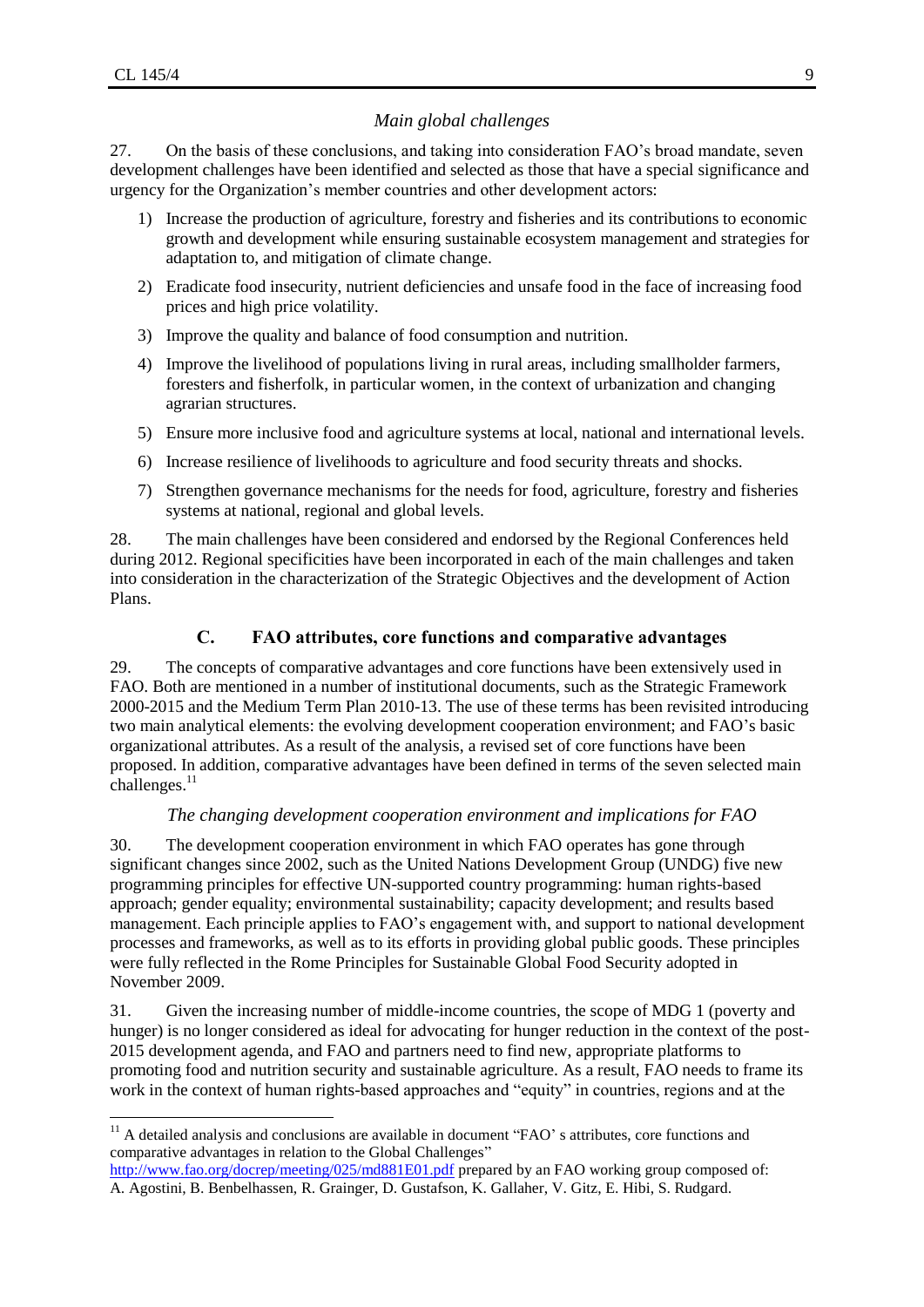global level. Concurrently, FAO has to further enhance the linkages between the new development agenda and major factors, such as climate change, sustainability and environment, resilience and disaster risk management; and the thematic areas in which FAO possesses technical capacities and a sound knowledge base.

32. In addition to the global changes that have affected the UN and the development cooperation paradigm, other organizations with closely related mandates to FAO's have also evolved. The other two Rome-based organizations, IFAD and WFP, initially created with complementary objectives, have changed their strengths, and their work has progressively been intertwined with that of FAO. Moreover, there has been a significant growth in numbers and strength of organizations in the areas of research and technology creation and diffusion, such as CGIAR, NEPAD, IICA,<sup>12</sup> civil society organizations and the private sector. In this more complex and competitive environment, the identification of FAO's unique attributes becomes of great importance in the planning process.

#### *FAO's basic organizational attributes*

<span id="page-9-0"></span>33. The most relevant basic attributes and strength of an organization are those that are intrinsic and unique to it, and which define its basic organizational characteristics. There are several basic attributes which are intrinsic and in combination unique to FAO:

- 1) it is the United Nations specialized agency in food and agriculture, with a comprehensive mandate from its member countries to work globally on all aspects of food and agriculture (including fisheries, forestry and natural resources' management), food security and nutrition across the humanitarian-development continuum;
- 2) its intergovernmental status and neutrality and the authority to provide a neutral platform where nations can call on each other for dialogue and knowledge exchange;
- 3) it has the authority to request any Member Nation to submit information relating to the purpose of the Organization;
- 4) its Regular Budget is derived from assessed contributions that provide a minimum guaranteed amount of resources that can be committed for priority activities agreed upon by member countries in the governing bodies, complemented by significant voluntary contributions, increasingly mobilized in support of FAO's Organizational Results to leverage FAO's knowledge and enhance outreach;
- 5) a staff with a broad range of expertise across its areas of mandate albeit thinly spread working in an interdisciplinary fashion; and
- 6) country-level presence in most low-income countries, supported by regional and global teams of experts, to respond to demands articulated by countries and regions.

#### *Core Functions*

<span id="page-9-1"></span>34. Core Functions are defined in the MTP 2010-2013 as "the critical means of action to be employed by FAO to achieve results." Consequently, they represent the types of interventions to which the Organization will give priority in its plan of action. Core Functions have evolved over the years and in the different planning documents.

35. Taking into consideration the evolving development environment and a clear characterization of FAO's basic organizational attributes, a revised set of Core Functions is derived. In line with the Independent External Evaluation (IEE) of FAO, these are Core Functions "that no other organization can adequately provide" and therefore warrant FAO's position to act in the field. They correspond to the areas of FAO's work identified by the IEE which would need to be reinvented "if FAO were to disappear tomorrow". In addition, there are also areas in which FAO is expected to play a lead, but not necessarily exclusive, role. In such cases, FAO needs to work with partners and should intensify its

l

<sup>&</sup>lt;sup>12</sup> Consultative Group on International Agricultural Research (CGIAR); The New Partnership for Africa's Development (NEPAD); Inter-American Institute for Cooperation on Agriculture (IICA)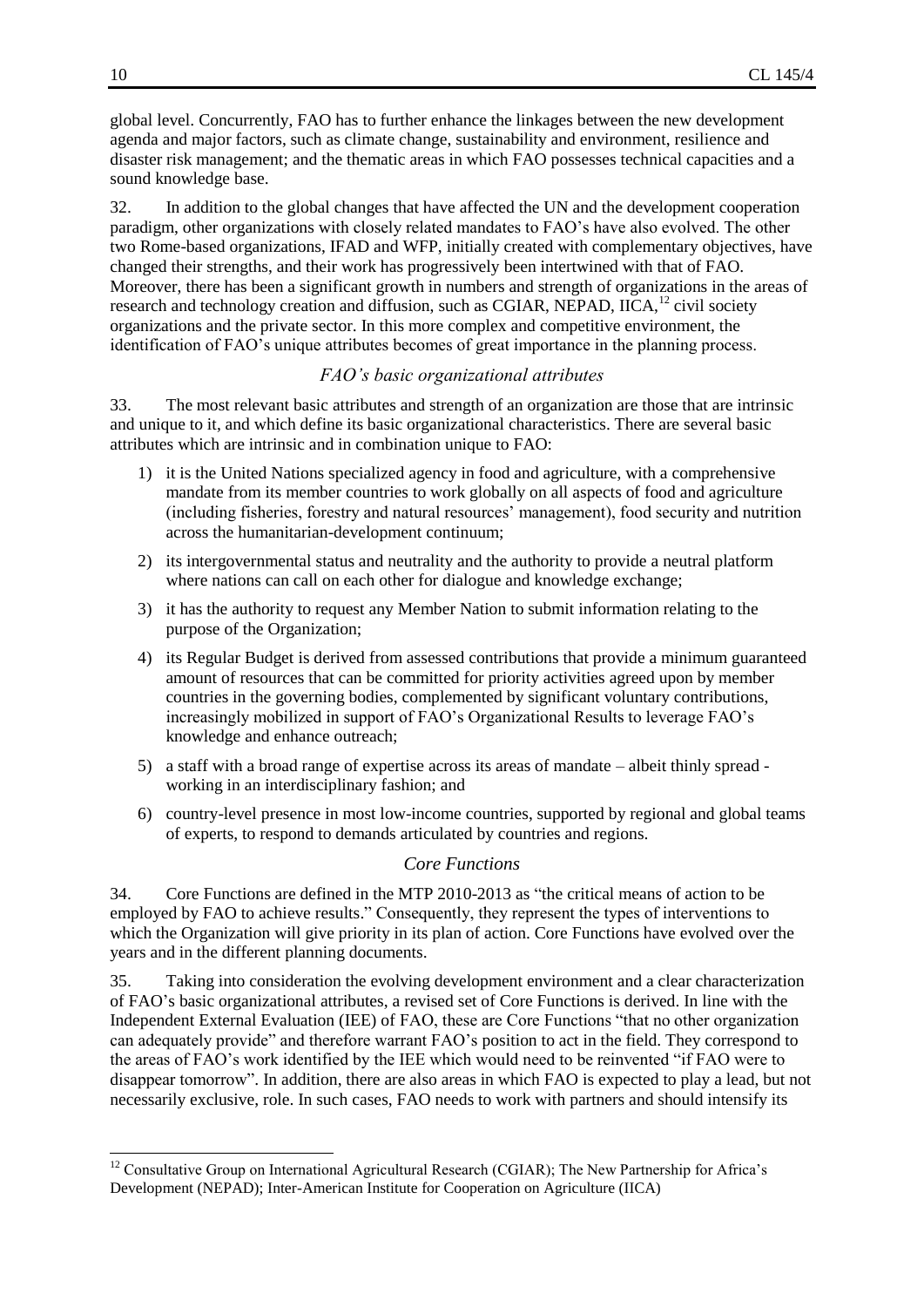efforts to develop and operationalize strategic partnerships. An assessment of the basic attributes identified above led to the following Core Functions:

- 1) **Facilitate and support countries in the development and implementation of normative and standard-setting instruments such as international agreements, codes of conduct, technical standards and others.** This work will be developed at global, regional and national levels through global governance mechanisms, policy dialogue and support and advice, coupled with the development at country level of the necessary policies and institutional capacities for their implementation.
- 2) **Assemble, analyze, monitor and improve access to data and information, in areas related to FAO's mandate.** This includes the development of global and regional trends, perspectives and projections and the associated responses by governments and other stakeholders (e.g. policies, legislation and actions); also direct support to countries in the development of institutional capacities to respond to the identified challenges and possible options.
- 3) **Facilitate, promote and support policy dialogue at global, regional and country levels.** FAO as an intergovernmental organization is especially well positioned to help countries at national and international levels to organize policy dialogue activities directed to improve the understanding on important issues and to the establishment of agreements between stakeholders and/or countries.
- 4) **Advise and support capacity development at country and regional level to prepare, implement, monitor and evaluate evidence-based policies, investments and programmes.** This includes advice and support for activities directed to institutional strengthening, human resource development and direct advice to programme implementation.
- 5) **Advise and support activities that assemble, disseminate and improve the uptake of knowledge, technologies and good practices in the areas of FAO's mandate.** FAO as a knowledge organization needs to be at the forefront of knowledge and technology in all the areas of its mandate and be a source and organizational instrument to support countries in the utilization of available knowledge and technologies for development purposes.
- 6) **Facilitate partnerships for food and nutrition security, agriculture and rural development between governments, development partners, civil society and the private sector.** FAO has a broad mandate that includes major development problems that need to be targeted from a broad and comprehensive perspective. However, FAO will focus its work on the areas in which it has special competence and will establish strong partnerships with other organization to cover other complementary actions required.
- 7) **Advocate and communicate at national, regional and global levels in areas of FAO's mandate.** FAO has a main responsibility in providing communication and information services in all areas of its mandate to countries and the development community and to strongly advocate on corporate positions in relation to relevant and urgent development issues.

36. Importantly, these Core Functions are consistent with the IEE's vision that: "the objective of the Organization is to ensure that within the areas of its mandate, countries at all levels of development, particularly the poorest, have access to knowledge, public goods and services they need." This stated objective requires FAO to be a global policy setter, facilitator, partner and coordinator, as well as "doer".

37. To perform these tasks, and in line with the recommendations made by the North American Informal Regional Conference, FAO should: a) focus on its technical expertise and knowledge, and promote good practices available at country level; b) play a leading role when activities are linked to its mandate; and c) draw upon its networking and partnerships capacity. Furthermore, in some cases FAO will need to strengthen its capacities, both organizational and human resources to be able to fully implement the seven Core Functions and, in particular to reaffirm its position as the main global player in the provision of public goods and policy advice in the areas of food, agriculture, fisheries and forestry.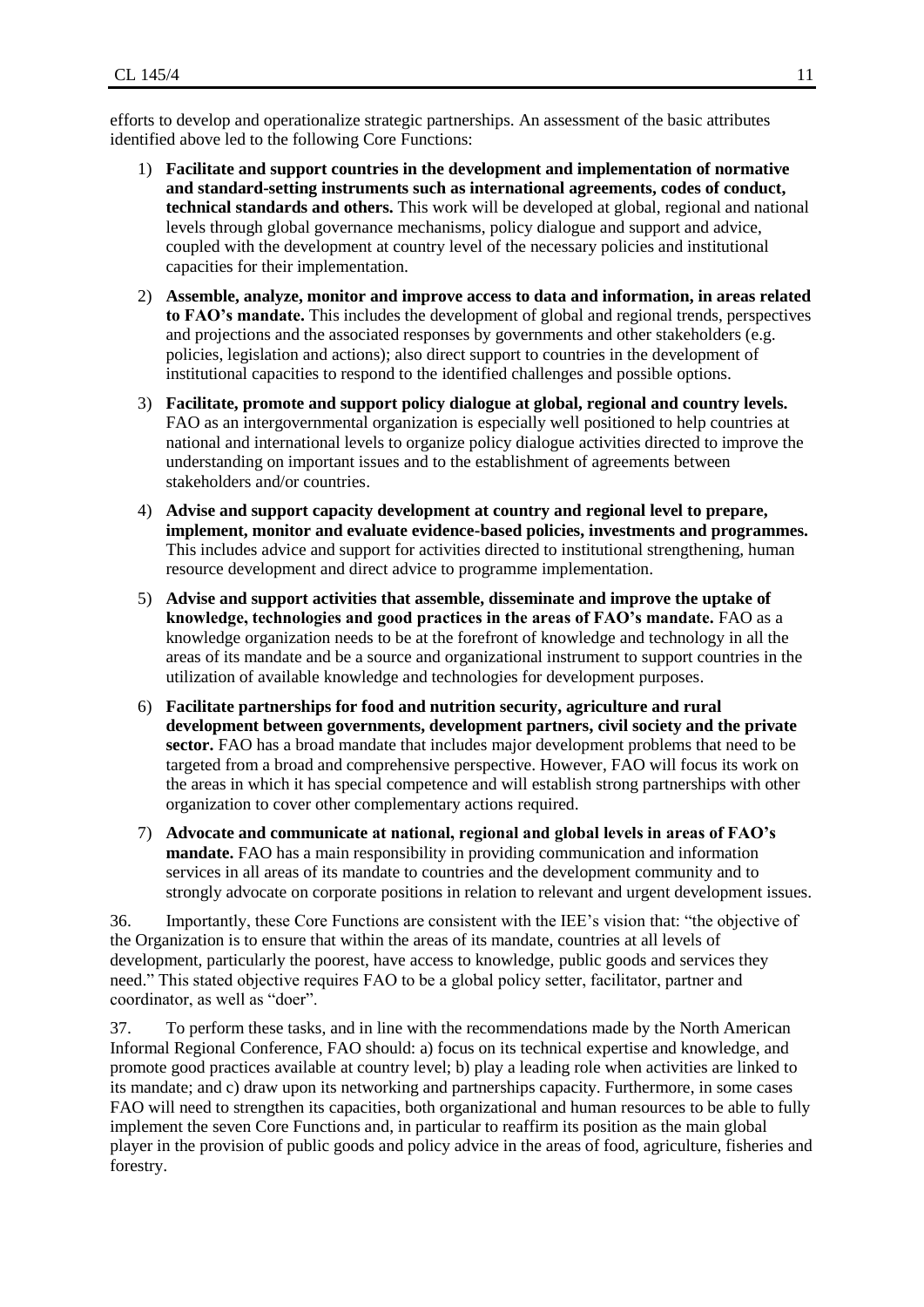38. While the selected Core Functions are the most important instruments on which FAO will organize and develop its work, each of the five Strategic Objectives described below embodies the development problems where FAO will concentrate its work. Consequently, the organization and focus of FAO's work can be visualized as a matrix of Strategic Objectives and Core Functions so that the work developed under each Strategic Objective will be implemented through the application of the seven Core Functions.

39. In the next section, the issue of FAO's comparative advantages is addressed in relation to each of the selected development challenges.

*Comparative advantages in relation to the selected challenges*

- <span id="page-11-0"></span>40. Comparative advantage is a relative concept in three dimensions:
	- 1) First, it is a special capacity relative to the end mission pursued. A comparative advantage is an advantage only if it is *relevant* to the *challenge* that needs to be addressed and to "*what needs to be achieved?"* (i.e. the objectives) to address this challenge.
	- 2) Second, it depends on the *set of activities and instruments* that FAO is capable to pursue and implement to achieve the selected objectives. This goes two ways:
		- a) *from the activities to comparative advantages and capacities:* activities pursued over time by the Organization can lead to the creation of capacities and comparative advantages; and
		- b) *from comparative advantages and special capacities to activities:* the Organization shall seek to pursue activities in domains where it has a comparative advantage or special capacity to act.
	- 3) Third, the notion is relative to other actors' roles and performance to address the same challenge and meet the established objectives, with the same or a different set of tools.

41. The analysis identifying FAO's existing comparative advantages in relation to each challenge is presented for information in the document entitled "FAO's attributes, core functions and comparative advantages in relation to the Global Challenges", available on the Web at [http://www.fao.org/bodies/council/cl144/en/.](http://www.fao.org/bodies/council/cl144/en/) The table in the document illustrates four entries: a) the challenges; b) "what needs to be achieved" to contribute to the challenge; c) FAO's comparative advantages or capacity to act; and d) the potential focus areas for FAO's action in terms of activities, instruments and tools.

# **D. FAO Strategic Objectives**

<span id="page-11-1"></span>42. The seven challenges identified and described in Part II.B, including the regional specificities and priorities identified, represent the main development problems that member countries and the development community, including FAO, will face in the near future. They are the basic consideration from which Strategic Objectives have been derived, along with five elements that have informed the analytical process leading to their selection:

- a) FAO's mandate, vision and goals (Part II.A);
- b) relevant MDGs, other broad mandates that have been approved by the UN governing bodies that are important guidelines for FAO's to prioritize its main responsibilities within the UN system. Of particular relevance are the specific responsibilities and mandates received by FAO within the UN system in relation to food security issues and sustainable agriculture;
- c) international agreements relevant to FAO's work;
- d) the methodology of managing for results adopted by FAO and the UN system, and the related recommendations made by the IEE and FAO governing bodies that the work of the Organization should be organized around a small number of results-based Strategic Objectives that correspond to main development problems, and an enabling environment represented by Functional Objectives; and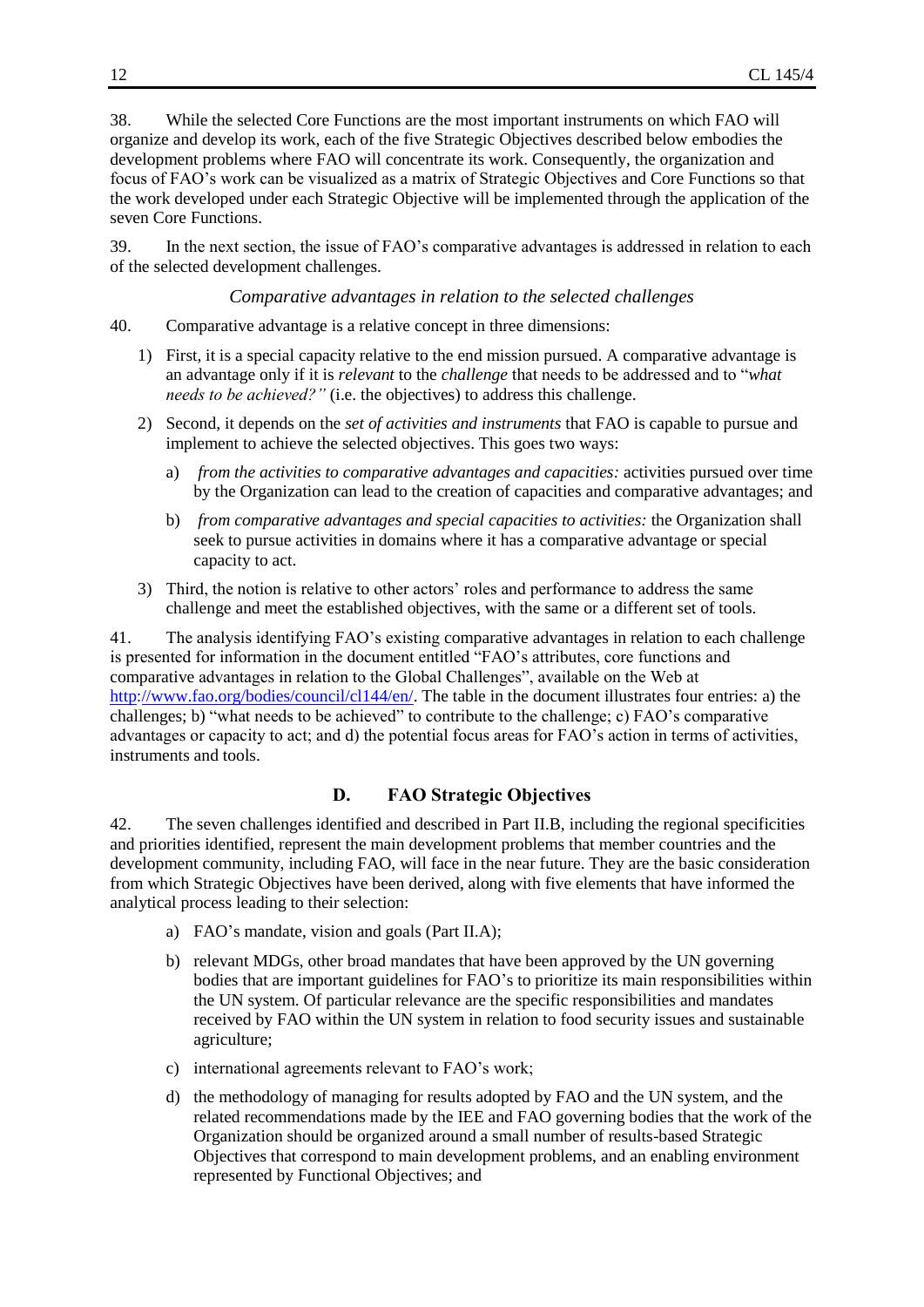l

e) FAO's main organizational attributes, core functions derived from them and the comparative advantages identified in relation to each challenge taking into consideration the specific mandates of other international organizations (Part II.C).

43. The following proposed five Strategic Objectives represent the main areas of work in which FAO will focus its effort to achieve Organizational Outcomes that contribute to the three main goals of the Organization:

- **1) Eradicate hunger, food insecurity and malnutrition**
- **2) Increase and improve provision of goods and services from agriculture, forestry and fisheries in a sustainable manner**
- **3) Reduce rural poverty**
- **4) Enable more inclusive and efficient agricultural and food systems at local, national and international levels**
- **5) Increase the resilience of livelihoods to threats and crises**

44. In addition to the areas of work identified for each Strategic Objective, two cross-cutting themes will be developed so as to ensure that their respective perspectives are fully integrated into the MTP and the PWB:

- a) Gender FAO will pursue the integration of gender issues in all aspects of its work, ensuring that attention to gender equality becomes a regular feature of work on standard setting and of regional, subregional and country level programmes and projects. Support to countries needs to cover a combination of policy advice, knowledge management, institutional support, capacity development and strategic partnerships. Therefore, under all strategic objectives, gender-related issues will be addressed in a systematic way and progress made closely monitored.
- b) Governance<sup>13</sup> The importance and diverse contributions of good governance in food and agriculture matters cut across the outcomes formulated under the five Strategic Objectives. Without improvements in governance, it would be impossible to achieve the expected outcomes at local, national, regional and/or global levels. FAO will focus on interventions that improve interactions between multiple actors, for example by facilitating institutional strengthening to create a more conducive environment to collaboration.

45. Furthermore, in line with the methodology of managing for results, a sixth Objective will cover the provision of technical knowledge, quality and services for the work of the Organization, encompassing core normative work. Functional Objectives will provide the enabling environment for outreach; information technology; governance, oversight and direction; and administration. These will be elaborated in the Medium Term Plan.

46. The Action Plans for each Strategic Objective, provided in the Medium Term Plan (see preliminary versions in Part III.C), describe the overall strategy that FAO will use to work on the issues and problems identified in each one of them. They identify the main issues selected, the way in which Core Functions will be implemented, and areas in which partnerships are needed. The Action Plans also identify and describe the Organizational Outcomes that have been selected and the indicative outputs. Indicators and targets are being formulated to measure achievement of the Organizational Outcomes and contributions to the development outcome that is associated with each Strategic Objective.

47. High-level summaries of contextual factors and the essence of planned work for each Strategic Objectives are provided below.

<sup>&</sup>lt;sup>13</sup> Governance relates to formal and informal rules and processes through which public and private actors articulate their interests and decisions are made, implemented and sustained.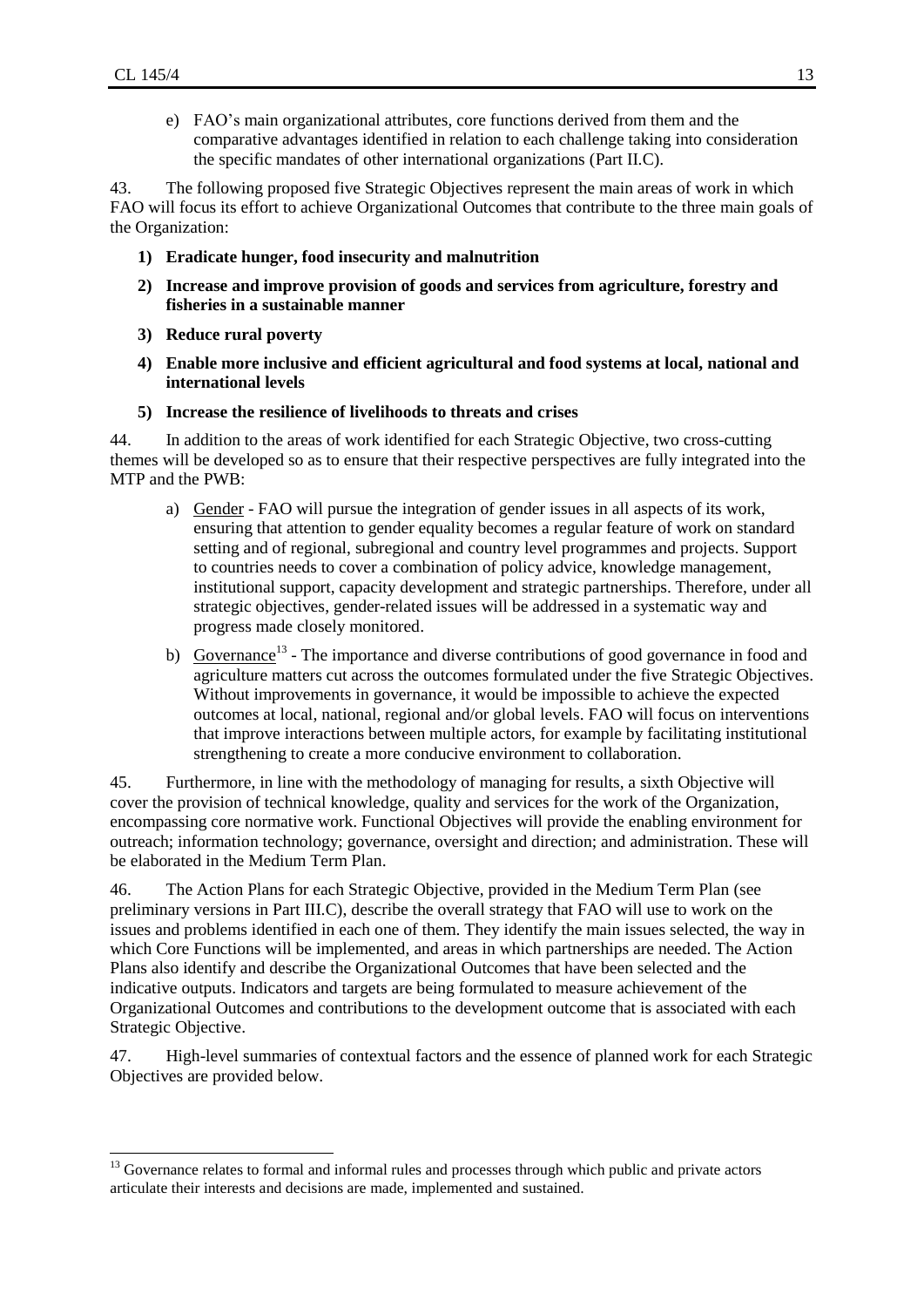## *Strategic Objective 1: Eradicate hunger, food insecurity and malnutrition*

<span id="page-13-0"></span>48. FAO will contribute to the eradication of hunger, food security and malnutrition by achieving three Organizational Outcomes:

- Member countries and their development partners make explicit political commitments and  $\bullet$ allocate resources to eradicate hunger, food insecurity and malnutrition;
- Member countries and their development partners adopt evidence-based and inclusive governance  $\bullet$ mechanisms for eradicating hunger, food insecurity and malnutrition;
- Member countries and their development partners formulate, implement, monitor and evaluate  $\bullet$ policies, programmes and investments to eradicate food insecurity and malnutrition.

49. Two necessary conditions for the eradication of persistent hunger, food insecurity and malnutrition, despite progress in overall development, food production and poverty reduction are: (i) strengthened political will and commitment, backed up by appropriate governance and accountability mechanisms; and (ii) more purposeful action in areas that have the greatest possible impact on improving people's food security and nutrition status.

50. SO1 aims at creating the necessary conditions at all levels of decision-making, in partnership with main stakeholders. Success will depend on an appropriate mix of: advocacy for hunger reduction, supported by adequate information and analysis; enhanced and evidence-based policy advice and coordination; and capacity development.

51. SO1 is expected to add value to other Strategic Objectives by**:** 1) assessing their relevance from a food security and nutrition perspective; and 2) ensuring that a coherent and comprehensive policy, institutional and accountability framework is in place so that the various actions to address the immediate and underlying causes of hunger, food insecurity and malnutrition are well coordinated and lead to tangible results.

52. In seeking to carry out this complex harmonization across all sectors and stakeholder groups for the greatest possible impact on the eradication of hunger, food insecurity and malnutrition at country, regional and global levels, <sup>14</sup> work will address essentially three areas: (i) the generation and promotion of *explicit political commitments* for the eradication of hunger, food insecurity and malnutrition; (ii) appropriate *governance mechanisms* at global, regional and country levels; and (iii) *accountability and monitoring* capacities to be strengthened, particularly in connection with the formulation, implementation and evaluation of sector-wide and cross-sectoral policies, programmes and investments.

# <span id="page-13-1"></span>*Strategic Objective 2: Increase and improve provision of goods and services from agriculture, forestry and fisheries in a sustainable manner*

53. FAO will contribute to increased and improved provision of goods and services from agriculture, forestry and fisheries in a sustainable way by achieving four Organizational Outcomes:

- Producers and natural resource managers adopt practices that increase and improve the  $\bullet$ provision of goods and services in agriculture, forestry and fisheries in a sustainable manner;
- Stakeholders in member countries strengthen governance the laws, policies and institutions  $\bullet$ that are needed to support producers in the transition to sustainable agricultural systems;
- $\bullet$ Stakeholders adopt and implement international governance mechanisms needed to improve and increase provision of goods and services in agriculture, forestry and fisheries in a sustainable manner;

 $\overline{a}$ 

<sup>&</sup>lt;sup>14</sup> The meaning and use of the terms 'hunger', 'food security', 'nutrition' and 'food and nutrition security', are clarified in the document entitled: "Coming to terms with terminology" (CFS 2012/39/4) [http://www.fao.org/docrep/meeting/026/MD776E.pdf.](http://www.fao.org/docrep/meeting/026/MD776E.pdf)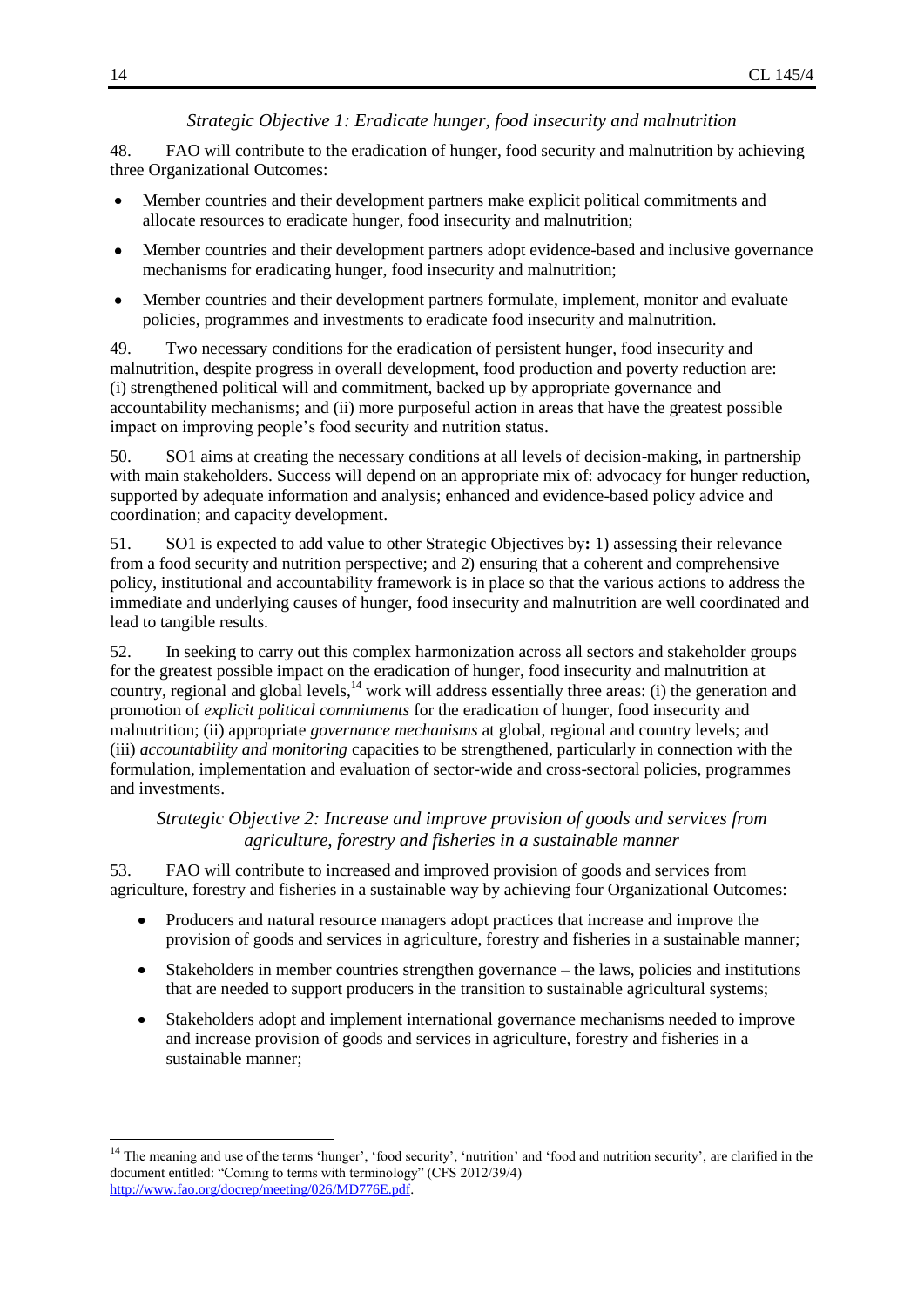Stakeholders make evidence-based decisions in the planning and management of agriculture and natural resources to support the transition to sustainable agriculture through monitoring, statistics, assessment and analyses.

54. Global production in agriculture has grown by about 2.5 to 3 times over the last fifty years. This was mainly due to: intensive reliance on fossil fuel and other inputs; irrigation; and, to a limited extent, expansion of agricultural lands. However, crop yield growth rates have been slowing down for many years. Current production levels are already putting enormous pressures on most agricultural production systems in the world. In many places, increases in food production have been associated with degradation of land and water systems upon which production depends. One quarter of the planet's land resources is estimated to be highly degraded, and another 8 percent moderately degraded. Unsustainable agricultural practices and land use changes are the most important causes of land degradation, as well as the loss of ecosystem services and biodiversity crucial to food production.

55. Forests are a direct source of industrial round-wood, fuel-wood and non-wood forest products and provide food and cash income for almost 1 billion of the world's poorest people. Although forests are key to soil and water protection and to mitigate potential climate change, deforestation and forest degradation remain major problems.

56. In 2008, capture fisheries and aquaculture together delivered 142 million tonnes of fish and supported the livelihoods of about 540 million people. At the same time, 32 percent of fisheries are considered depleted, the number of overexploited stocks (now 52 percent) continues to increase and climate change is causing still poorly understood shifts of fishery stocks.

57. Against this sombre assessment, the global demand for food, feed and fibre will increase substantially and the agriculture, forestry and fisheries sectors will have to meet this demand, especially in developing countries. In addition, climate change will be a likely large multiplier of risks in many parts of the world, as it is expected to alter the patterns of temperature, precipitation and river flows upon which the world's production systems depend, and to more extreme climatic events with strong negative impact on production levels, availability of natural resources and livelihoods of populations.

58. The agriculture, forestry and fisheries sectors face no other option than to make a transition towards more sustainable consumption and production systems – i.e. the only way to respond to the growing demand, while safeguarding ecosystems services on which they rely. At the same time, production increases must be compatible with diverse regional needs, potential and constraints. Meeting environmental challenges, moving towards a greener economy, ensuring distributional equity, economic resilience and sustainability of production systems are the foundation for SO2.

59. The implementation of SO2 will seek to pursue a holistic approach across sectors by promoting in particular: 1) more sustainable practices; 2) more viable governance arrangements; 3) more effective mechanisms at the international level; and 4) evidence-based decision-making, as opposed to too rigid or disjointed sectoral approaches (i.e. crops, livestock, fisheries and forestry).

60. The design of SO2 is innovative in its emphasis on: 1) the integration of work relating to the three "pillars" of sustainability (environmental, economic and social); and 2) ways to generate the wide scale transition needed for the adoption of more sustainable practices by large numbers of producers and resource managers. This scope also reflects the outcome of the RIO+20 Conference, and should serve to better explain the multiple contributions of the agriculture, forestry and fisheries sectors to the concept of sustainable production and consumption.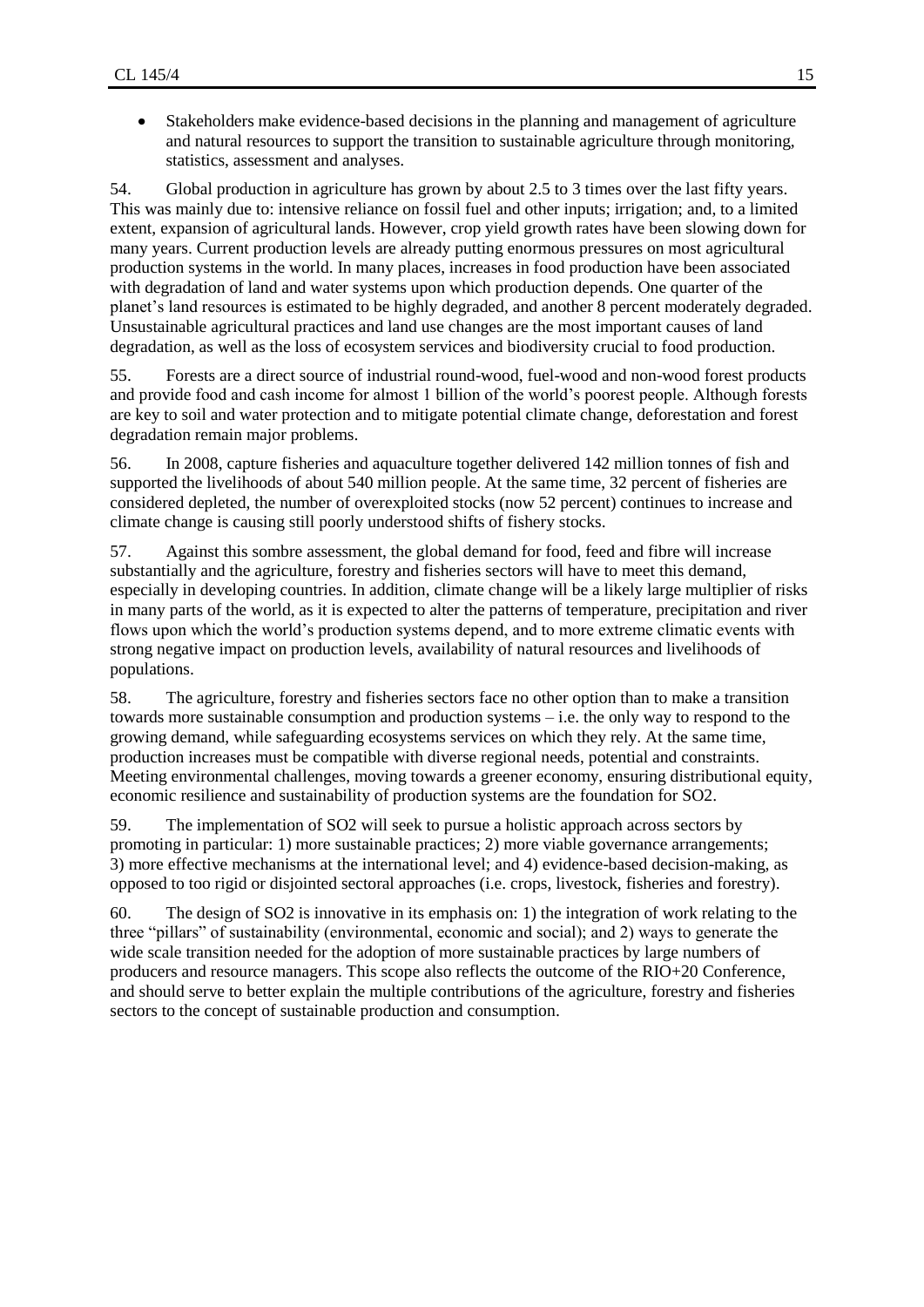#### *Strategic Objective 3: Reduce rural poverty*

<span id="page-15-0"></span>61. FAO will contribute to the reduction of rural poverty by achieving three Organizational outcomes:

- The enabling environment in member countries is improved for men and women rural small  $\bullet$ producers, family farmers, and small rural entrepreneurs to move out of poverty;
- The enabling environment in member countries is improved for agricultural growth to  $\bullet$ generate increased decent farm and non-farm rural employment opportunities for rural men, women and youth;
- $\bullet$ Governments and their development partners formulate and implement policies and programmes that maximize positive impacts of social protection programmes on rural poverty reduction, food security and sustainable management of natural resources.

62. Rural poverty has been declining in most regions of the world. However, persistently high levels of poverty, especially among specific segments of the rural population, continue to prevent the implementation of the Global Goals of FAO. In many areas, prolonged neglect of the agricultural sector has limited its capacity to drive economic growth and failed to generate sufficient employment and income opportunities.

63. While adequate rural livelihoods are essential for food security and welfare, livelihoods in an evolving rural context are mostly derived from direct production, as well as from farm and off-farm employment. However, low productivity and poor conditions of employment are major obstacles to large numbers of people moving out of poverty.

64. Governments need to ensure that agriculture and rural development, together with rural poverty reduction remain high on their policy agendas. Such policies need to foster productivity increases among smallholders and family farmers, with a particular focus on women and youth, promote decent on- and off-farm employment conditions and opportunities, and strengthen institutional arrangements in rural areas. Other essential policy ingredients to address poverty include: facilitated access to technology and inputs, targeted support to small and family farms, cooperatives and farmers associations, especially in view of better integration into markets and production chains, social protection and productive safety nets for rural populations, and ultimately effective exit strategies from agriculture to alternative and sustainable rural and urban livelihoods.

65. SO3 takes account of the above imperatives, with emphasis on generating effective enabling environments to enable the rural poor and disadvantaged groups to escape from their current poverty trap, and formulating and implementing much improved policies. Work will focus on: (i) improved targeting of policies, policy and legal frameworks for co-management of natural resources, improved land administration, sustainable increase in productivity, enhanced service provision and inclusive producer organizations; (ii) decent farm and non-farm rural employment opportunities for men, women and youth; and (iii) maximized synergies between social protection measures and rural development programmes.

66. At the same time, several cross cutting themes would require attention: gender equality and gender sensitive approaches; support to disadvantaged groups (e.g. youth, the elderly and indigenous people); factoring of diverse agro-ecological, socio-cultural, economic, and political dimensions; evidence-based information, including lessons learned and impact analysis of past policies; nutrition security *via* nutrition-sensitive policies, programmes and investments across sectors; governance systems at all levels, so that poverty reduction efforts can be sustainable and effective.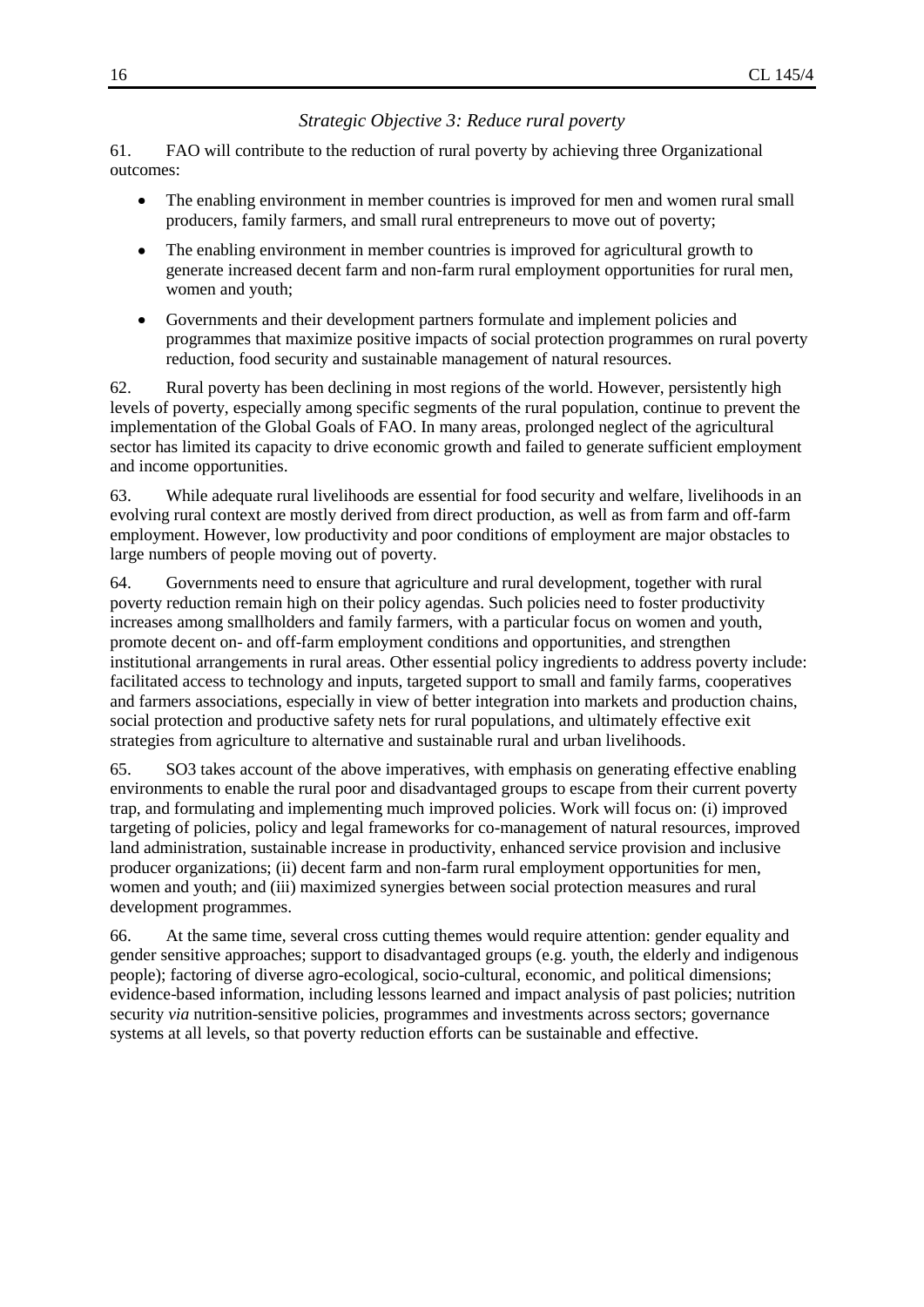$\overline{a}$ 

# <span id="page-16-0"></span>*Strategic Objective 4: Enable more inclusive and efficient agricultural and food systems at local, national and international levels*

67. FAO will contribute to more inclusive and efficient agricultural and food systems at local, national and international levels by achieving three Organizational Outcomes:

- Policies, regulatory frameworks and public goods enhance inclusiveness and efficiency of food and agriculture systems;
- Enhanced public-private collaboration in addressing the challenges and risks faced by smaller  $\bullet$ and disadvantaged participants in food and agricultural systems;
- International agreements and mechanisms promote inclusive and efficient markets.<sup>15</sup>  $\bullet$

68. Food and agricultural systems in the world are undergoing dramatic changes, becoming increasingly globalized, concentrated, industrialized and science-intense. These changes generally facilitate overall growth and increase efficiency, but at the same time may create competitive barriers for small and medium producers and processors and therefore may significantly downgrade lifestyles and employment opportunities in rural areas. These far-ranging changes imply that policy-makers and other stakeholders adopt an integral perspective of food systems and supply chains, so as to match their evolution as closely as possible with overall goals of food security, reduction of rural poverty and sustainable use of natural resources.

69. At the same time, there is increasing pressure on major resources for food and agriculture production, while expanding and diversified demands by consumers must be met, adding great urgency to making present and fast-evolving agricultural systems operate in a safe and sustainable manner. It is also morally and politically imperative to make food and agricultural systems more inclusive, so that all participants are included and empowered.

70. Work towards SO4 should benefit from the Organization's substantial evidence base and experience of the main factors affecting inclusiveness and efficiency of food and agricultural systems. Other assets include its particularly strong expertise related to trends analysis and projections; policy advice on appropriate responses at country level, including market access; and governance. Policy reforms and capacity development in the context of SO4 must aim at: establishing more effective enabling environments at the national level; appropriately engaging the private sector;<sup>16</sup> and ensuring that international markets are fair and efficient. Concerns about institutional development and the inclusiveness and efficiency post-production activities are also to be addressed.

71. In the context of the Organizational Outcomes of SO4, more inclusive and efficient food and agricultural systems would greatly depend on targeted actions addressing: standards; regulatory services; technologies; functioning of markets; public and private sector institutions, relationships and joint investment efforts; and instruments affecting trade.

*Strategic Objective 5: Increase the resilience of livelihoods to threats and crises*

<span id="page-16-1"></span>72. FAO will contribute to the increased resilience of livelihoods to threats and crises through four Organizational Outcomes:

- Legal, policy and institutional systems and regulatory frameworks are enhanced for disaster  $\bullet$ and crisis risk management for agriculture, nutrition, food security and food safety;
- Known and emerging food, nutrition and agriculture threats are identified, forecasted,  $\bullet$ analyzed, monitored and trigger appropriate decisions and actions;
- $\bullet$ Capacities are strengthened for prevention, as well as for impact mitigation to reduce the probability and severity of disasters and crises that threaten food and agriculture systems;

<sup>&</sup>lt;sup>15</sup> The term "international agreements" refers to frameworks, guidelines and codes that promote market fairness, inclusion and efficiency.

<sup>&</sup>lt;sup>16</sup> The private sector is that part of the economy that is not State-controlled, and is run by individuals and companies for profit. It includes private companies, as well as cooperatives and producer organizations.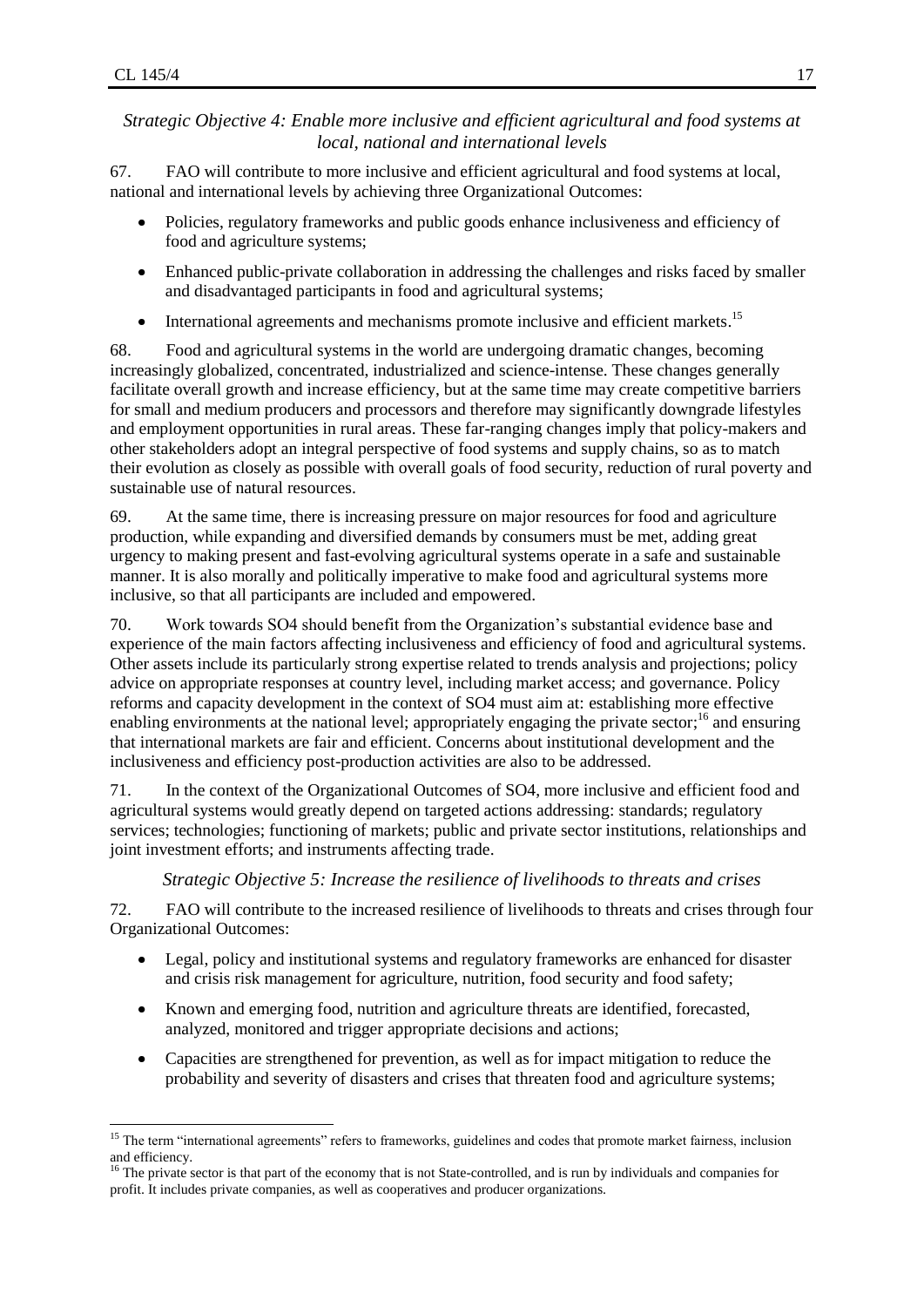Disasters and crises affecting agriculture and food systems are effectively and accountably managed, including preparedness, robust responses and effective post-crisis transitions.

73. "Resilience" is generally understood as the ability to prevent disasters and crises, as well as to anticipate, absorb, accommodate or recover from them in a timely, efficient and sustainable manner. This includes protecting, restoring and improving livelihoods systems in the face of threats that impact agriculture, nutrition, food security and food safety (and related public health).

74. Resilience and vulnerability are two sides of the same coin. Resilience reflects capacities to manage crises; vulnerability is the degree of susceptibility to shocks. The resilience of communities is particularly important when institutions are challenged for example, in protracted crises, violent conflicts and post-crisis transitions.

75. Resilient livelihoods systems can withstand threats or adapt to new pathways in times of crisis. This resilience is the first - and sometimes only - line of defence for vulnerable smallholders when threats become crises, such as when natural hazards (e.g. hurricanes, droughts, locust infestations) overwhelm a society's capacities to cope, transforming the threat into disaster. Those who have limited capacity to buffer impacts of a crisis risk life-long, inter-generational consequences, when the marginally food secure slip into malnutrition and the impoverished fall into destitution.

76. Capacities to absorb and manage shocks are often depleted by the frequency and magnitude of crises and their cumulative effects. Recurrent, multi-faceted crises have eroded livelihoods and triggered unsustainable natural resource use, with deleterious consequences for millions of poor and marginalized people. This is compounded by inadequate institutional environments that otherwise should protect and preserve livelihoods.

77. SO5 embodies the need to reduce risks and promote preparedness and recovery arrangements so as to ensure maximum synergies among humanitarian, development and investment efforts, while also building capacities to handle the full range of risk and crisis management actions and related transitions. One key aspect is in fact investment to promote resilient livelihoods and peaceful societies, while generating growth. Humanitarian action should focus primarily on saving lives and livelihoods, while development programmes should incorporate risk reduction measures. Prevention, mitigation, preparedness, response, recovery and rehabilitation are key dimensions addressed under SO5 in an as holistic manner as possible.

78. There are complementarities, as well as reasonably clear boundaries between SO5 and other Strategic Objectives. In times of crises and disasters, it is important to anchor related actions in broader development objectives and promote resilience as part of commitments to combating hunger, food insecurity and malnutrition (SO1). SO5 also links up to: ecosystem sustainability and climate change mitigation and adaptation (SO2); poverty reduction/alleviation and safety nets (SO3); and market and private sector viability (SO4). SO1 and SO4 contribute to decreasing the longer-term risks of, and stresses brought about by global food price volatility and food safety emergencies, while SO5 focuses on risk reduction for disasters and crises.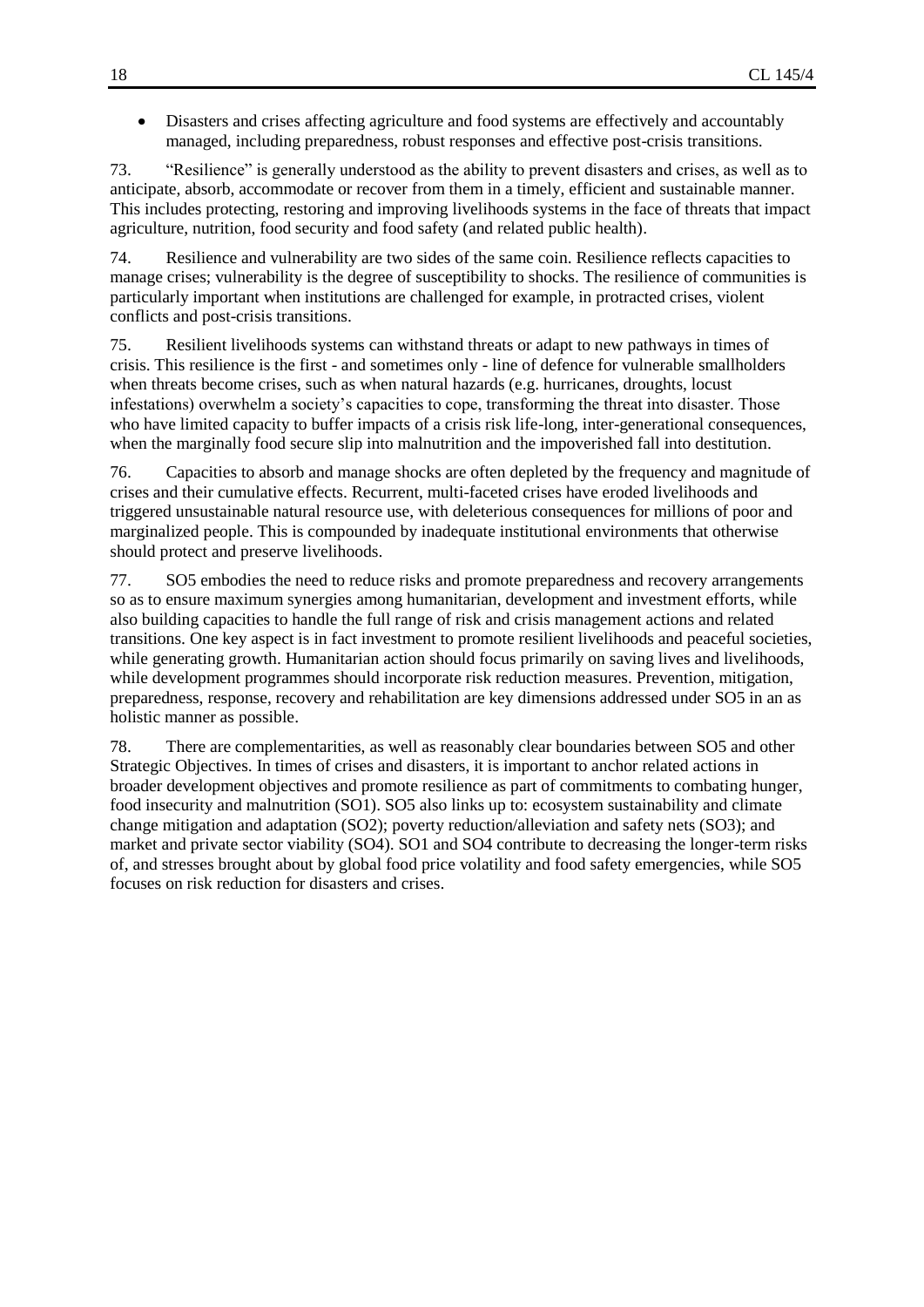# **III. Part III: Outline of Medium Term Plan 2014-17**

# **A. FAO's results-based framework**

# *Context*

<span id="page-18-2"></span><span id="page-18-1"></span><span id="page-18-0"></span>79. FAO's vision and Global Goals have been approved by the governing bodies as part of the current Strategic Framework, and have not been altered in this review (see Part II.A).

80. At its Thirty-sixth Session in November 2009, the Conference established<sup>17</sup> a renewed resultsbased programme and budget approach for FAO consistent with actions arising from the Immediate Plan of Action on priorities and programmes for the Organization. The four-year Medium Term Plan applies the principles and major elements of this enhanced results-based approach, which, as set forth in the Strategic Framework, comprise:

- *Strategic Objectives* representing the development outcomes contributing to the achievement  $\bullet$ of the Global Goals;
- *Functional Objectives* providing the enabling environment for FAO's work;  $\bullet$
- $\bullet$ *Core Functions* as the critical means of action to be employed by FAO to achieve results; and
- *Organizational Outcomes* (previously called "Organizational Results") defining the outcome of FAO's work as measured by *indicators and targets*, contributing to the objectives.

81. Based on the Strategic Thinking Process initiated in January 2012, as well as experience with the results-based approach during 2010-11, several areas of improvement are being incorporated into the Medium Term Plan 2014-17 now under preparation. These relate to: 1) a reduced number of more cross-cutting and focussed Strategic Objectives and Organizational Outcomes designed with a clear line of sight from global goals through objectives to outcomes and outputs as measured by indicators and targets; 2) the introduction of an Objective to ensure technical knowledge, quality and services by departments; 3) specific attention to two cross-cutting areas of work, on gender and governance, mainstreamed into all the Strategic Objectives; 4) adjustment of the Functional Objectives; and 5) review and more rigorous application of the Core Functions.

# *Strategic Objectives*

<span id="page-18-3"></span>82. The Strategic Objectives (SOs) express the development outcomes, in countries, regions and globally, expected to be achieved over a long-term (ten-year) timeframe by Members based on FAO's value-added interventions. The Strategic Objectives defined in the reviewed Strategic Framework have several features that will improve their results focus: they are more directly linked to the Global Goals; they are fewer in number (five compared with 11 in the current Strategic Framework); they will have indicators of achievement (see below); and concrete Action Plans will describe the overall approach that FAO will use to tackle the issues and problems identified under the Strategic Objectives. The five Strategic Objectives are:

- **1) Eradicate hunger, food insecurity and malnutrition**
- **2) Increase and improve provision of goods and services from agriculture, forestry and fisheries in a sustainable manner**
- **3) Reduce rural poverty**
- **4) Enable more inclusive and efficient agricultural and food systems at local, national and international levels**
- **5) Increase the resilience of livelihoods to threats and crises**

 $\overline{a}$ <sup>17</sup> CR 10/2009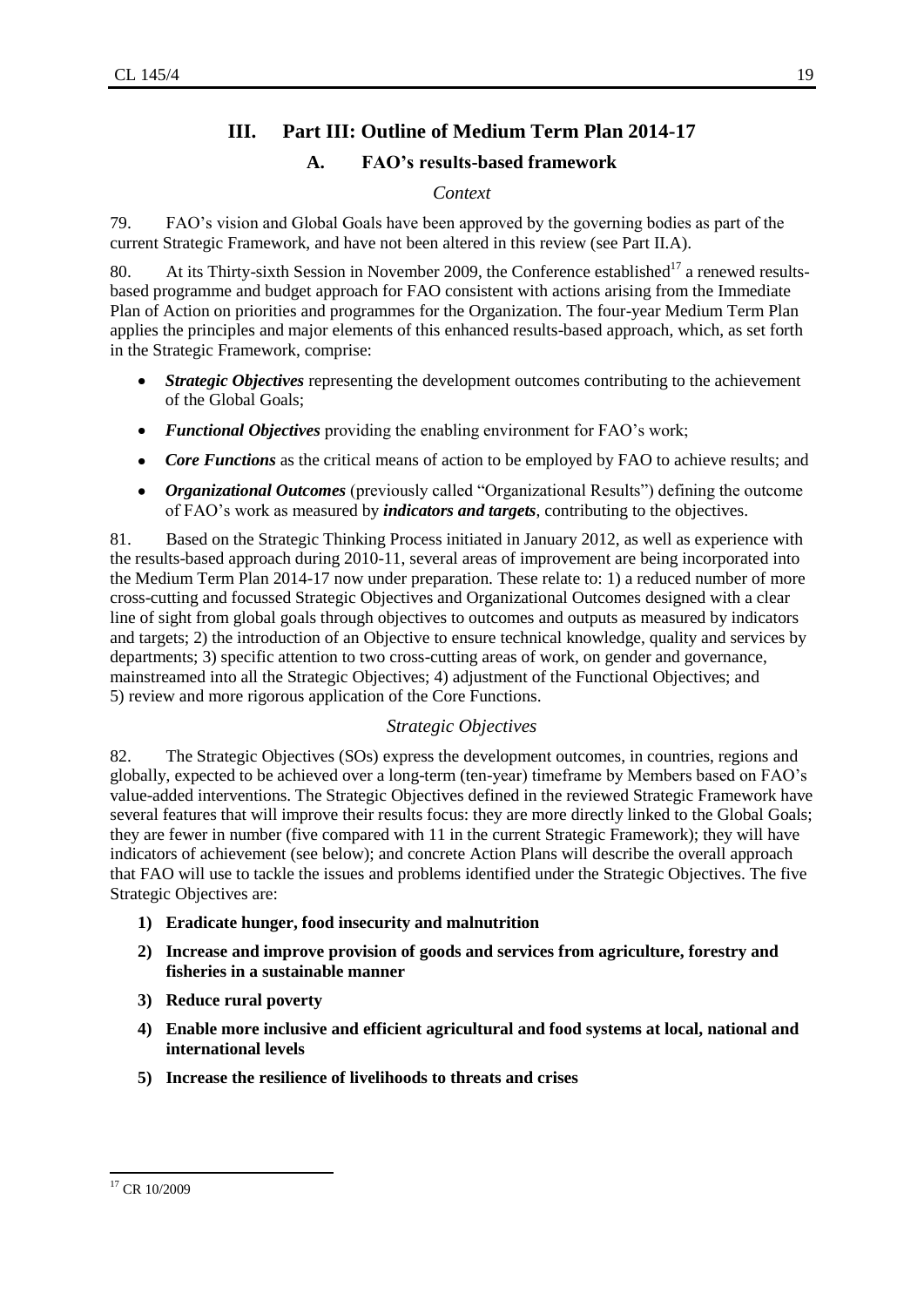83. These SOs and the innovations highlighted above are being introduced in the MTP under preparation.

#### *Action Plans*

84. The Action Plans describe the overall strategy that FAO will use to work on the issues and problems identified for each Strategic Objective, as elaborated in Part III.C. The Action Plans will be implemented as corporate programmes complemented by regional programmatic initiatives. Each Action Plan will be guided by a Strategic Objective Programme Leader.

# *Technical Knowledge, Quality and Services*

<span id="page-19-0"></span>85. A sixth Objective will cover the provision of technical knowledge, quality and services for the work of the Organization, encompassing core normative work.

86. The departments will contribute under the sixth Objective mentioned above to specific areas of technical, normative and standard setting work, including servicing the Technical Committees. They will also manage the technical networks that will be organized along main disciplinary lines across all locations as an instrument for human resources capacity development. This will be in addition to staff in the technical departments at headquarters being assigned for part of their time to work under the overall guidance and supervision of the Programme Leaders, as required in direct support of achieving the respective Strategic Objective under the Programme Leaders' responsibility.

# *Cross-cutting themes on Gender and Governance*

<span id="page-19-1"></span>87. As highlighted in Part II.D, the Action Plans will be developed and implemented with due attention to two cross-cutting themes on gender and governance, so as to ensure that their respective perspectives and approaches are fully integrated into the programmatic work of the Organization. Areas of focus arising from these two cross-cutting themes will be developed specifically for each Strategic Objective, and the related Action Plans will address gender- and governance-related aspects with the help of measurable indicators or specific outputs within the new results framework. This will ensure full alignment of gender and governance requirements at various phases: development, implementation, monitoring and reporting.

88. This approach provides greater transparency and assurance for the integration of gender and governance in all the activities of the Organization. It will also be consistent with the decision<sup>18</sup> of the Conference, which in introducing the revised programme and budgeting system for the Organization in 2009, decided that: "*Gender will be fully integrated into the Strategic Framework and Medium Term Plan, and will no longer have a separate Gender and Development Plan of Action*"

# *Functional Objectives*

<span id="page-19-2"></span>89. The Functional Objectives (FOs) are an essential part of the enabling environment within FAO to support the achievement of the Strategic Objectives. They provide for effective delivery of services, with due attention to efficiency.

90. The MTP 2010-13 contained two FOs: FOY, aiming at efficient and effective administration and housing the administrative budget of the Organization; and FOX: "Effective collaboration with Members states and stakeholders", aiming at honing strategic direction, leveraging and focusing on comparative advantage, and more effectively governing and overseeing the totality of FAO operations.

91. In the MTP 2014-17, the FO on efficient and effective administration (currently FOY) will be maintained, clearly identifying the resources devoted to administrative work<sup>19</sup> and providing performance indicators related to efficiency and effectiveness.

92. FOX will be reformulated with a clearer articulation of the enabling services provided, including the resources allocated to areas such as information technology, support to member countries, oversight, and advocacy, communication and partnerships. This will *inter alia* address

l

 $18$  CR 10/2009 operative paragraph 1(b) (ii)

<sup>19</sup> CR 10/2009 operative paragraph 1(c)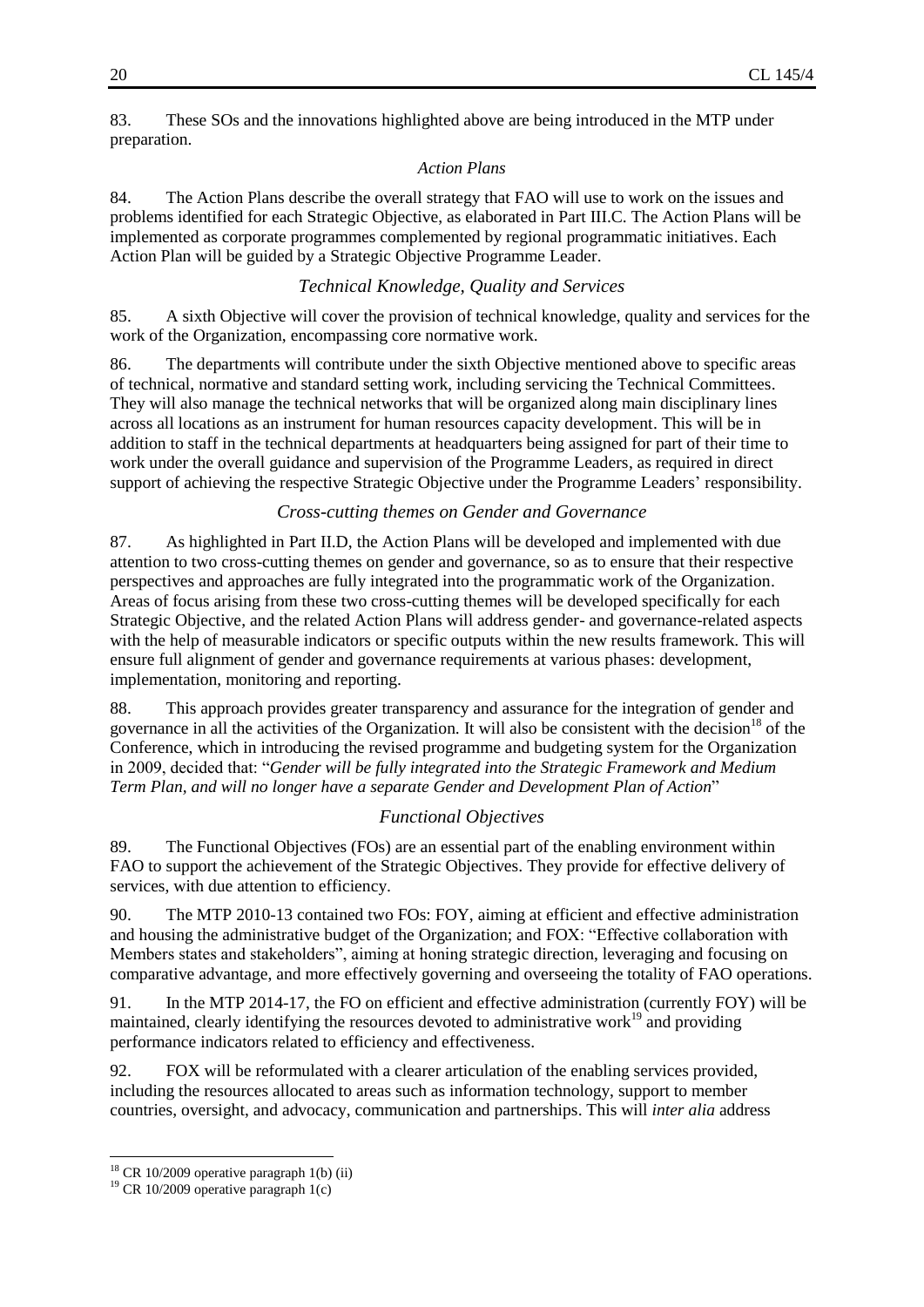l

<span id="page-20-0"></span>concerns expressed by Members in the past that information related to FOX was unclear in comparison with the Strategic Objectives. 20

#### *Core Functions*

93. The Core Functions, as the critical means of action to be employed by FAO to achieve results, represent the types of interventions to which the Organization will give priority in its plan of action. The concepts of comparative advantages and core functions have been extensively addressed in a number of institutional documents, such as the Strategic Framework 2000-2015 and the Medium Term Plan 2010-2013. The concept of Core Function, as well as that of comparative advantage, has been revisited through the Strategic Thinking Process. A revised set of proposed seven core functions is described in Part II.C.

#### *Organizational Outcomes*

<span id="page-20-1"></span>94. Under the Strategic Objectives, more specific Organizational Outcomes are to be measured by indicators with targets expected to be achieved over a four-year period through the use by countries and partners of FAO's products and services. In the outline MTP 2014-17 based on the five preliminary action plans, the number of these Organizational Outcomes under the Strategic Objectives is reduced significantly, providing the basis for more focus and prioritization.

95. It is at this level that the priorities expressed by the Regional Conferences and Technical Committee are taken directly into account in formulating areas of emphasis and outputs to be produced. Furthermore, Country Programming Frameworks, which are developed together with the concerned governments to focus FAO's efforts on well-identified national priorities, also inform the development of subregional and regional areas of priority action, including via the Regional Conferences and specialised Regional Commissions. This bottom up approach has fed into the Strategic Thinking Process and permeates the formulation of the Strategic Objectives and Organizational Outcomes.

#### *Indicators and targets*

<span id="page-20-2"></span>96. In reviewing the MTP 2010-13, the Council and Conference requested the Secretariat to continue to improve the formulation of indicators and targets of achievement, so as to provide a sound basis for performance management and reporting. There were several issues to be addressed in this regard: the current Strategic Objectives were not formulated with related indicators; the indicators at Organizational Result level generally are not indicators of "outcome" or change as the result of FAO's actions; more attention was needed to formulate measurable indicators with baselines; and the cost of measuring performance must be balanced with the benefits.

97. These issues are being systematically tackled through a consultative and collaborative process during preparation of the MTP 2014-17, including revision of the corporate results chain model to clarify the impact pathways in which FAO contributes to development outcomes at the Strategic Objective level. The associated work will continue to progress in 2012-13.

<sup>&</sup>lt;sup>20</sup> CL 141/8 paragraph 7 and CL 141/9 paragraph 35, with information subsequently provided in C 2011/3 - Information Note no. 2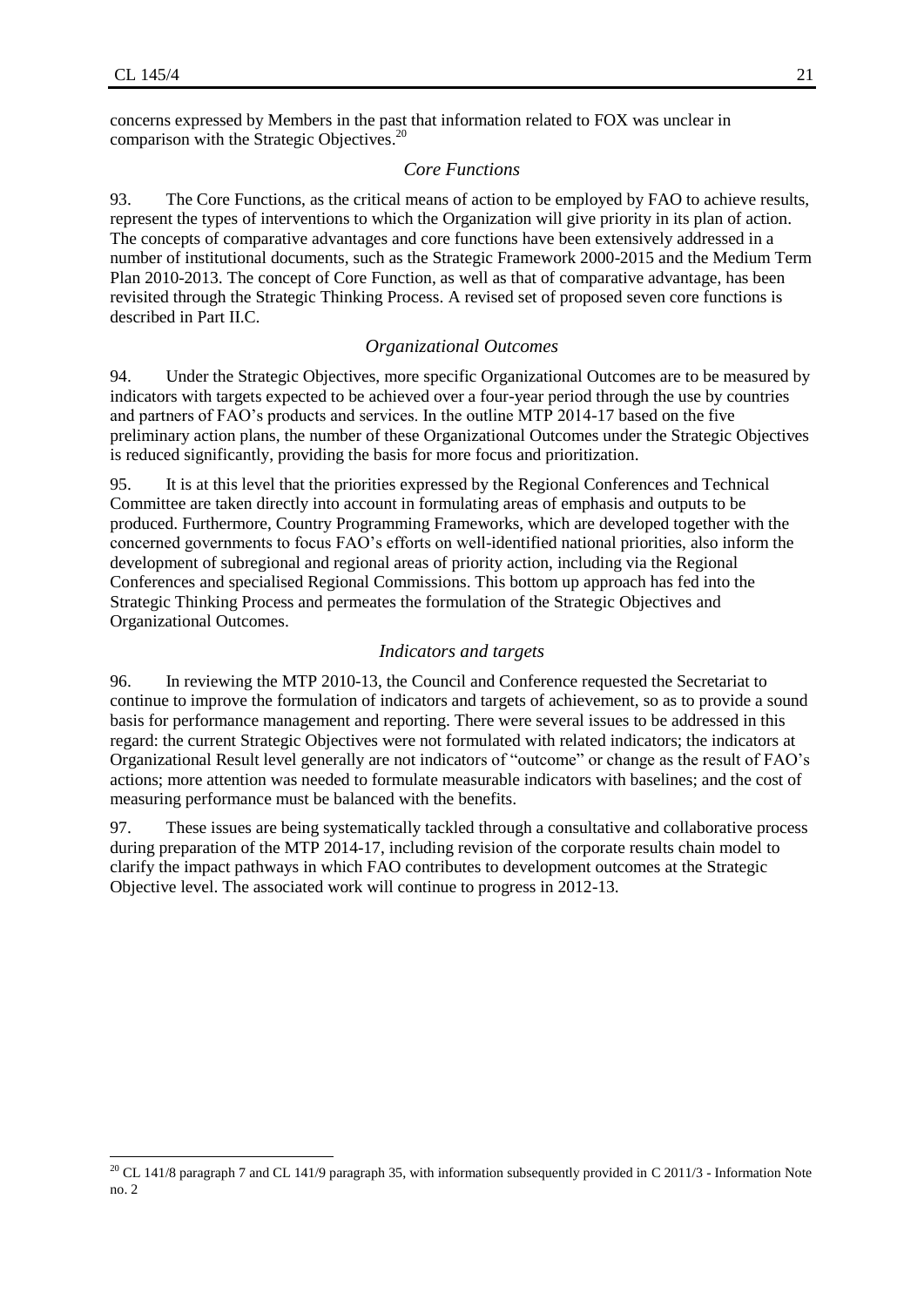98. The following table encapsulates the main components of the reviewed Strategic Framework and Medium Term Plan 2014-17:

#### *FAO's results framework: the main components*

#### **FAOs vision**

A world free of hunger and malnutrition where food and agriculture contributes to improving the living standards of all, especially the poorest, in an economically, socially and environmentally sustainable manner. The three **Global Goals of Members**:

- reduction of the absolute number of people suffering from hunger, progressively ensuring a world in which  $\bullet$ people at all times have sufficient safe and nutritious food that meets their dietary needs and food preferences for an active and healthy life;
- elimination of poverty and the driving forward of economic and social progress for all, with increased food production, enhanced rural development and sustainable livelihoods; and
- sustainable management and utilization of natural resources, including land, water, air, climate and genetic resources for the benefit of present and future generations.

#### **Strategic Objectives**

- 1. Eradicate hunger, food insecurity and malnutrition
- 2. Increase and improve provision of goods and services from agriculture, forestry and fisheries in a sustainable manner
- 3. Reduce rural poverty
- 4. Enable more inclusive and efficient agricultural and food systems at local, national and international levels
- 5. Increase the resilience of livelihoods to threats and crises

#### **Additional objective**

Technical Quality, Knowledge and Services

#### **Cross-cutting themes**

- Gender
- Governance

#### **Core Functions**

- 1. facilitate and support countries in the development and implementation of normative and standard-setting instruments, such as international agreements, codes of conduct, technical standards and others;
- 2. assemble, analyze, monitor and improve access to data and information, in areas related to FAO´s mandate;
- 3. facilitate, promote and support policy dialogue at global, regional and country levels;
- 4. advise and support capacity development at country and regional levels to prepare, implement, monitor and evaluate evidence-based policies, investments and programmes;
- 5. advise and support activities that assemble, disseminate and improve the uptake of knowledge, technologies and good practices in the areas of FAO's mandate;
- 6. facilitate partnerships for food and nutrition security, agriculture and rural development, between governments, development partners, civil society and the private sector;
- 7. advocate and communicate at national, regional and global levels, in areas of FAO's mandate.

#### **Functional Objectives**

- Administration
- Other enabling areas, e.g. Information Technology, support to Member Nations, and communication, partnerships and advocacy

# **B. Implementation measures**

<span id="page-21-0"></span>99. The new results framework stemming from the Strategic Thinking Process and the transformational measures outlined in CL 145/3 are designed to ensure a coherent and robust system allowing the Organization to focus on its Strategic Objectives in the most efficient and effective manner and with clear lines of accountability.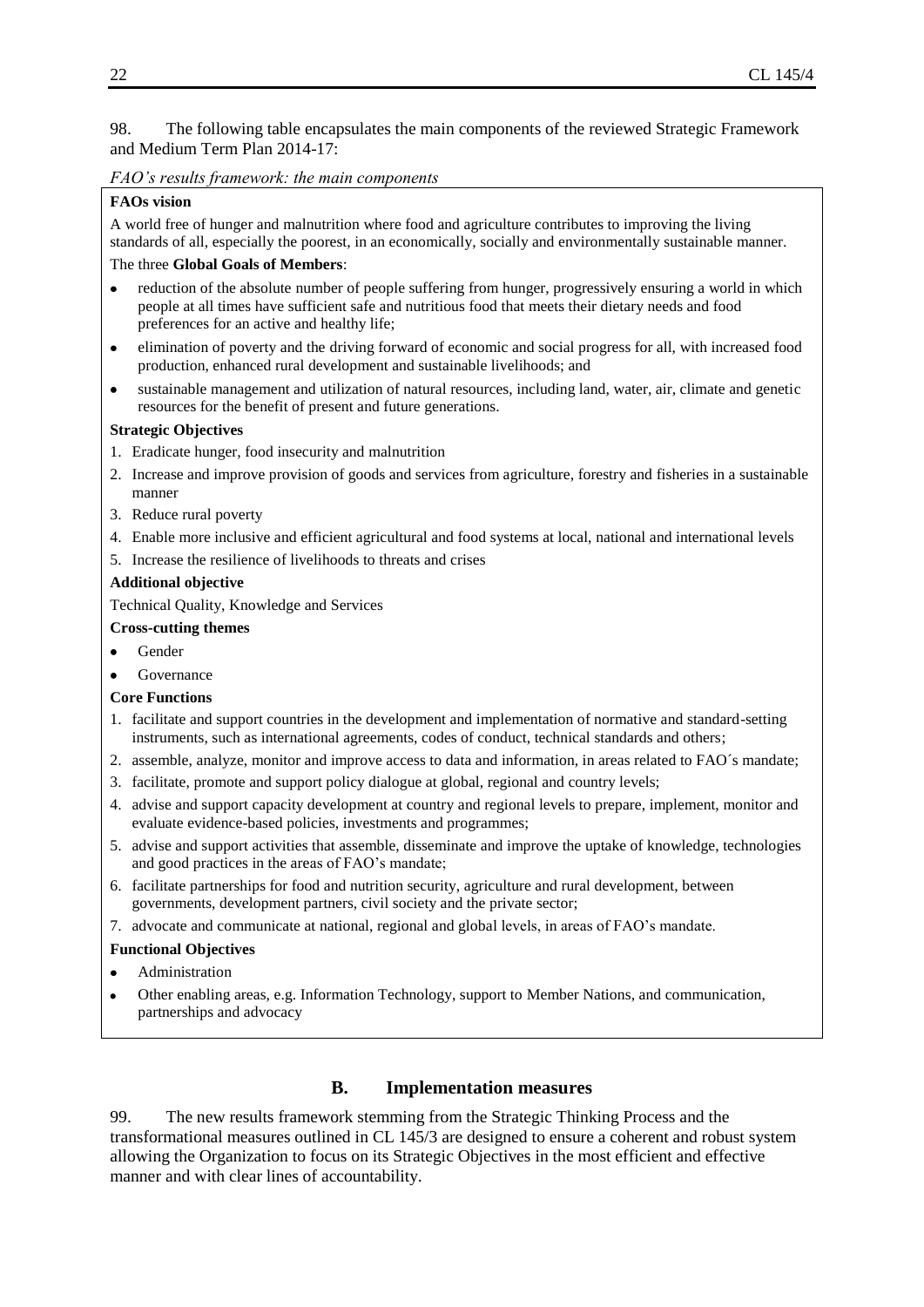100. One important element of this system is the budgetary chapter structure. Not only is this the structure against which the Conference approves the biennial budget, it also drives the planning, monitoring and reporting for the biennium. In addition to providing a transparent framework for the delivery and impact of the Strategic Objectives, the budgetary chapter structure also reflects the importance of FAO's knowledge and standard-setting work. The new budgetary chapter structure will be developed for the PWB 2014-15 aimed at presenting the planned use of resources in a clear and coherent manner including due accountability.

101. While being work in progress, the budgetary chapter structure for the PWB 2014-15 flowing from the reviewed Strategic Framework and the MTP under development is expected to be delineated with budgetary chapters dedicated to the following:

- Strategic Objectives specific chapters housing the resources for implementation of the Action Plans under the five Strategic Objectives;
- Technical Quality, Knowledge and Services, housing *inter alia* core technical leadership, normative activities and quality assurance;
- Functional Objectives, with a chapter for the current FOY and a clearer presentation of the  $\bullet$ current FOX;
- Contingency, Capital Expenditure and Security Expenditure, respectively;
- $\bullet$ Technical Cooperation Programme (TCP) and the FAORs, respectively

102. A matrix-style management approach was already introduced in 2010-13, with managers having responsibilities both within the organizational structure and within the results framework; resources, however, were planned and aligned by organizational structure. For 2014-17, an important shift will take place, where Strategic Objective Programme Leaders will have full responsibility for the relevant Strategic Objective Action Plans, including the planning of resource requirements.

103. Technical Quality, Knowledge and Services will be under the accountability of the heads of department responsible for the relevant technical knowledge and services. They will be responsible for planning, budgeting, monitoring and reporting the work, drawing on staff time under their direct supervision.

104. While the TCP and the FAO Representations contribute to the achievement of the Strategic Objectives, $^{21}$  their resources will remain in separate chapters as they are not under the direct planning and managerial control of the Strategic Objective Programme Leaders.

105. The Functional Objectives providing the enabling environment will be under the responsibility of the relevant corporate business owners. The institutional strengthening measures and transformational changes being introduced in the current biennium will help ensure that organizational structures and functional responsibilities are better aligned. $^{22}$ 

# **C. Strategic Objective Action Plans**

#### *Introduction*

<span id="page-22-0"></span>106. The Action Plans describe the overall strategy that FAO will use to work on the issues and problems identified for each Strategic Objective. They set out the main issues selected, the way in which Core Functions will be applied and identify areas in which partnerships are needed to achieve the Organizational Outcomes that have been selected with indicative outputs. Indicators and targets are being formulated to measure achievement of the Organizational Outcomes and contributions to the development outcome that is associated with each Strategic Objective. The Action Plans will include activities to be developed at FAO headquarters and in the field by different organizational units individually or in collaboration between two or more units.

l

 $21$  CL 145/3 paragraphs 15-17 and CL 145/8

 $^{22}$  CL 145/3 Parts II and III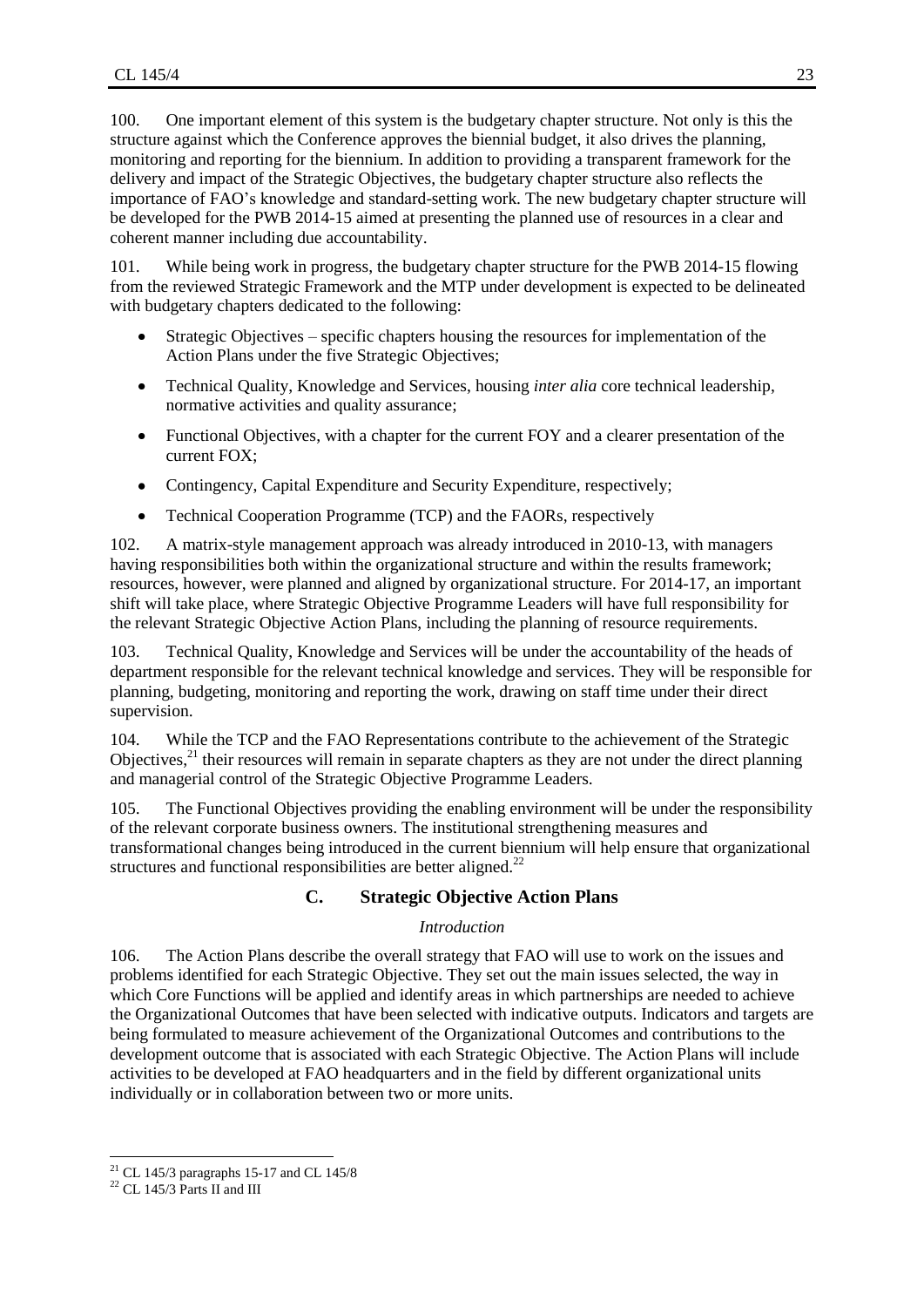107. The implementation of the Action Plans will be based on the application of the seven Core Functions which are the main instruments of FAO's work. The emphasis and relative importance with which each Core Function is applied will depend on the specific characteristics of planned outputs and related activities.

108. Action Plans are to include Programmatic Regional Initiatives. These initiatives represent focussed efforts to address a main theme of the Strategic Objective and a related priority clearly identified by one of the Regional Conferences. Their use is being tried out in 2012-13 through the Multi-disciplinary Fund.<sup>23</sup> It is contemplated that each Action Plan will include at least two Programmatic Regional Initiatives.

109. In the PWB 2014-15, corporate Programmes will be organized for each Strategic Objective in order to: oversee the implementation of Action Plans, provide conceptual leadership, participate in the implementation, collaborate in the mobilization of external resources and provide overall institutional accountability in regards to meeting the targets defined for each Organizational Outcome.

110. The Action Plans will also serve as the impact focus areas foreseen in CR 10/2009, i.e. priority areas to guide mobilization of extrabudgetary resources, facilitating oversight of extrabudgetary resources in key impact areas and increasing coherence between activities financed by the Regular Programme and extrabudgetary resources.

# *Strategic Objective 1: Eradicate hunger, food insecurity and malnutrition*

# *Action Plan (preliminary version)*

# **Context and rationale**

111. There is sufficient capacity in the world to produce enough food to feed everyone adequately; nevertheless, in spite of progress made over the last two decades, 870 million people still suffer from chronic hunger. Among children, it is estimated that one hundred seventy-one million under five years of age are chronically malnourished (stunted), almost 104 million are underweight, and about 55 million are acutely malnourished (wasted). Furthermore, micronutrient deficiencies, or "hidden hunger," affect over two billion people worldwide, impeding human and socio-economic development and contributing to the vicious cycle of malnutrition and underdevelopment. At the same time, an estimated 1.4 billion people are overweight and 500 million are obese. Beyond the ethical dimensions of this complex problem, the human, social and economic costs to society at large are enormous in terms of lost productivity, health, well-being, decreased learning ability and reduced fulfilment of human potential.

112. The persistence of hunger and malnutrition is all the more hard to accept in the face of major strides made in areas such as economic growth, science and technology, and food availability. What is needed is much stronger commitment, more purposeful and coherent action across sectors and various stakeholder groups, and greater accountability. This also implies that food and nutrition security objectives, and the required actions, are fully factored into development strategies, properly implemented and adequately funded.

113. This endeavour needs to involve a multitude of stakeholders, while taking account of new, and not yet fully understood challenges: e.g. the impact of globalization, rapid urbanization and transformation of food and agricultural systems; and widespread lifestyle changes; climate change and other threats to the environment; technological and scientific advances that change the nature of communication, production and distribution of food and agricultural commodities; and the volatility of food and energy prices.

114. Basic premises for such a framework for action include a common understanding of problems and solutions, the availability of reliable data and information, adequate capacity in the analysis, planning and implementation of policies and programmes, and effective accountability systems with systematic progress monitoring and impact evaluation. It also requires that inclusive, transparent and rights-based institutional mechanisms and governance systems are in place and are sustainable.

 $\overline{a}$ <sup>23</sup> CL 145/3 Part II.C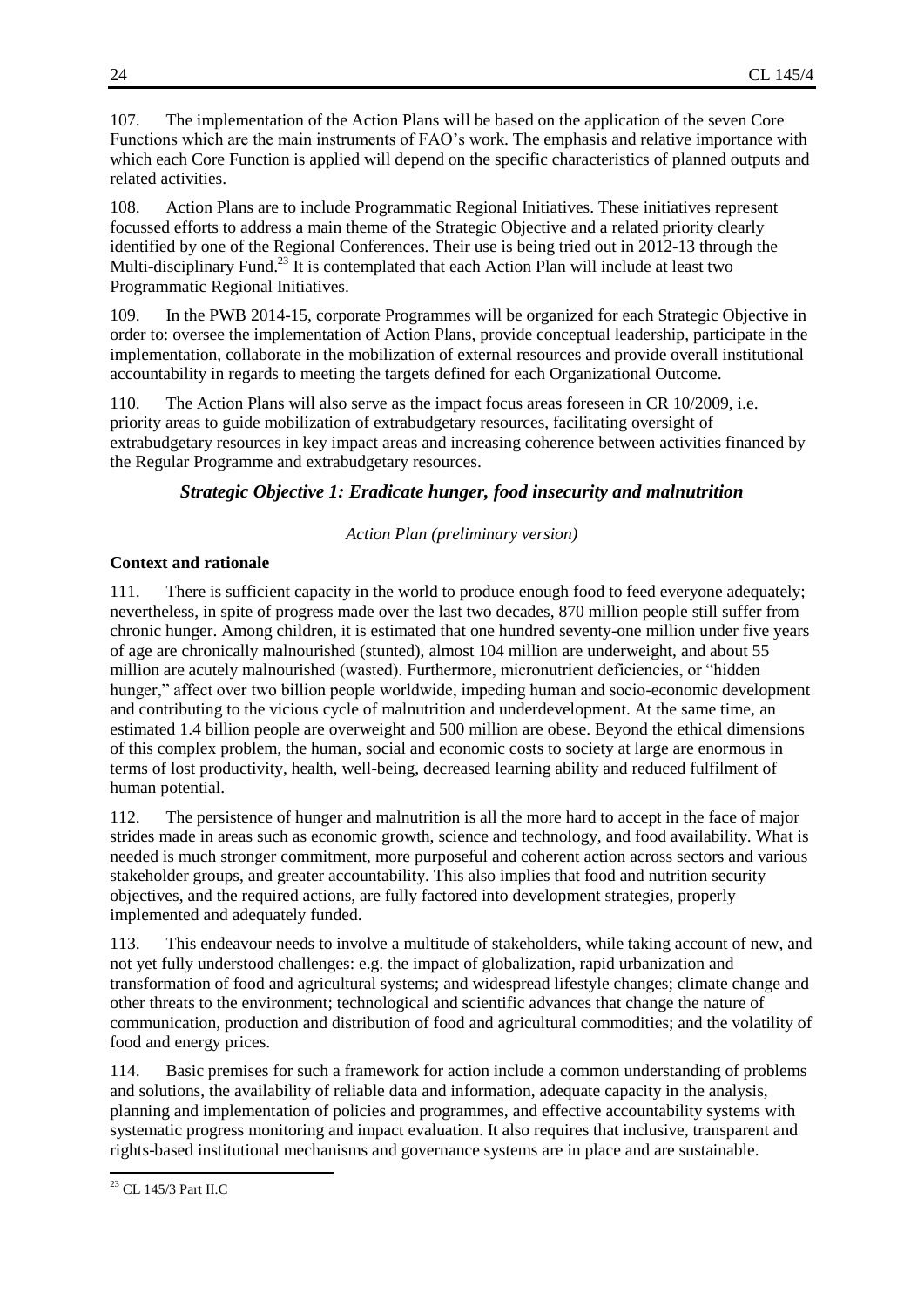### **Main factors underpinning the design of SO1**

#### *Political commitment*

115. Over the past two decades, leaders and decision makers have made pledges at various highlevel events to reduce hunger, food insecurity and malnutrition, while food security has been put on top of the agenda of regional, sub-regional and global institutions and country groupings (such as the G20 and the G8). The creation of the UN High Level Task Force and the reform of the Committee on World Food Security (CFS) are two key initiatives which underline the importance of food security in the global and regional development agendas. However, the reality on the ground is complex, while commitment, action and resource allocation by the relevant stakeholders and partners is insufficient or too erratic. In this light, the UN Secretary General called upon leaders gathered at the Rio+20 Summit to take up the "Zero Hunger Challenge", a call that was endorsed by the UN Rome-Based Agencies, UNICEF and the World Bank. SO1 should address in the first instance how to generate stronger political commitment and capacity to mobilize resources at all levels, but also effective partnerships within and among countries, and with international organizations, civil society and the private sector.

116. Commitments should include more explicit food and nutrition security objectives, policies and programmes and monitoring and accountability mechanisms in the national strategies, policies and programmes aimed at promoting human wellbeing and broad-based socio-economic development. Firm commitments must also be made to improving diets and raising levels of nutrition, while improving the status of women, children, and poor and vulnerable population groups.

#### *Common understanding of problems and solutions*

117. The economy overall, and the agriculture, forestry, fisheries, social and other sectors can contribute in multiple ways to food and nutrition security. These interactions must be better understood by leaders, decision-makers and other stakeholders. Hunger reduction and food security are often seen as depending almost exclusively on food production or food self-sufficiency, while access to food and nutrition aspects are not receiving appropriate attention. There is often isolated, fragmented or non-existent information regarding food security and nutrition situations, the actions taken in different sectors by a multiplicity of stakeholders, and their impact. SO1 should contribute to generating essential data, statistics and information and a solid common understanding of problems and solutions.

118. An integral part of eradicating hunger, food insecurity and malnutrition in a sustained manner is the exchange of knowledge and experiences between countries, where hunger and malnutrition are not so distant memories and countries where hunger and extreme poverty are still menacing realities. Significant potential exists to further bridge technological gaps, including *via* South-South cooperation and other forms of knowledge exchange.

#### *Governance mechanisms and coordination*

119. Food security is a multi-dimensional concept and includes dimensions of food availability, access, stability and utilization. Similarly, good nutrition depends on effective actions across sectors, including improving access to a diverse diet, appropriate care and feeding practices, and adequate health and sanitation. Hence, progress in this broad field depends on effective governance systems based on multi-disciplinarity and the involvement of many stakeholders, with participation, transparency, equity and accountability as key principles. Hence, improved food and nutrition security governance mechanisms should lead to inclusive, transparent, accountable and evidence-based policy processes, supported by appropriate legislation and well-functioning institutions.

120. Current major challenges related to high and volatile food prices, natural resource degradation, globalization, urbanization and climate change are just a few examples of where strengthened governance mechanisms and effective coordination can make a difference. Clear-cut examples of improving food security and nutrition governance at global level are: the UN High-Level Task Force on the Global Food Security Crisis (HLTF), the UN Standing Committee on Nutrition (UNSCN) and most importantly, the Committee on World Food Security (CFS).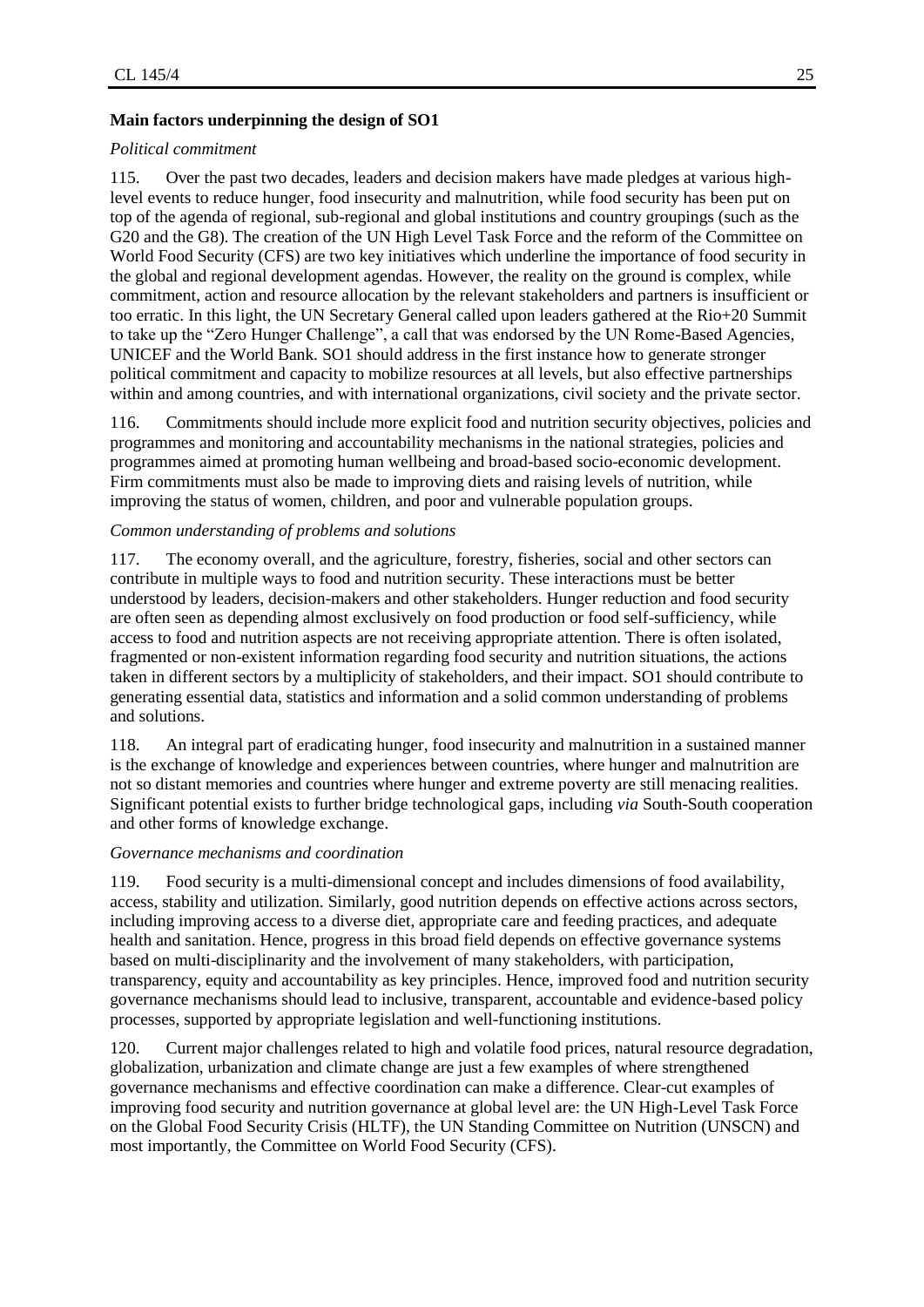#### *Alignment of policies, programmes and investments*

121. Gaps, inconsistencies, fragmentation, and contradictions in the existing portfolio of macroeconomic, sector and cross-sector policies and programmes, as well as under-investment in key areas, must be addressed. Development and poverty reduction policies at the global, regional and national levels, but also sub-national strategies and programmes need to be designed and coordinated using a food security and nutrition lens to ensure relevance and purposeful action towards the desired impact. Besides explicit food and nutrition security objectives, policies, programmes and investments should be backed by information systems and adequate mechanisms for monitoring progress and evaluating impact.

122. Policy decisions need to be followed-up by concrete implementation actions, backed-up by resource allocation with appropriate incentives for targeted investments. Policy, programme and investment frameworks that apply a 'twin-track approach' to the eradication of hunger, food insecurity and malnutrition must be adopted, paying due attention to the role of social protection measures to address consumption shortfalls in tandem with actions that make the poor and vulnerable more resilient, self-reliant, food secure and well-nourished in the short- and long-term.

#### *The contribution of food and agricultural systems to nutrition*

123. Nutrition-specific challenges are worth highlighting, in particular in the context of the new "strategy and vision for FAO's work in nutrition". To ensure good nutrition, access to an adequate quantity and quality of food, especially by young children, must be combined with good care and feeding practices (including nutritious food choices for adults), along with access to health services and a healthy environment. Moreover, the negative effects on mental capacities, physical stature, and labour productivity of chronic malnutrition and micronutrient deficiencies are often hidden in the first few years of life, and may become fully apparent only years later. Hence, this may reduce political urgency to take action.

124. Governments, the private sector, and development agencies may see nutritional status as an indicator, rather than as a major design factor and key outcome of social and economic development policies. Decision makers may also view malnutrition primarily as a health-related issue, rather than a challenge that must also be addressed through access to food and balanced diets. This could lead to over-emphasis on short term interventions at the expense of longer term objectives.

125. Eradicating malnutrition thus requires strengthening political commitment and improving knowledge, policy and program coordination, and stakeholders' capacity to address the basic causes of poor nutrition. In this context, policies and programmes to strengthen the contribution of the food and agriculture systems to improving nutritional outcomes should be considered. Governments, the private sector, and development agencies often do not fully exploit the contributions of food and agricultural systems to eradicating malnutrition, especially its contribution to improving food quality and diets. It is important to bring the full potential of food and agricultural systems to bear on the problem of malnutrition, taking opportunities that exist so systems increase their capacity to produce good nutritional outcomes, joining the contributions of food and agriculture to those made in the areas of health and care. Policies, programmes, and investments can take actions across the entire system, from production to marketing, storage, processing, and consumption, and improve the links with other sectors, governance processes, and the policy environment, to shape more effective nutrition-sensitive food and agricultural systems. At the same time, policies and programmes to combat over-nutrition which leads to health problems should also be supported.

#### *Weak organizational and individual capacities and addressing the gender gap*

126. Organizational and individual capacities must be strengthened to ensure that policies, programmes, investments and legislation are implemented effectively across different technical domains of work. Providing women with equal access to assets, productive resources and opportunities will generate significant gains in the food and agriculture sectors and for society. Appropriate policy actions, backed by targeted action, can help close the gender gap in agriculture and rural labour markets.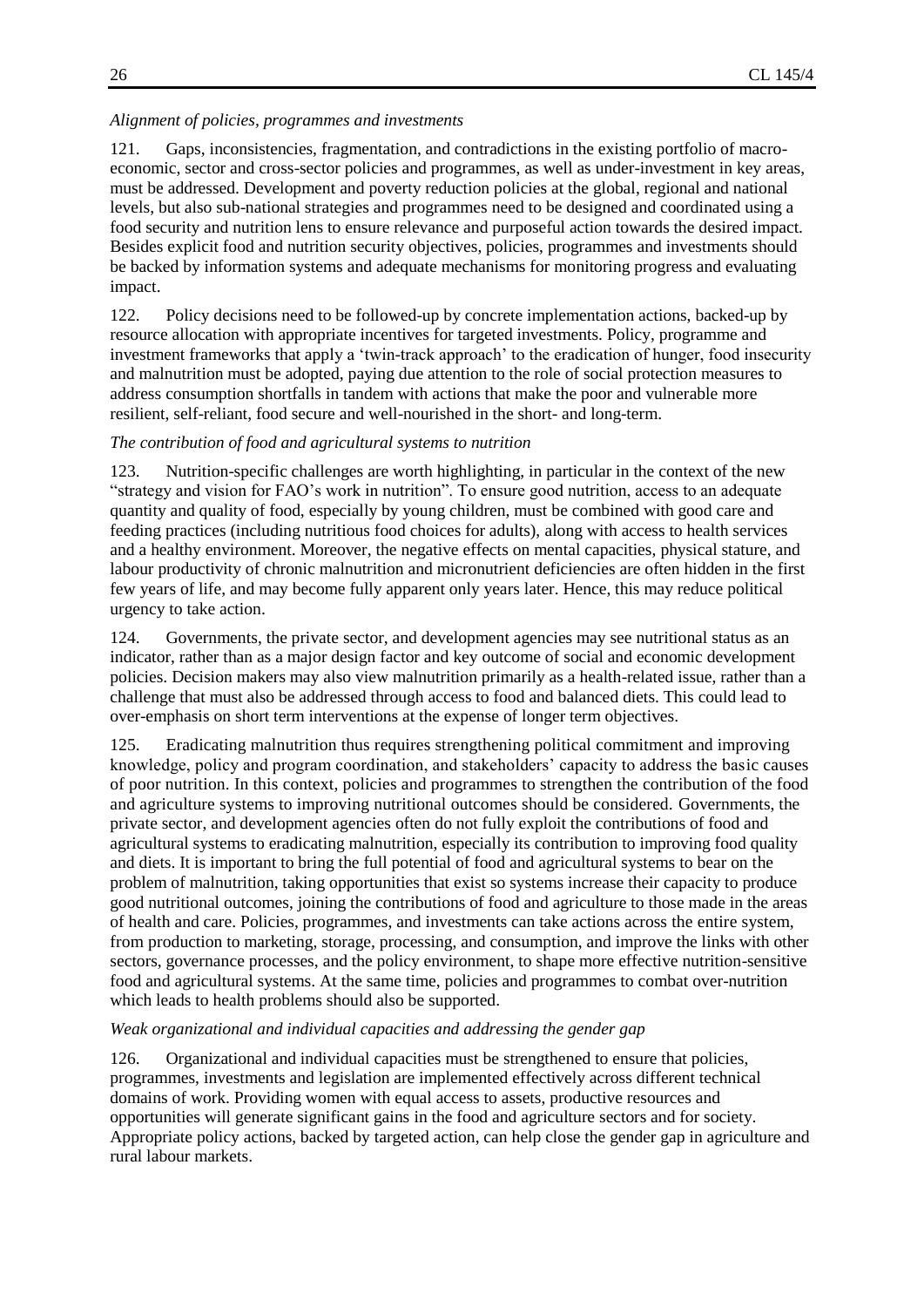#### *Urban food security and nutrition*

127. Given rapid urbanization around the world, food insecurity and malnutrition concerns in urban areas need to be addressed as much as in rural areas. Policies and investment programmes need to fully address these needs, while also strengthening urban-rural linkages and ensuring a sustainable use of natural resources for both urban and rural populations.

# **Action Plan**

128. Three Organizational Outcomes have been formulated to implement SO1:

- a) Member countries and their development partners make explicit political commitments and allocate resources to eradicate hunger, food insecurity and malnutrition;
- b) Member countries and their development partners adopt evidence-based and inclusive governance mechanisms for eradicating hunger, food insecurity and malnutrition; and
- c) Member countries and their development partners formulate, implement, monitor and evaluate policies, programmes and investments to eradicate food insecurity and malnutrition.

129. These outcomes are predicated on FAO's unique capacity to interact and work with countries and development partners, especially as an independent, inter-governmental but also multi-stakeholder forum for debate and negotiation of all issues related to food, nutrition and agriculture. This includes FAO's role in support of the multi-partner CFS, as well as in convening and supporting technical and policy-setting meetings (e.g. COAG, COFI and COFO). Advocacy and catalytic action for strengthening food and nutrition security is also well served by FAO's presence in countries and regions, as well as by its global public goods, *inter alia* FAOSTAT and the flagship publications (such as the "State of ..." documents), backed by strong communication campaigns.

130. As the UN Specialized Agency mandated to collect, analyze, interpret and disseminate information, and knowledge related to food and agriculture, FAO should also provide the necessary evidence-based analysis leading to political commitments, and advocacy.

131. FAO's capacity to work as an 'honest broker' within a number of technical sectors relevant to food security and nutrition concerns, should facilitate policy harmonization across these sectors, and guide transparent and accountable governance mechanisms (e.g. via the elaboration and negotiation of the Voluntary Guidelines on the Progressive Realization of the Right to Food, and on Responsible Governance of Tenure of Land, Fisheries and Forests in the Context of National Food Security).

132. FAO's multi-disciplinary expertise areas related to food and nutrition security, including in agriculture, forestry, fisheries, sustainable rural development, combined with its reputation as a trusted partner of governments and other development partners, is a major asset in respect of the third Organizational Outcome. Its established capacity to disseminate and share expertise as a global knowledge Organization is a major comparative advantage in developing institutional and individuallevel capacities at national, regional and global levels.

133. The Organizational Outcomes and their constituent Outputs are elaborated further below.

Organizational Outcome 1: Member countries and their development partners make explicit political commitments and allocate resources to eradicate hunger, food insecurity and malnutrition.

134. Political commitment is a prerequisite to appropriate policies being put in place, and investments made to enable people to realize their right to adequate food, both in the short term through various social protection instruments, and in the medium and long term, through measures that empower poor and vulnerable people to be self-reliant, resilient, food secure and well-nourished. Political commitment not only refers to the responsibility of government, but also of civil society, the private sector and the wider development community.

135. Building political commitment clearly requires vigorous awareness-raising and advocacy work by a range of stakeholders, promoting a solid and common understanding of issues, and offering policy options for addressing underlying and immediate causes of hunger, food insecurity and malnutrition. Advocacy should be based on solid evidence which requires information, statistics and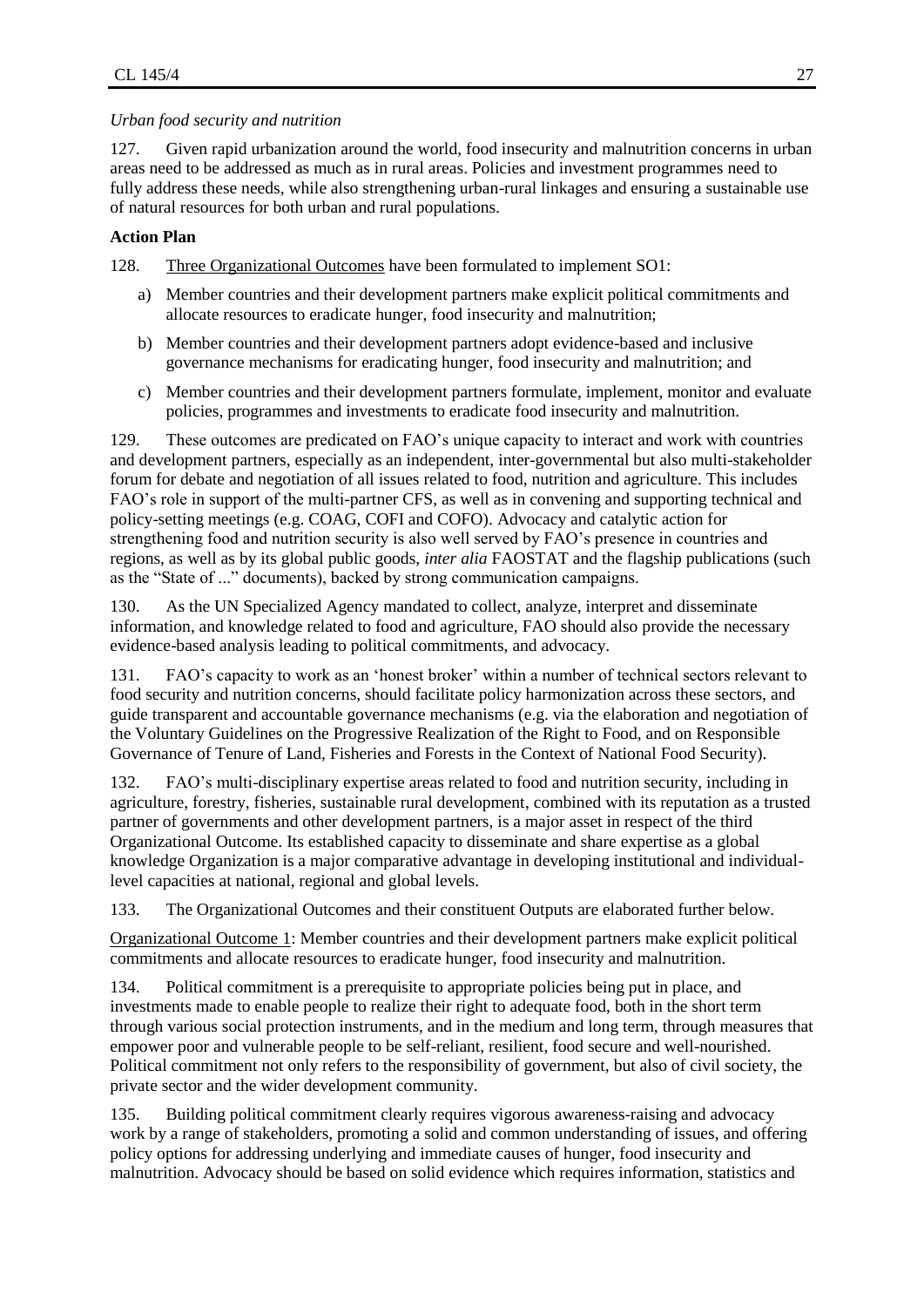analysis presented in a way that is understandable, compelling and actionable on how different sectors can make a positive contribution.

Output 1.1: Increased awareness among decision makers, development partners and society at large of the urgent need to take decisive action to eradicate hunger, food insecurity and malnutrition.

136. This will be achieved largely as a result of evidence-based advocacy and communication initiatives, including the organization of, and participation in high-level global and regional conferences and alliances, where firm commitments on goals, targets and actions can be made. Areas of work will include among others:

- a) Support to the Committee on World Food Security (CFS) as the most pertinent global platform;
- b) Proactive involvement with other multilateral initiatives and pronouncements: the UN Standing Committee on Nutrition (UN-SCN), the UN High-Level Task Force (HLTF), the Scaling Up Nutrition initiative (SUN), the Renewed Effort Against Child Hunger (REACH) initiative, the post-2015 development agenda, the New Alliance for Food Security and Nutrition (G8), the UN Zero Hunger Challenge, follow-up to Rio+20);
- c) The same type of involvement at summits and high level meetings, including the International Conference on Nutrition twenty-one years later (ICN+21) and the International Conference on Forests for Food Security, also in 2013;
- d) Regional- and national-level meetings on nutrition-related issues, with a prime focus on developing nutrition-sensitive food and agricultural systems;
- e) Awareness raising on the specific contributions of livestock, fisheries, natural resources management, forests and trees on farms, to food and nutrition security;
- f) Communication on hunger, food insecurity and malnutrition through media, websites (incl. social media, press), knowledge sharing platforms;
- g) Interaction with Regional Economic Communities (RECs) and regional technical cooperation institutions with a view to strengthening commitment to food and nutrition security;
- h) Support to effective national and regional Alliances Against Hunger and Malnutrition on the basis of the CFS principles of multi-stakeholder participation;
- i) Dissemination of advocacy tools (briefs, guidelines, directives, etc) particularly on the linkages between nutrition and the food, agriculture, livestock, fisheries and forestry sectors.

Output 1.2: Member countries and other stakeholders have a common understanding of the multiple dimensions and causes of hunger, food insecurity and malnutrition and on strategic options for resolving underlying problems.

137. This will be achieved by providing solid information and evidence to understand the magnitude and causes of hunger, food insecurity and malnutrition at all levels. Work will include generation and dissemination of data, statistics, information and analyses. In particular, the Organization should seek:

- a) To make accessible good quality data, standards and statistics that help understanding the underlying causes of food and nutrition insecurity (including the consumption, composition and safety of foods), and the appropriate solutions;
- b) To review and analyse current and emerging issues as well as long term trends that impact on food security and nutrition and to reflect such analytical work in the global development agenda (Global Perspective Studies, Situation and Outlook Reports, FAO flagship publications and background documents prepared for the ICN+21);
- c) To provide methodological support to food security and nutrition situation assessments and analysis in both humanitarian and development contexts, including the work of GIEWS, EMPRES and the ISFNS;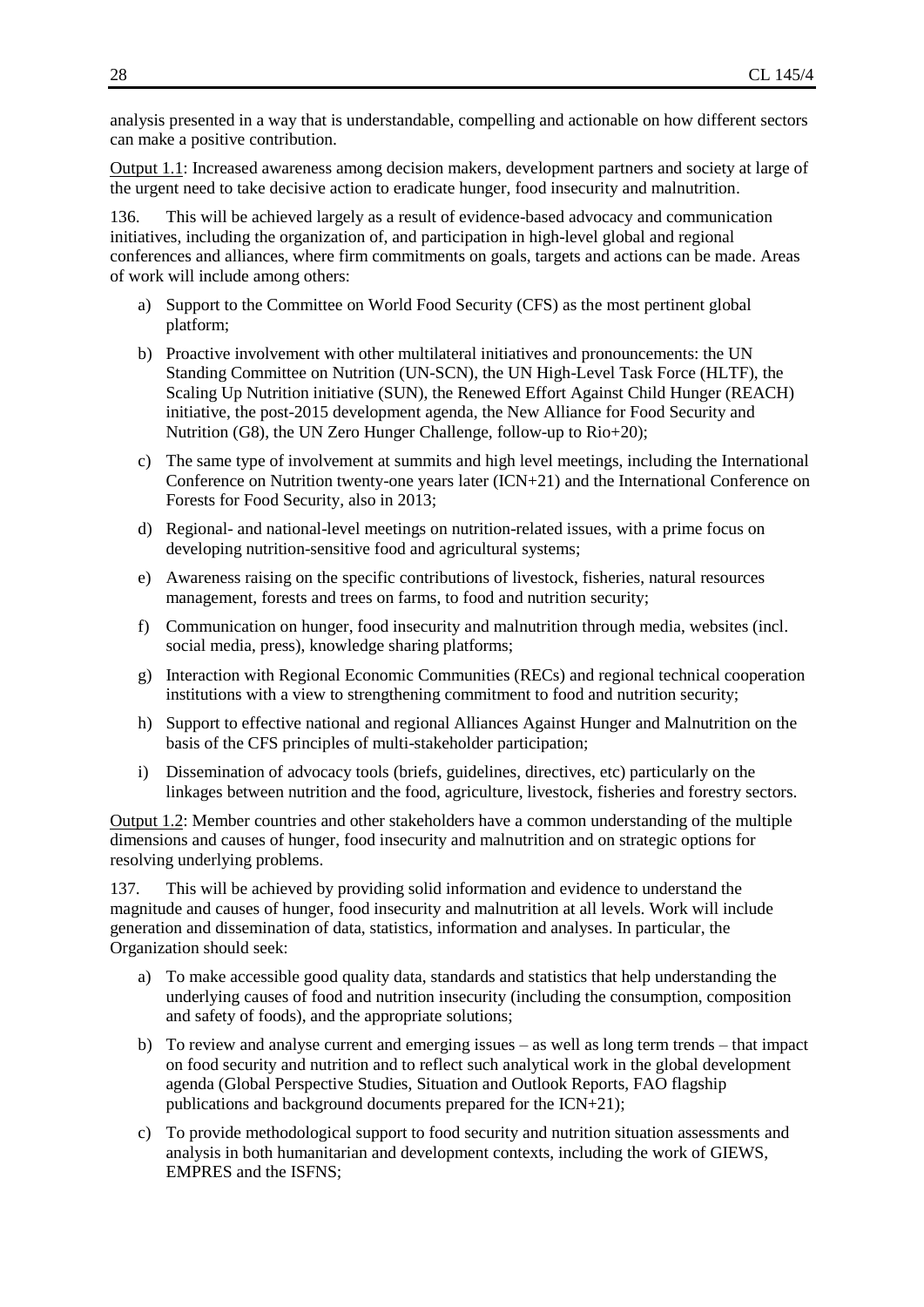- d) To convey how the agriculture, forestry, fisheries and other sectors contribute to food and nutrition security and how policies, programmes and investments in these sectors can be nutrition-sensitive and make a positive contribution to the eradication of hunger, food insecurity and malnutrition;
- e) To assist with food security and nutrition monitoring and evaluation, including impact evaluation of policies and programmes, and analysis of how nutrition-specific actions in various productive sectors contribute to the desired impact;
- f) To strengthen data generation and collation initiatives through partnerships with government and other stakeholders across different sectors (examples: Global Soil Partnership; LandPortal.info; World Agriculture Watch; Collaborative Partnership on Forests);
- g) To support the High Level Panel of Experts (HLPE) on food security and nutrition; and
- h) To facilitate global access, use and sharing of knowledge products and services by members and partners.

Output 1.3: Stakeholders at all levels contribute to formulation and negotiation of frameworks, policies and programmes aimed at accelerating the reduction of hunger, food insecurity and malnutrition.

138. This Output in particular embodies FAO's role as a neutral forum to facilitate dialogue and negotiation on common frameworks, policies and programmes, including 'voluntary guidelines', standards, and codes of conduct that support action on hunger, food insecurity and malnutrition. This work will also ensure that the frameworks, policies and programmes that are relevant to the other SOs contribute positively to the achievement of food and nutrition security.

- 139. Examples of specific areas of work include:
	- a) Support to the CFS Global Strategic Framework for Food Security and Nutrition, guidance on the implementation of the Voluntary Guidelines on the Progressive Realisation of the Right to Food, and on Responsible Governance of Tenure of Land, Fisheries and Forests in the Context of National Food Security;
	- b) The development of common accountability frameworks within the UN (e.g. support to development of Sustainable Development Goals [SDGs], and the post MDG framework, score cards and other monitoring instruments.)
	- c) Support to the implementation of Codes of Conduct and standards in different sectors of relevance to food and nutrition security;
	- d) The formulation, negotiation, implementation and monitoring of political outcomes of the ICN+21;
	- e) Facilitation of dialogue among countries at regional and international level, to share lessons learned and good practices;
	- f) Formulation, negotiation and implementation of a social agenda for livestock sector development;
	- g) Incorporation of nutrition considerations into policies, programmes and investments in the food, agriculture, fisheries and forestry sectors.

Organizational Outcome 2: Member countries and their development partners adopt evidence-based and inclusive governance mechanisms for eradicating hunger, food insecurity and malnutrition.

140. Enacting policies towards the eradication of hunger, food insecurity and malnutrition requires that the interests of the poor, the most vulnerable and the marginalized are adequately represented so as to ensure that their needs and concerns are addressed, that progress is monitored, lessons are learned and decision makers are held accountable.

141. Global, regional, national and local governance mechanisms in relation to the agriculture, forestry and fisheries sectors should provide adequate space for meaningful and active participation of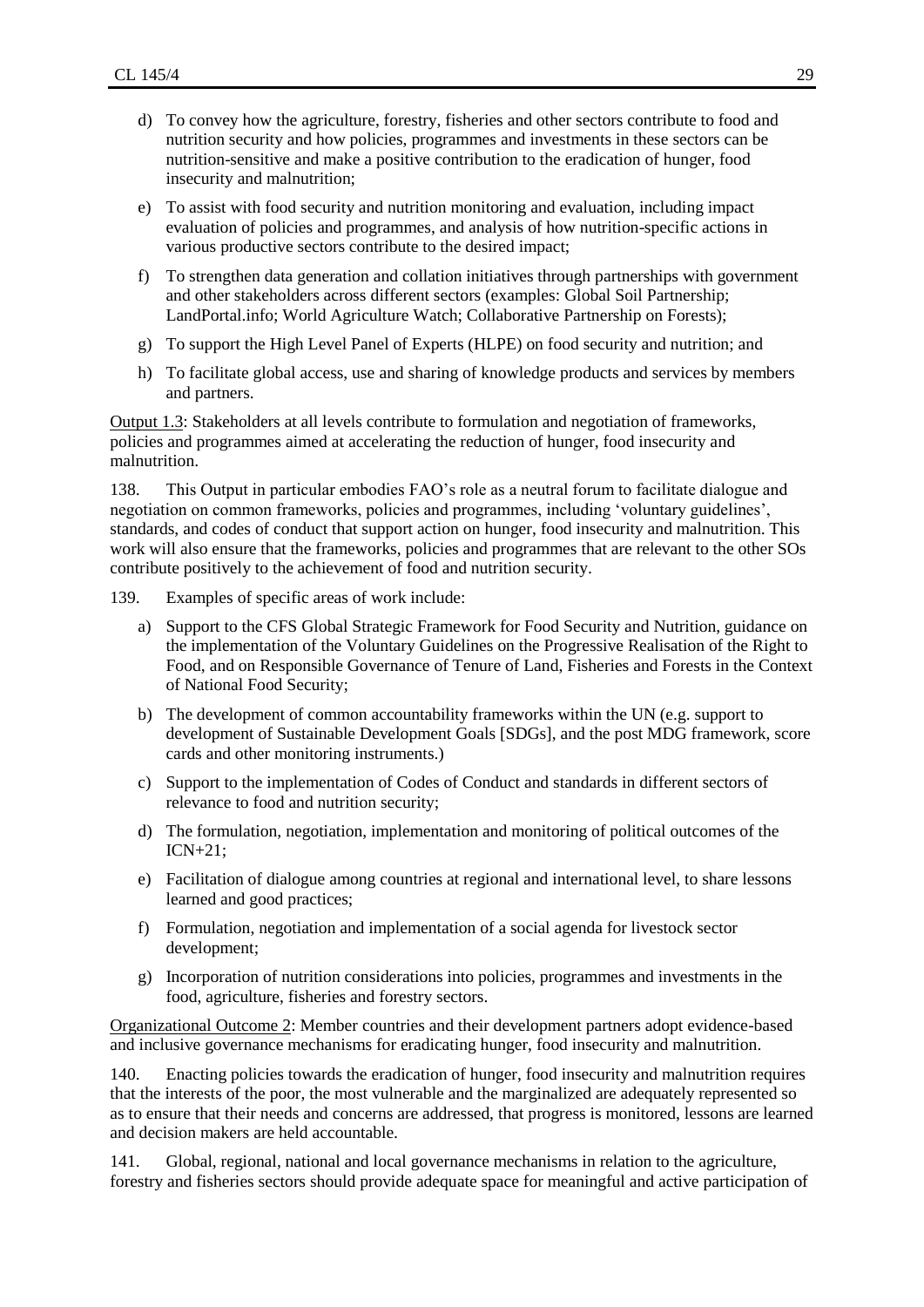civil society, private sector, and small producer organizations. Due links are to be ensured with the governance mechanisms pertinent to other SOs and in particular SO5 aimed at building resilience to crises and ensuring linkages between relief, rehabilitation and development programmes.

Output 2.1: Institutional and legal frameworks are in place to ensure that food and nutrition security policy processes and governance mechanisms are evidence-based, inclusive and respectful of human rights principles.

- 142. Work in support of the above will include:
	- a) Promoting governance systems which ensure the implementation of agreements such as the Voluntary guidelines on the Right to Food, and on Responsible Governance of Tenure of Land, Fisheries and Forests in the Context of National Food Security; and on Responsible Investment in Agriculture, and the Agenda for Action for Food Security in Countries in Protracted Crisis;
	- b) Review, strengthening and/or development of institutional and legal frameworks for food and nutrition security;
	- c) Strengthening and facilitating regional and country-level partnerships and alliances against hunger and malnutrition based on the same principles of participation as in the CFS;
	- d) Assisting governments in including explicit and measurable objectives for the improvement of diets, food safety and nutrition in broader policies and programmes, while ensuring inclusiveness, accountability and sustainability.

Output 2.2: The systems and the organizational and human resource capacities that support strengthened food security and nutrition governance mechanisms are in place.

143. This covers support to systems of improved food security and nutrition governance, as well as organizational and individual resource capacities, ensuring in particular that decision-making is evidence-based and that policy processes are inclusive and transparent. Main components include:

- a) The development and implementation of inclusive stakeholder consultation and coordination mechanisms at regional, country and local levels, bringing together different sectors (e.g. agriculture, livestock, forestry, fisheries, nutrition, education, social welfare, health) and stakeholders (public sector, private sector, civil society, development agencies), and participation to REACH, UN Joint Programming, the New Alliance for Food Security and Nutrition (G8) and other initiatives on food and nutrition security;
- b) Better understanding of efficient nutrition governance at different levels, and related guidance to countries and stakeholders;
- c) The Global Strategy to Improve Agricultural and Rural Statistics at country levels, including CountrySTAT;
- d) Information Systems for Food and Nutrition Security (ISFNS) at national and regional levels, including strengthened analytical capacity underpinning the Integrated Food Security Phase Classification (IPC) and the Mapping Actions for Food Security and Nutrition (MAFSAN);
- e) The development of institutional capacity to produce, analyse, disseminate and use highquality data (e.g. through household or other surveys and work on indicators) including in connection with the adoption of healthy diets, improved dietary behaviours, and better nutritional outcomes
- f) Strengthened capacity to participate in sub-national, national and international multi-sectoral nutrition discussions, both at technical and policy levels.

Organizational Outcome 3: Member countries and their development partners formulate, implement, monitor and evaluate policies, programmes and investments to eradicate food insecurity and malnutrition.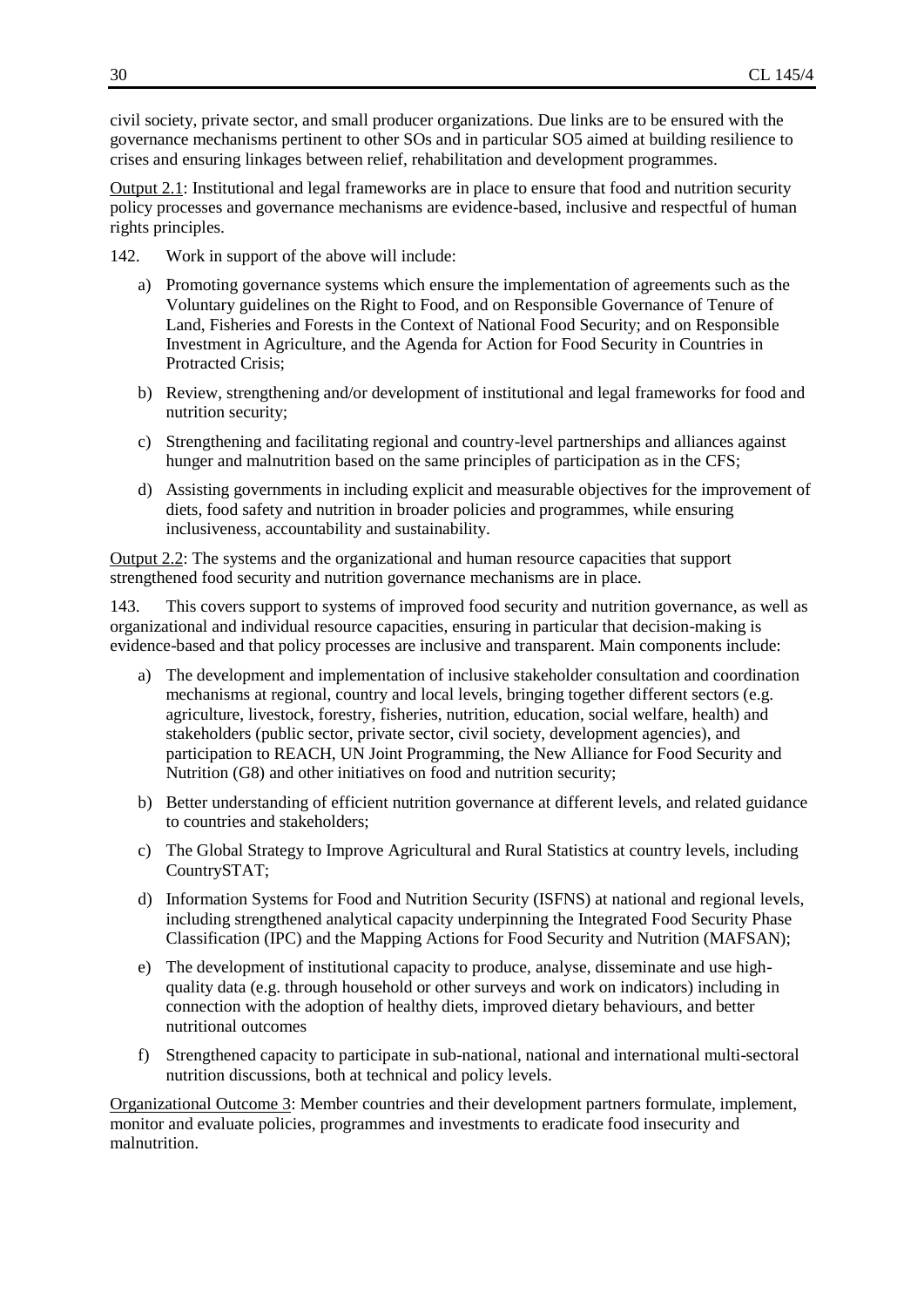144. In addition to raising levels of political commitment and strengthening governance mechanisms, policies, programmes and investments at all levels need to contribute in a more purposeful and concrete manner to the eradication of hunger, food insecurity and malnutrition. In practice, national, regional and global-level decision-makers should have capacity to review sector and cross-sector policies, programmes and investments and increase their consistency, coherence and impact in achieving this strategic objective. Nutrition-specific actions in the agriculture, natural resources, fisheries and forestry sectors, and in the food system as a whole, and promoting the consumption of safe, adequate and healthy diets would receive due attention, as well as addressing the multiple manifestations of malnutrition (undernutrition, obesity, and micronutrient deficiencies) in a sustainable way, while complementing health-based approaches. This Organisational Outcome also covers monitoring and evaluation systems.

Output 3.1: Member countries have the capacity to develop and implement cross-sectoral policies, strategies and investment programmes for food and nutrition security.

- 145. Work will include:
	- a) A review of macro-economic, sector and cross-sector policies, programmes and investments to identify gaps, inconsistencies, and unanticipated negative impacts
	- b) Comprehensive and consistent set of gender-sensitive policies, programmes and investments to ensure improved food and nutrition security
	- c) Sharing of lessons learned and good practices, e.g. through conferences, South-South Cooperation arrangements, and knowledge sharing platforms (e.g. FSN Forum and other knowledge networks)
	- d) Capacity building in countries to formulate and implement policies and programmes that adhere to identified good practices, including the 'twin-track' and rights-based approaches
	- e) Institutional and individual capacities to formulate and implement targeted food and nutrition security action programmes
	- f) Making public investments in the food and agricultural sectors nutrition-sensitive.

Output 3.2: The implementation of sector and cross-sector policies, programmes and investments is systematically monitored and evaluated.

146. Focus will be on:

- a) Capacity development for context-specific and gender-sensitive monitoring and evaluation of the impact of policies and programmes (across all sectors) on food security and nutrition
- b) National and local capacities of government and non-governmental actors charged with developing inclusive, transparent, and accountable policy making process
- c) Sharing lessons learned and good practices
- d) Putting in place policy tracking and gap analysis and assessments (including PIP frameworks)
- e) National food and nutrition security platforms for sharing international experiences and best practices
- f) National and regional coordination mechanisms for food and nutrition security.

#### *Regional Initiative (SO1)*

#### **The 2025 Hunger Free Latin America and the Caribbean Initiative**

147. Under this initiative, the common goal of the countries in the region was reaffirmed at the FAO Regional Conference (2012), i.e. to eradicate hunger by 2025. The Regional Office for Latin America and the Caribbean (RLC) provides the technical secretariat to the initiative. The Regional Outcomes and Outputs are: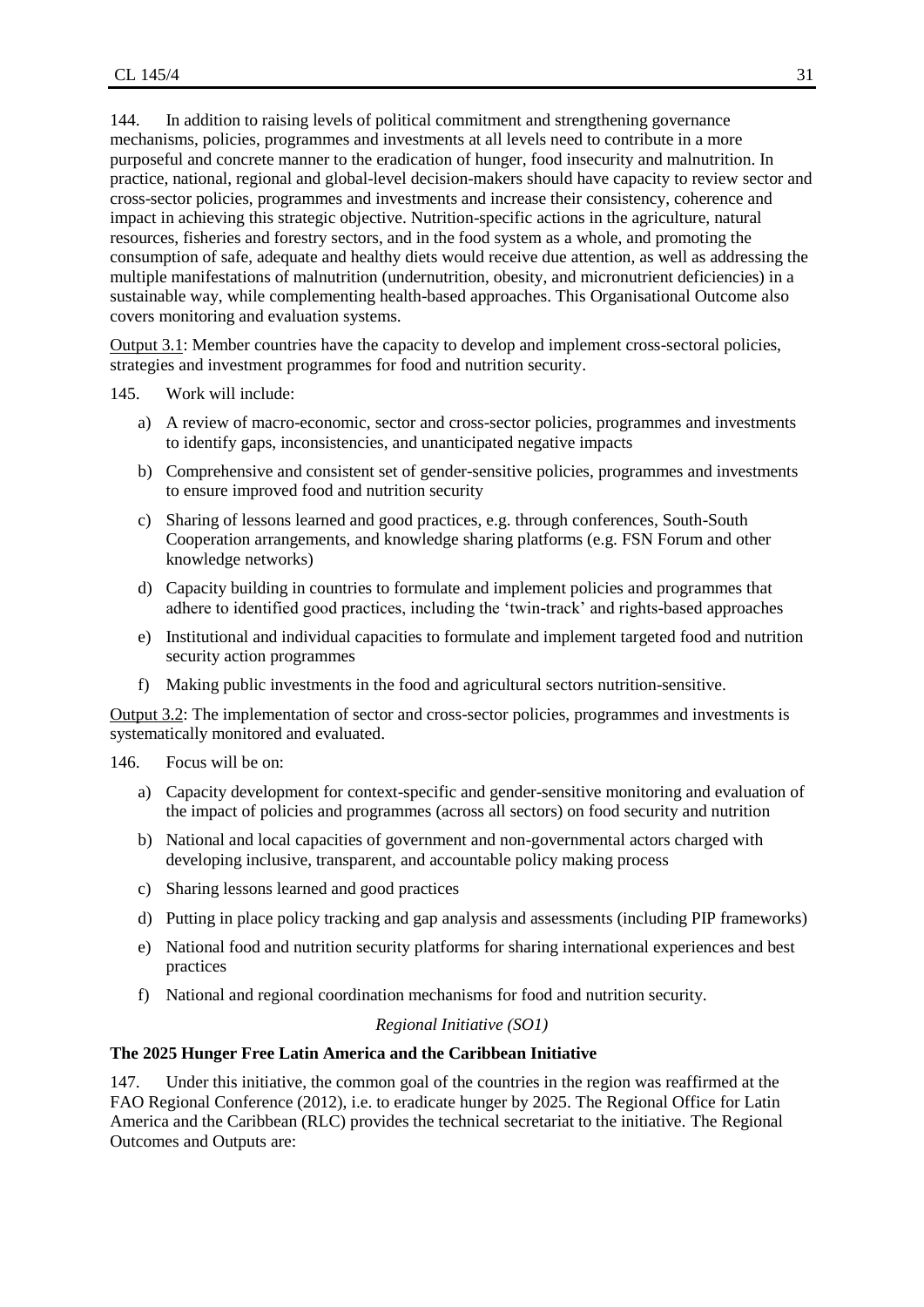Outcome 1 Member countries reaffirm their political commitment to eradicate hunger and malnutrition.

Output 1.1: Parliamentary Fronts Against Hunger are formed and strengthened in 15 more countries, so that governments and civil society develop **legal frameworks in favour of** food and nutrition security (FNS).

Output 1.2: The Parliamentary Front Against Hunger of Latin America and the Caribbean is consolidated within the framework of supranational parliamentary structures like PARLATINO (Latin American Parliament).

Outcome 2 Governments in the region, parliamentarians and civil society have improved dialogue opportunities and technical capacities to develop governance and coordination mechanisms on issues related to food and nutrition security.

Output 2.1: Food and nutrition security initiatives from regional integration bodies (SICA, CARICOM, UNASUR, CAN) are coordinated under the Community of Latin American and Caribbean States (CELAC).

Output 2.2: The Summit of Presidents and Heads of State of CELAC requests the FAO to support and guide the Community on food and nutrition security and on agriculture issues.

Output 2.3: Latin American and Caribbean participation in the Committee on World Food Security (CFS) is reinforced.

Outcome 3 Member countries in the region have institutions, strategies and programmes better prepared to address the multi-sectoral nature of food and nutrition security.

Output 3.1: A regional south-south triangular cooperation programme for social protection, school feeding, family agriculture and monitoring and evaluation systems for policies/strategies/plans/ programmes for Food and Nutrition Security is implemented.

# *Strategic Objective 2: Increase and improve provision of goods and services from agriculture, forestry and fisheries in a sustainable manner*

*Action Plan (preliminary version)*

#### **Context and rationale**

 $\overline{a}$ 

148. The world's population is predicted to increase to 9 billion by 2050, with Africa alone reaching 2 billion by that date. Enormous social, economic and environmental forces will influence this more populous future, with many unknowns. However, a world free of hunger requires substantially increased production to meet rising demand and a firm transition to more sustainable agriculture<sup>24</sup> in all its forms. The needed growth and improvement in agriculture implies innovative approaches to sustainability which benefit people (the producers of goods and services) and conserve the environment. Growth in agriculture is also the most effective means of reducing poverty and achieving food security in most countries. It requires the effective participation of smallholders, women and indigenous peoples.

149. FAO and its member nations thus face a dramatic context of much needed improvements in agriculture and in the management of natural resources to feed growing populations and provide a springboard for reducing poverty and food insecurity. In the past, strategies for agricultural development have tended to focus on maximizing production, with little or insufficient regard to any damage caused to the natural resources used, or to other ecosystem goods and services. These ecosystem services contribute to efficiency and resilience across crop, livestock forest and fishery systems, as well as delivering significant environmental benefits.

 $^{24}$  The term "agriculture" in the document covers crops, livestock, forestry, capture fisheries and aquaculture.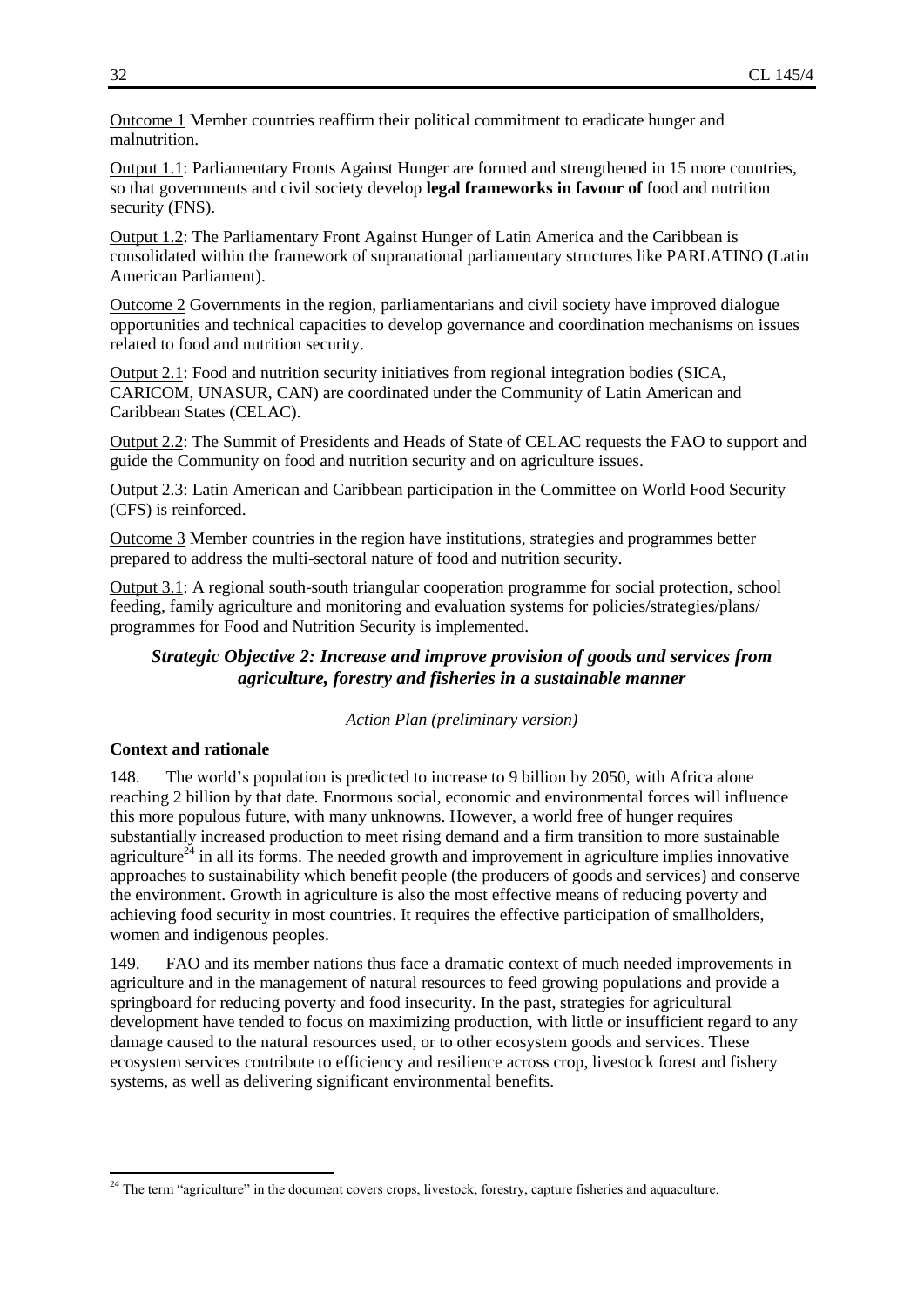# **Main factors underpinning the design of SO2**

150. The design of Strategic Objective 2 is innovative in its emphasis on: 1) the integration of FAO's work relating to the three "pillars" of sustainability (environmental, economic and social); and 2) ways to generate the needed wide scale transition to the adoption of more sustainable practices by large numbers of producers and resource managers. This scope also reflects the outcome of the RIO+20 conference, and serves to explain better the contribution of the agriculture, forestry and fisheries sectors to the concept of sustainable production and consumption. Other key factors taken into account are summarized below.

# *Scarcity and degradation of the natural resource base*

151. Some of the highest population growth is predicted in areas which are much dependent on agriculture and already have high rates of food insecurity. At the same time, competition over natural resources is expected to intensify. This may come from urban expansion, competition between agricultural sectors, expansion of agriculture at the expense of forests, industrial use of water, recreational use of land, and competition over the use of the oceans. In many places this is leading to exclusion of traditional users from access to resources (and to markets).

# *The importance of ecosystem services*

152. Understanding and applying the concepts of sustainability in production systems is critical for increased provision of goods and services. The first FAO report on the State of the World's Land and Water Resources for Food and Agriculture identified major agricultural production systems at risk and advocated for a paradigm shift towards sustainable agriculture. More research needs to be done to better understand the role ecosystem services can play in improving agricultural production systems, or where the potential "tipping points" of ecosystem functions in agriculture may occur.

# *Impacts of climate change and migration*

153. Agriculture is a major contributor to climate change but is also enormously impacted by it. Agricultural activities directly produce greenhouse gases and use significant amounts of energy derived from fossil fuels. Climate change reduces the resilience of production systems and contributes to natural resource degradation. Temperature increase, modified precipitation regimes and increased frequencies of extreme events are expected to become more severe in future decades. At the same time, agriculture offers significant potential to mitigate climate change.

154. Migration is a further complicating factor, with (already happening and expected) fundamental social and demographic changes in rural areas, with a self-evident impact on production. Movement of people can be triggered by poverty, food insecurity, inequality, lack of wage-earning opportunities and increased competition for scarce land and water resources.

# *New threats*

155. Besides the consequences of environmental change, increasing movement of people and goods and changes in production practices give rise to new threats from pathogens (such as highly pathogenic avian influenza) or invasive species (such as tephritid fruit flies). These have an impact on food safety, human health and the productivity of systems, which may be compounded by inadequate policies and technical capacities, putting whole food chains at risk.

# *Weaknesses in governance and policy-making*

156. While international agreements and instruments have the potential to significantly improve natural resource management, experience to date proves that they are rarely implemented to the full. In addition, policy agenda and mechanisms for production and resource conservation are mostly disjointed. In fact, integrated management is needed at the level of ecosystems and/or landscapes. However, these rarely coincide with administrative boundaries.

# *Need to deal with a broad variety of local situations*

157. The nature and extent of the above challenges vary considerably across agricultural production systems, which in turn vary in terms agro-ecological and socio-economic conditions, calling for great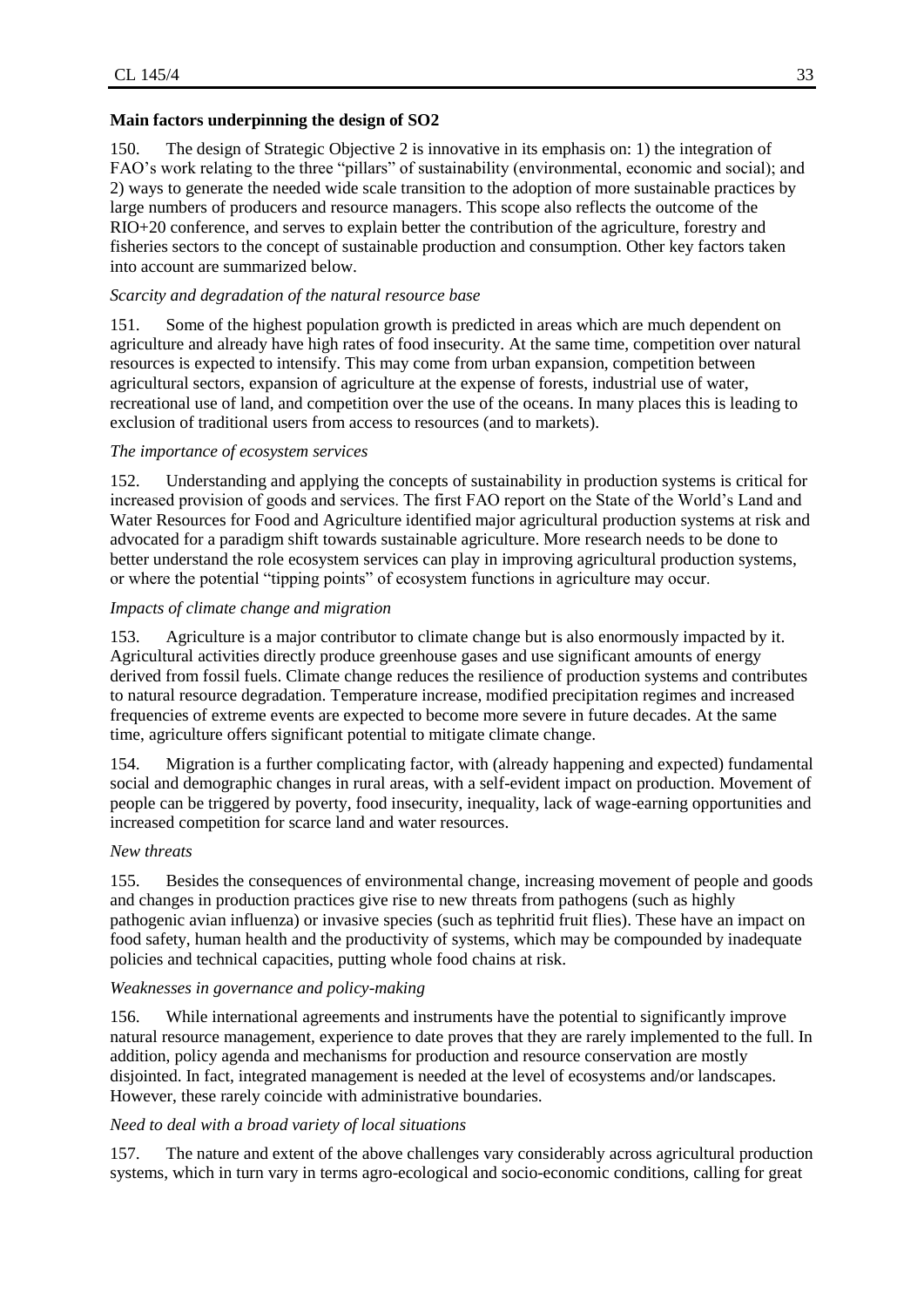effort of adaptation of effective solutions. In this connection, it may be useful to recognize three main categories of agricultural systems, as follows:

- a) Intensive systems and landscapes for the production of goods (small to large scale irrigated and rain-fed systems, aquaculture, etc. in both developed and developing countries). Here, the key challenges are natural resource depletion and degradation and associated cost increases, as well as high levels of related pollution.
- b) Extensive (lower external input) production systems and landscapes, often the home to producers achieving low and unstable returns to agricultural production and lacking access to resources for improving production and resource degradation.
- c) Areas with a focus on the provision of other ecosystem services (not related to food) including amongst others, pristine ecosystems such as rainforests, grasslands, some ocean areas and tundra's, and areas under increasing threat from competing uses.

#### *Need for a dynamic process of innovation*

158. Sustainability must be treated as a process, rather than a singularly defined end point to be achieved. This in turn, requires the development of technical, policy, governance and financing frameworks that support agricultural producers and resource managers engaged in a dynamic process of innovation.

#### *Four guiding principles*

159. Four key principles for guiding new approaches to improving agricultural production systems may be derived from the above context analysis:

- d) Increasing resource use efficiency, i.e. in order to achieve higher productivity with reduced levels of inputs, while minimizing negative externalities;
- e) Increasing resilience to shocks, such as pests, diseases and the impacts of climate change;
- f) Identifying and enhancing the role of ecosystem services, particularly in terms of their effects on resource use efficiency and resilience;
- g) Facilitating access to needed information, including on technologies and the role of agricultural systems in achieving food security and poverty reduction.

#### **Action Plan**

160. Four Organizational Outcomes have been formulated to implement SO2:

- a) Producers and natural resource managers adopt practices that increase and improve the provision of goods and services in agriculture, forestry and fisheries in a sustainable manner;
- a) Stakeholders in member countries strengthen governance the laws, policies and institutions that are needed to support producers in the transition to sustainable agricultural systems;
- b) Stakeholders adopt and implement international governance mechanisms needed to improve and increase provision of goods and services in agriculture, forestry and fisheries in a sustainable manner;
- c) Stakeholders make evidence-based decisions in the planning and management of agriculture and natural resources to support the transition to sustainable agriculture through monitoring, statistics, assessment and analyses

161. These quite ambitious expected outcomes should benefit from FAO's privileged access to agricultural and environmental policy makers at global and national levels, and its capacity to support the necessary large scale transition to more sustainable approaches with its widespread technical and field-based knowledge – across disciplines, and between countries and regions - which can be used to inform strategic decisions. FAO also has much experience in integrating natural resources management considerations into overall strategies for food and nutrition security and poverty reduction.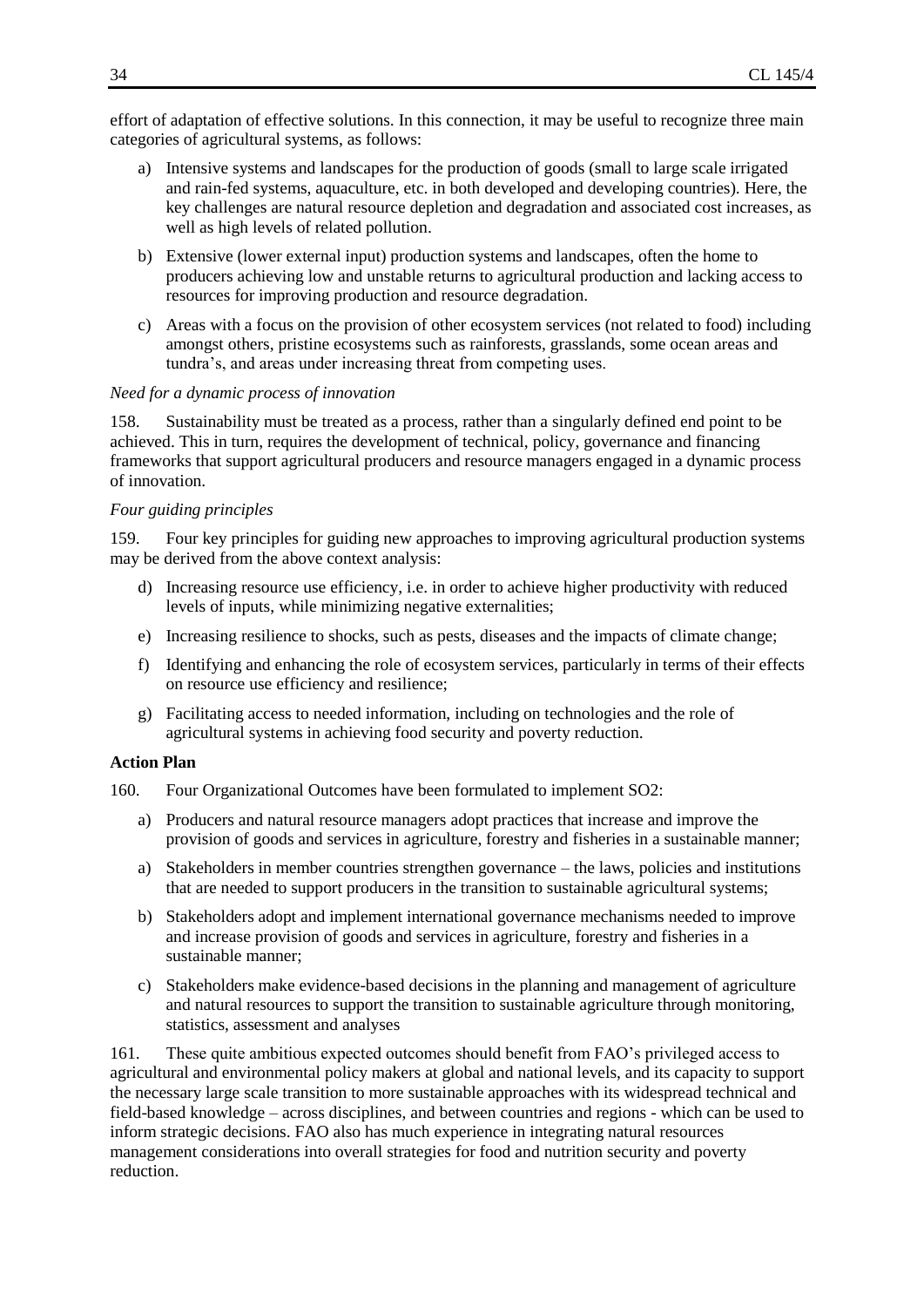- 162. Broadly speaking, SO2 implies work primarily in four areas:
	- a) enabling frameworks for economically, socially and environmentally sound production systems that embody resource use efficiency, resilience, ecosystem services for agricultural production and accessibility;
	- b) development, sharing and adaptation of locally-relevant technologies and approaches with a range of partners, concentrating on addressing the barriers to the adoption at larger scale;
	- c) capacity building to access and use evidence to support policy and planning decisions;
	- d) strengthening international governance mechanisms and instruments relevant to sustainable resource use, with particular emphasis on their implementability.

163. The Organizational Outcomes and their constituent Outputs are elaborated further below (N.B. in view of the complexity of the work under this SO, and the need to involve a large number of units, the output list is very tentative at this stage and will be elaborated further and expanded, after due consultations with all concerned).

Organizational Outcome 1: Producers and natural resource managers adopt practices that increase and improve the provision of goods and services in agriculture, forestry and fisheries in a sustainable manner.

164. Technology, research and development have an essential role to play, with much greater integration of local knowledge than has generally been achieved in the past. Improving sustainability at the system level depends on the aggregation of small improvements from a large number of producers as well as from resource managers. Local knowledge about the constraints and opportunities on the ground can guide priority setting and enhance technology. This will require robust partnerships between technical and investment-oriented organizations to make this transition happen.

165. It will also be important to develop adequate national and local capacity to support innovation and investment for enhancing resource use efficiency and resilience, including the value of ecosystem services for agriculture. This may be done through improved practices, structural changes at the producer side, or by reducing waste and losses in the production and supply chain. Protection of production systems and food chains from a range of threats should be ensured through surveillance and early response, and measures to raise the resilience of ecosystems exposed to climatic, resource and market variability.

Output 1.1: Production systems and management practices are developed and assessed for their potential to improve and increase sustainable provision of goods and services.

Output 1.2: Producers and natural resource managers identify and adopt management practices that support improved and increased sustainable production of goods and services.

Output 1.3: Organizations and institutions, including producer organizations and cooperatives, have the capacity to support and promote innovation and the transition towards sustainable production of agricultural goods and services, facilitating access to needed resources as well as adequate economic *incentives* 

Organizational Outcome 2: Stakeholders in member countries strengthen governance – the laws, policies and institutions that are needed to support producers in the transition to sustainable agricultural systems.

166. Policies and institutions are needed that value the contribution of natural resources in agricultural activities in a coherent manner. There are a range of policy options for this, from providing incentives for the adoption of sustainable practices, to the imposition of regulations and financial penalties for actions that deplete or degrade natural resources. Policies must be accompanied by concrete implementation on the ground, which requires good governance arrangements in terms of participation, accountability, equity and transparency.

167. Institutional reforms need to strengthen technical advisory services and research capacities, as well as ensuring enforcement and compliance. FAO will promote good governance as a key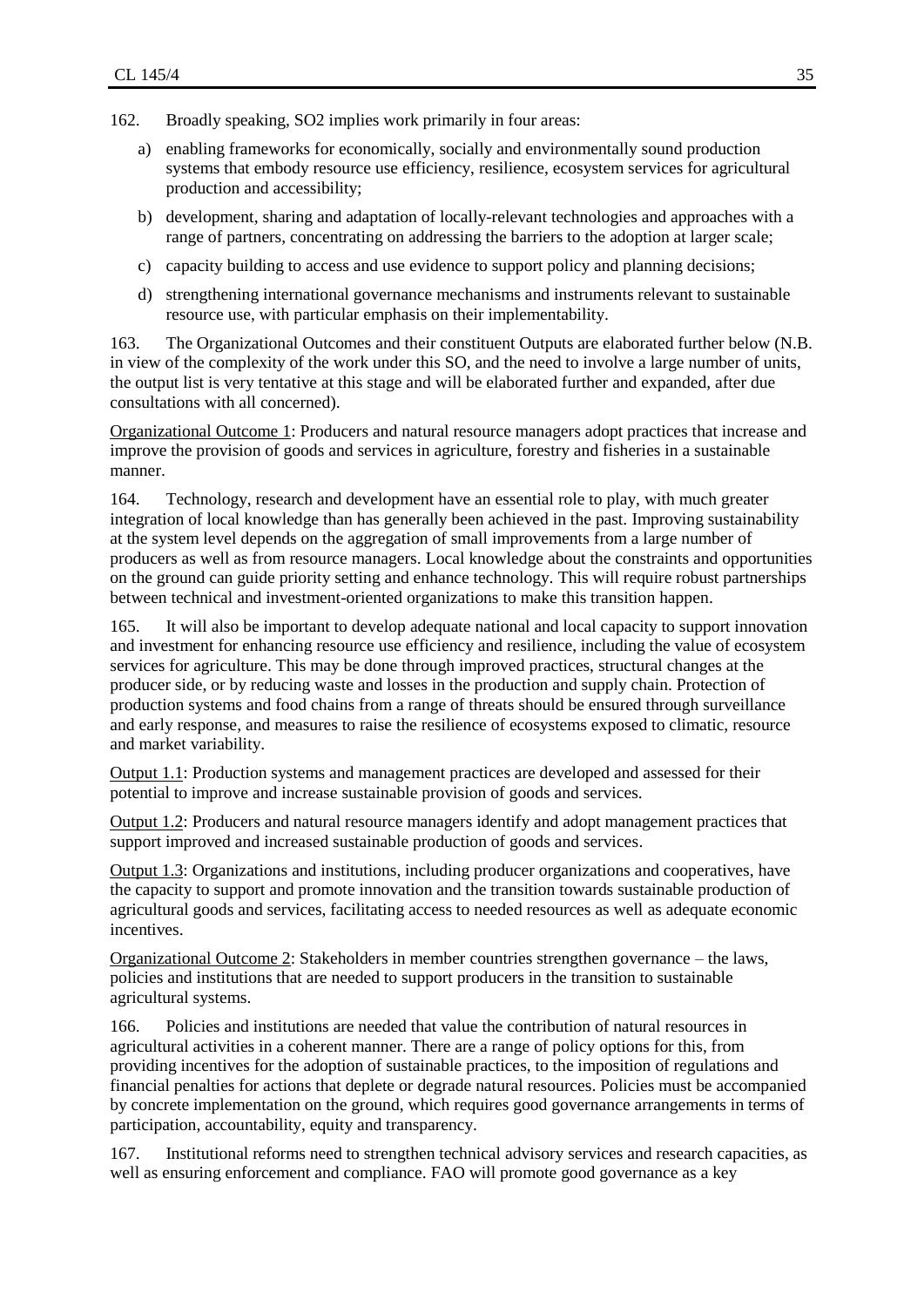component of the enabling environment for the sustainable increase of production. FAO will also support countries in implementing guidelines on such key dimensions as responsible governance of tenure of land, fisheries and forests, responsible fisheries or forestry.

Output 2.1: Policies and regulatory frameworks are implemented to encourage resource use efficiencies, enhance resilience and reduce negative environmental externalities of agricultural practices.

Output 2.2: Policies are implemented that facilitate increased access to productive resources for key target groups, including small-scale producers and the rural poor, developed through inclusive and fair negotiated processes and accounting for gender equity.

Output 2.3: Policies are implemented that increase the economic, environmental and social viability of sustainable practices and production increases, including frameworks and capacities for investment.

Output 2.4: Institutions and support services are able to provide effective support to producers to overcome barriers to sustainable production increases.

Organizational Outcome 3: Stakeholders adopt and implement international governance mechanisms needed to improve and increase provision of goods and services in agriculture, forestry and fisheries in a sustainable manner.

168. FAO will support international governance mechanisms related to sustainability objectives in agriculture, forestry and fisheries, and to the equitable sharing of benefits from natural resources. It will provide critical information, data and analysis to intergovernmental and multi-stakeholder processes which target sustainability, and in a number of cases provide secretariat services. FAO would also actively support and monitor the implementation of agreed instruments. As to international instruments championed by other agencies, FAO will continue to ensure that agricultural knowledge and concerns are duly reflected. At national level, there will be a need to strengthen countries' capacity to participate in the negotiations of international instruments, to ensure that their concerns and circumstances are addressed, thereby easing the implementation of resulting agreements. At the same national level, stronger inter-sectoral coordination mechanisms should be in place towards coherence of both production and protection objectives, and to enhance the effectiveness of landscape level management approaches and institutions.

Output 3.1: International agreements and instruments are negotiated, adopted and implemented in support of sustainable growth in agriculture, forestry and fisheries sectors.

Output 3.2: Partnerships and mechanisms are strengthened or established for coordination, and sharing knowledge on sustainability issues in production and the management of natural resources.

Output 3.3: Capacity is strengthened to ensure that the goals of international agreements and instruments are matched by effective national implementation.

Organizational Outcome 4: Stakeholders make evidence-based decisions in the planning and management of agriculture and natural resources to support the transition to sustainable agriculture through monitoring, statistics, assessment and analyses.

169. This requires a solid conceptual and analytical framework for assessing the process of transition to more sustainable practices, as well as work on defining and measuring key indicators of resource use efficiency and resilience, and identifying (potential) resource use competition. In particular, challenges relating to stocks and utilization rates of natural resources must be addressed at the right level, reflecting landscape/ecosystem boundaries. These may transcend national boundaries, and their resolution requires international collaboration.

170. Data and statistics, geospatial information and maps, and qualitative information are needed to underpin this analysis, including on: the extent, quality, use and productive capacity of land, water, forests, oceans and inland waters; and the impacts of agriculture, forestry and fisheries on these resources. FAO will facilitate and participate in processes for data collection, using agreed definitions and metrics for the various dimensions of sustainability, and help develop analyses of global and regional trends. However, the availability of information is a necessary but not sufficient condition for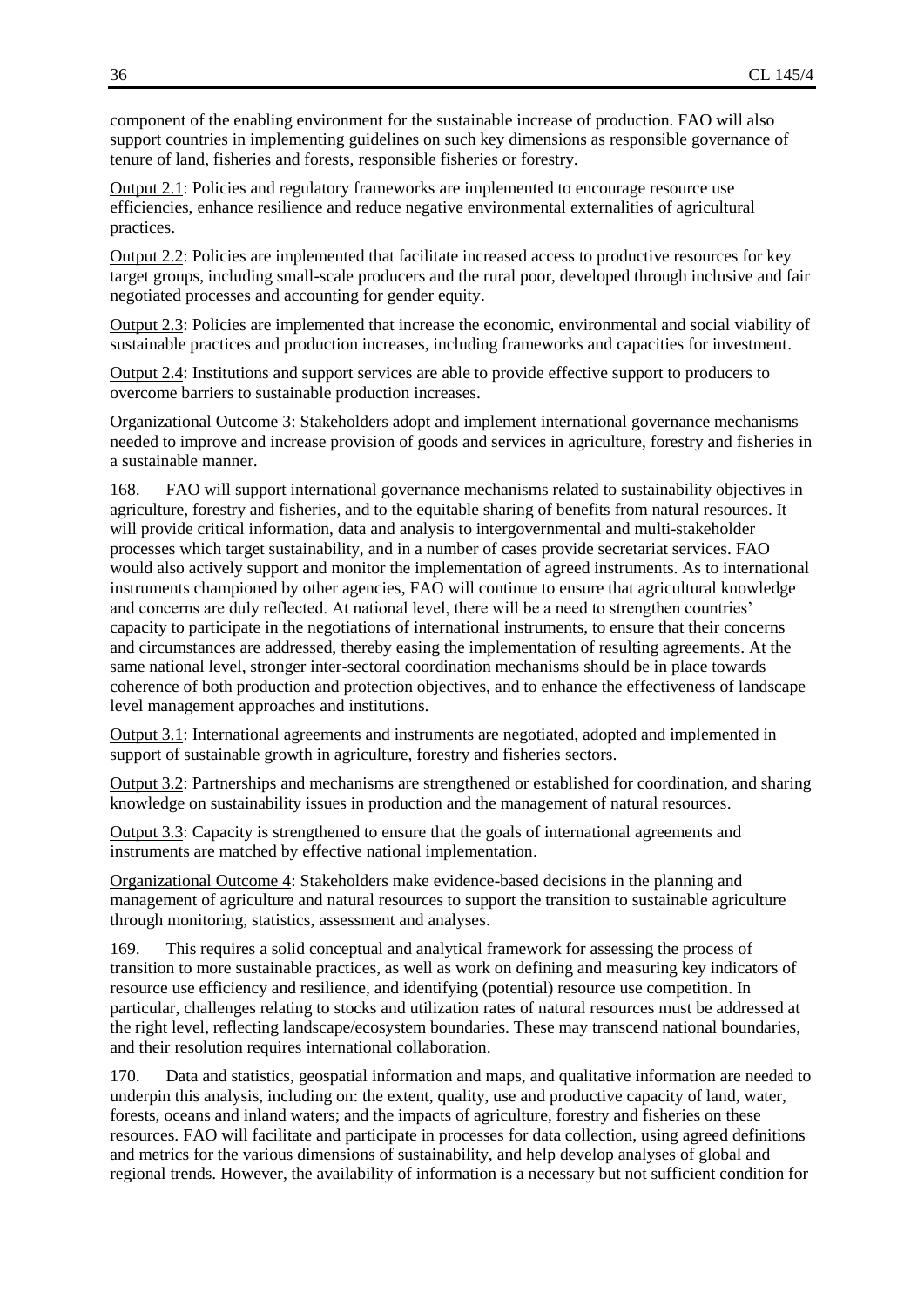better evidence-based decisions. FAO will build capacity for the actual use of the various information tools and products produced and disseminated. Capacity development will also address data needed locally in some cases in order to provide the necessary inputs to the models used.

Output 4.1: Information is available for understanding the status, trends and perspectives for further development of plant, animal, forest, fisheries and aquaculture production and of resources, including threats from climate change.

Output 4.2: Conceptual and analytical tools are available for assessing, planning and managing the sustainable use of natural resources in agricultural systems, including values of ecosystem services in agricultural systems through the conservation or rehabilitation of land, water, biodiversity and genetic resources.

Output 4.3: Capacity is developed for countries to collect relevant data, and to use the data to make better evidence-based decisions.

*Regional Initiatives (SO2)*

171. Two regional initiatives will be supported:

#### **Rice-based production systems in Asia and the Pacific**

172. Small farmers in rice-based farming systems will be the target group in this initiative, bearing in mind that they are responsible for over 80% of total production in the region. The focus will be on enabling small farmers to access and adopt sustainable management practices that increase productivity and reduce negative environmental impacts.

173. Using participatory advisory services and networks, pilot activities will take place, with focus on sustainable rice-based production systems involving multiple commodity and non-commodity outputs (including cereal and fish production, public goods and services, carbon credits, adoption of improved water, soil fertility and pest control management practices). A methodology will be developed to evaluate economic, social, and environmental efficiency of input use in rice systems by small farmers and their possible linkages to climate change.

174. In parallel, policy makers will be enabled to engage effectively in national policies and investments promoting sustainability in rice. The initiative will entail collaboration with local and national authorities to discuss and mainstream good practices and tools. Jointly implemented by HQ and Regional Office technical staff, the initiative will lead to a knowledge network on efficient rice systems and value chain, specifically targeted at small farmers.

#### **Water scarcity in the Near East**

175. The region has a long history of initiatives that have sought to improve water resource and cropland management practices. Lessons have been learned and can be shared, while there is a critical need to inject fresh thinking into the process of finding sustainable solutions to water scarcity problems. Innovative approaches to water governance will be key, facilitating access to proven and effective water use and management practices.

176. The present initiative will review major milestones in policies and strategies in agriculture water management over the past 10-15 years, and a regional meeting will discuss the results and follow-up measures. The review will be conducted in a set of representative countries of the region and focus on identifying the strengths and weaknesses of current water management practices, policies and measures. Similar experiences from outside the region will also be presented at the regional meeting. Close collaboration will be maintained with major partners active in the field of water resources management in the region.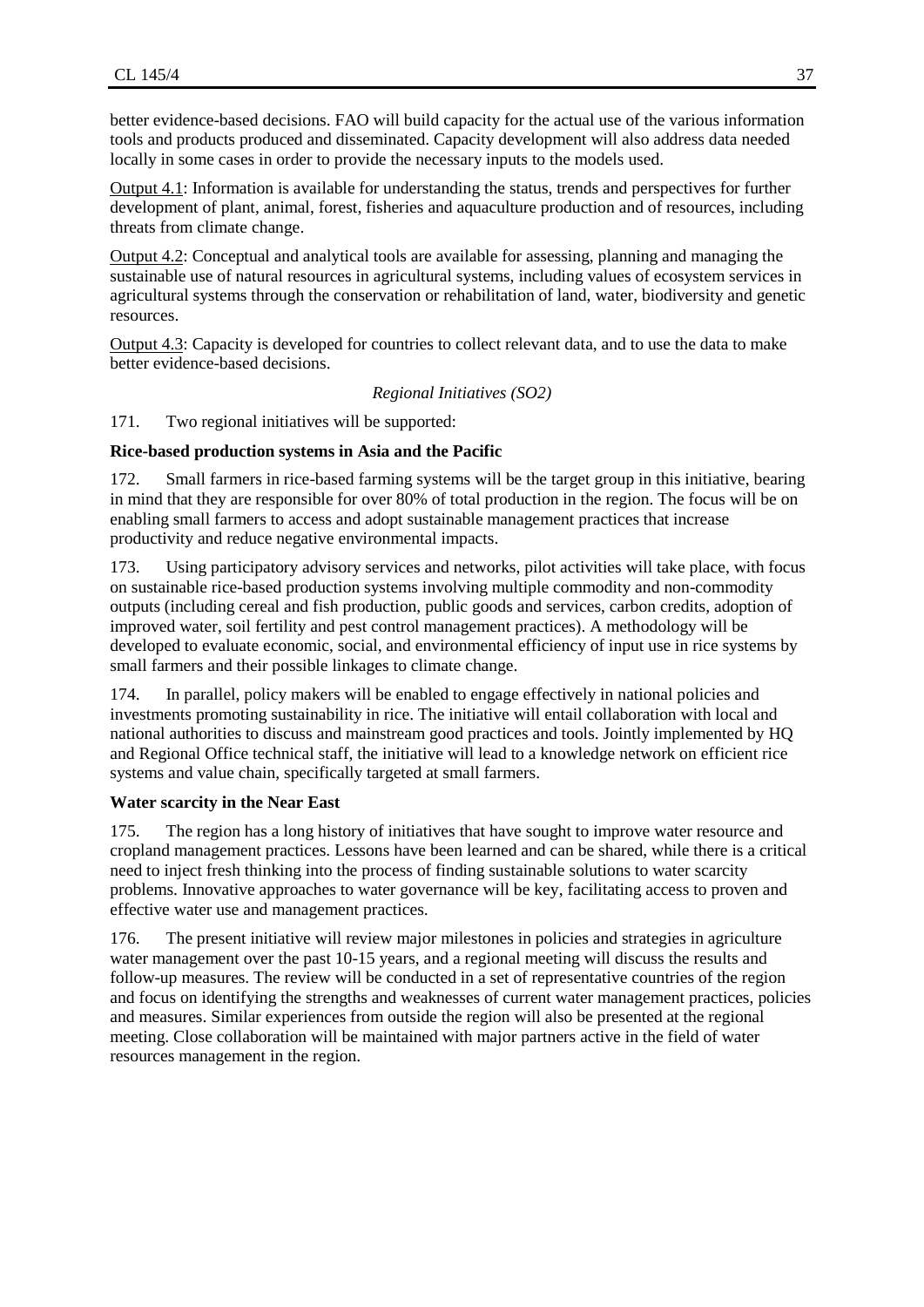# *Strategic Objective 3: Reduce rural poverty*

#### *Action Plan (preliminary version)*

#### **Context and rationale**

177. While there has been a broad decline in poverty worldwide, yet extreme poverty tends to be concentrated in rural areas and the situation varies highly from region to region. In 2010, approximately 35 % of the total rural population of developing countries was classified as extremely poor, down from around 54 % in 1988. This welcome overall decline is mainly due to a massive reduction in rural poverty in East Asia (15% remaining extremely poor). Rural poverty is highest in Sub-Saharan Africa (60%), followed by South Asia (45%), Latin America and the Caribbean (10%), and the Middle East and North Africa (5%). Within each region, some countries and sub-regions performed better than others. Global trends in terms of climate change, demography and migration, are also affecting the distribution of poverty across regions and in both rural and urban areas.

178. Rural poverty is mostly concentrated among households of small-scale subsistence producers and family farmers, fisherfolk, the landless poor employed in agriculture and in non-agricultural rural enterprises, and other rural people who are unable to access productive opportunities of any kind (e.g. children, people with disabilities, seniors).

179. Although the boundaries between them are not clear cut, three broad categories of extreme rural poor (which require different strategies), are as follows:

- a) small producer households and family farmers (including small-scale fishers, livestock keepers, forest users) who have access to some land, but suffer from other constraints affecting their productivity;
- b) rural workers, including those self employed in agriculture and wage workers in agriculture or in non-farm enterprises, who endure precarious employment conditions and low remuneration levels;
- c) segments of the population who have difficulty accessing both farm and non-farm opportunities.

180. A significant development in recent years is that the share of non-farm income in rural households has been increasing in all regions, as these households typically combine income sources from both farm and off-farm occupations. But common characteristics for many of the extremely poor (beyond low incomes) continue to include: social and political marginalization, exclusion and discrimination, low levels of health and education, cultural and linguistic barriers, due to diverse causes which vary across populations and regions. These inequalities need to be tackled through targeted programmes that enhance opportunities and address the specific constraints faced by each of the three broad categories.

#### **Main factors underpinning the design of SO3**

#### *Inappropriately targeted policies*

181. The significant reductions in rural poverty in recent periods have taken place in contexts of rapid economic growth, but economic growth by itself does not necessarily translate into reduced poverty for all. Some segments of the population, in particular very small scale producers and workers, women, youth and indigenous peoples, remain vulnerable to exclusion from productive resources, services, political and social representation, employment, and public support programmes. Policies which reduce public spending, excessively tax agriculture, favour food aid over investments, and do not prioritise equality and participation may exacerbate the problem. Moreover, even policies and programmes intended to improve livelihoods of poor small producers (e.g. input subsidies) may benefit larger scale producers more than their intended beneficiaries. Hence, explicit policy interventions to address exclusion and inequalities are necessary.

182. Another problem is that national data systems are not always disaggregated by key factors (e.g. age, gender, ethnicity, scale of production), hindering understanding of the scale and nature of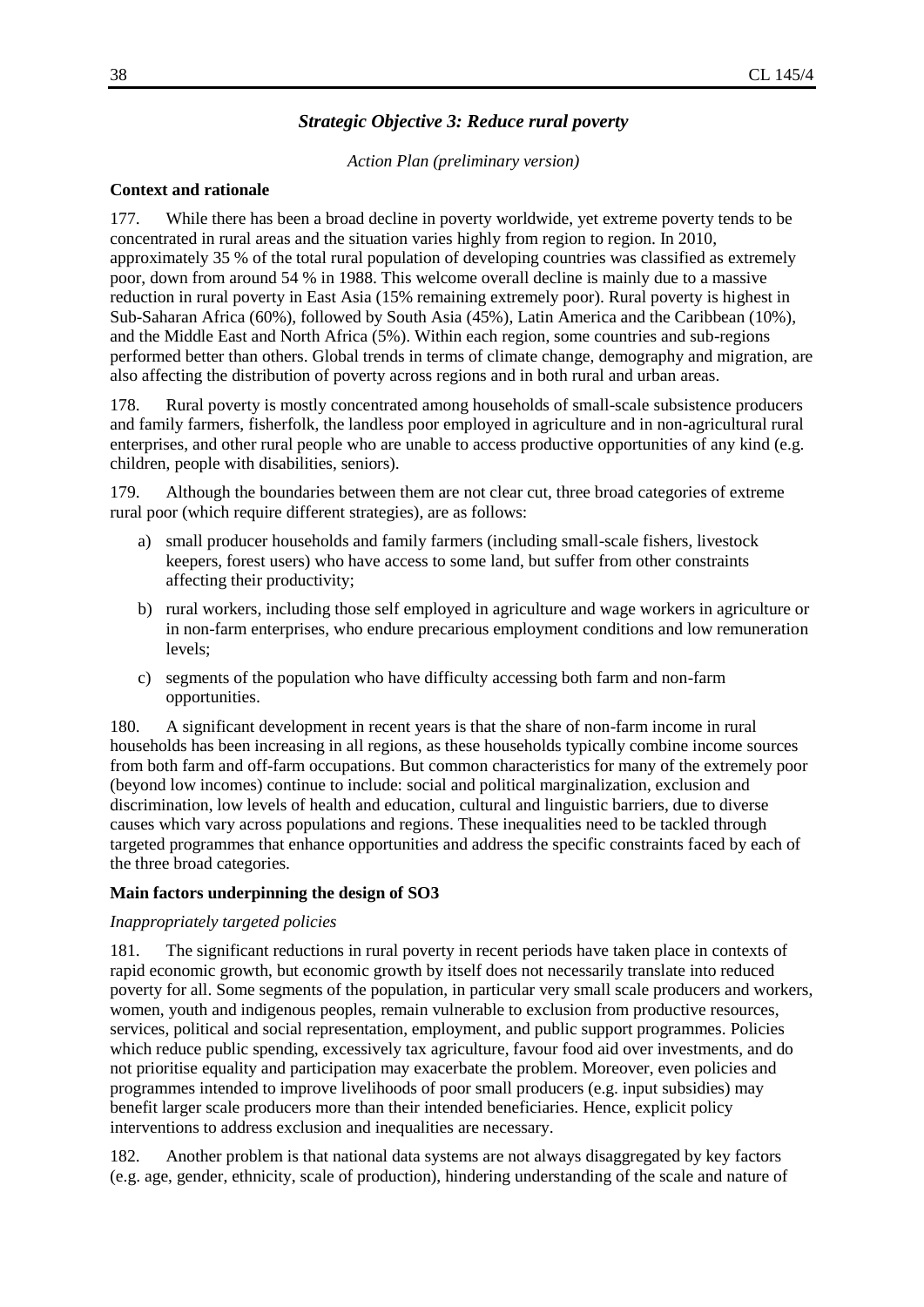rural poverty. Capacities to set targets and monitor progress related to rural poverty are also weak and, in practice, governments often prioritize the interests of nearby urban constituents over remote and poor rural populations. As a result, policies often suffer from urban bias.

#### *Lack of or inequitable access to productive assets and resources*

183. The rural poor rely heavily on "natural capital" for their livelihoods, including common property resources such as fisheries, forests and water. Lack of secure access to these resources limits the agricultural productivity of small producers and family farmers, a problem that is worsened by demands from other sectors and increasing overall resource scarcity. Weak or absent land and natural resource governance regimes result in overfishing, deforestation and forest degradation, depletion of aquifers and loss of soil quality. Poorly designed or inappropriate land administration systems perpetuate inequalities in access, reduce tenure security or exacerbate conflict, further affecting the availability and accessibility of food. Inequitable access and unsustainable management of resources therefore limit participation in a range of socio- economic activities as well as related decision making processes.

184. Inequalities in access to productive resources are particularly pronounced among women, youth and indigenous peoples, sometimes compelling them to move out of agriculture or migrate elsewhere in search of better opportunities. For example, women continue to make up only 10-20% of all land holders and the land that they do hold tends to be in small holdings of poorer quality and with more tenuous rights. Access of indigenous peoples<sup>25</sup> to their traditional lands and territories, and to common property resources, are also insecure or absent

#### *Access to services*

 $\overline{a}$ 

185. In many areas, the existing rural service systems for agriculture, livestock, forestry, fisheries and domestic consumption and care are subject to the "triple challenge" of market, state, and community failure. At best, they are ill adapted to the needs of the rural poor, and at worst may bypass them entirely. Critical inputs include financial, legal, marketing, technological, research, extension, agricultural education, information, energy, food and seed banks services, as well as other services that facilitate engagement in agricultural activities (e.g. child care). There are both demand<sup>26</sup> and supply<sup>27</sup> side constraints to the provision of services to the food and agriculture sector. While the private sector contributes significantly to service delivery, it is often uninterested in rural poor clienteles, because of low profits and high risks. The development of technologies most relevant to poor men, women, youth and indigenous peoples in rural areas is also not receiving adequate attention. NGOs and community service providers, on the other hand, are often unable to serve the poor effectively because of low internal capacities, potential favouritism and limited resources. State institutions, which are often the main providers of services to the rural poor in developing countries and generally cover services targeted for these groups, are burdened by bureaucratic procedures and lack the capacity, funding and incentives to create a favourable delivery environment.

#### *Weak or absent organizations (social capital)*

186. Poor and small scale producers and fisherfolk suffer from isolation and remoteness of dwellings and production sites. Few of them are organized and when they are, their organizations are often weak and inequitable. They lack voice and opportunities to influence or participate in decisionmaking. Indigenous communities in particular commonly live in remote rural areas characterized by challenging environmental conditions and difficult access to centres of political power or economic activity. Membership based organizations in rural areas are often controlled by local elites, and

<sup>&</sup>lt;sup>25</sup> Worldwide, there are an estimated 370 million indigenous individuals in more than 70 countries. Although they constitute only about 5 percent of the world's total population, indigenous peoples comprise more than 15 percent of the global poor and their income levels and human development indicators (health, education, etc.) consistently lag behind those of nonindigenous groups. (World Bank, 2003, 2004)

<sup>&</sup>lt;sup>26</sup> Demand side constraints include: distance, transaction costs, literacy requirements, low quality, reliability and responsiveness of services on offer, and small producers' lack of knowledge about available services and inability to send market signals about their needs.

<sup>27</sup> Supply side constraints include: the difficulty in delivering cost effective, profitable and sustainable services to dispersed populations with limited purchasing power, and providers' poor knowledge of the nature and concentration of demands.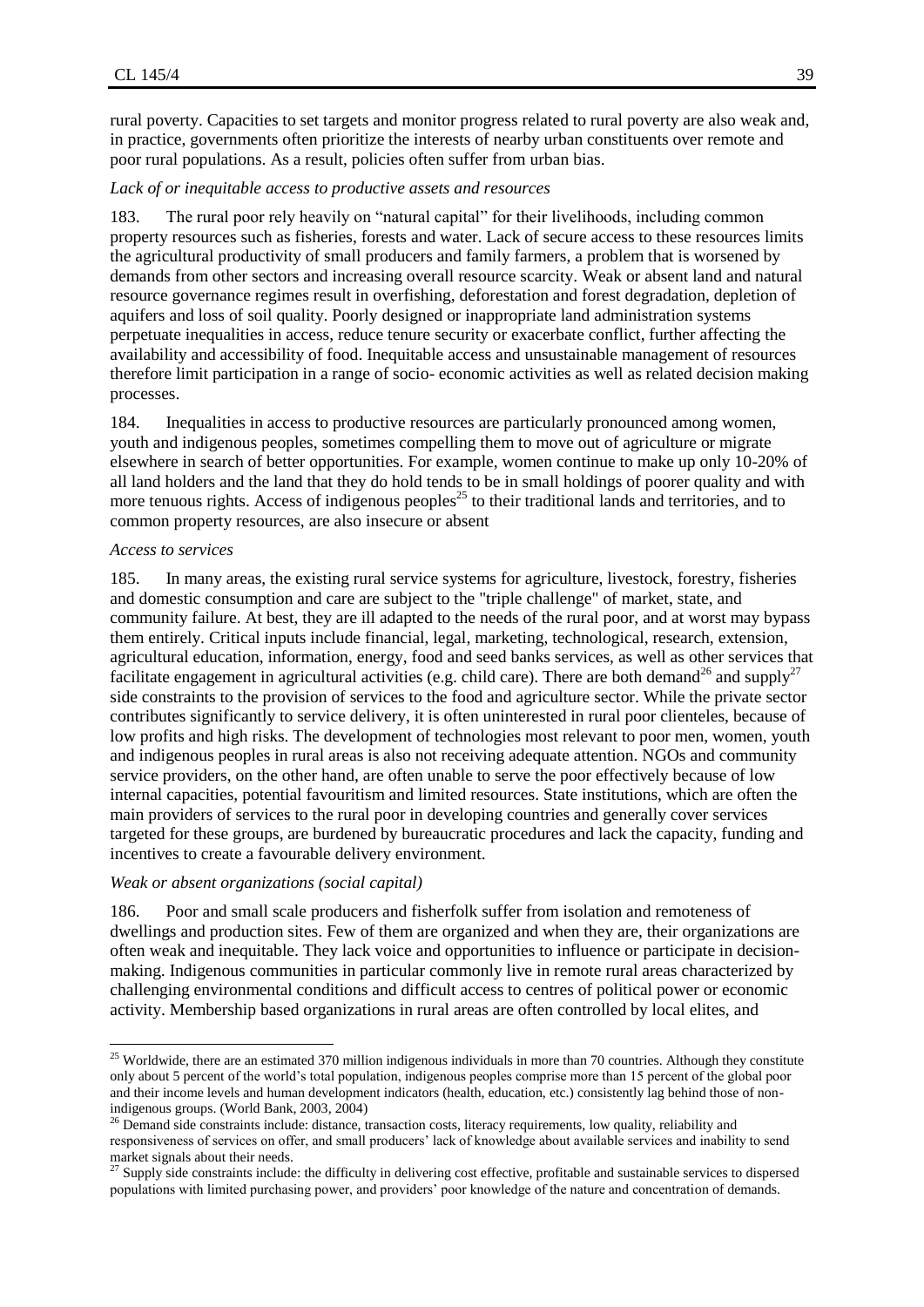women, youth and indigenous peoples tend to have limited participation or influence over their decisions, unless they form organizations of their own.

#### *Low employment opportunities and lack of decent working conditions*

187. In rural areas, the "working poor" (the second category mentioned above) who earn less than USD 1.25/day, primarily comprises non-agricultural landless labourers, subsistence own-account or self employed producers and contributing family workers, including those who derive some income from off farm activities. Globally, nearly eight out of ten of these working poor live in rural areas and spend a high proportion of their disposable income on food. Decent employment, including protection from unemployment, is essential to achieving food security. Yet unemployment, underemployment, poor remuneration, poor working conditions, and exposure to occupational hazards continue to prevail in many rural areas. Current evidence also shows that there are limited opportunities for productive and decent employment for young people and indigenous peoples in the agricultural sector. These low employment opportunities and status of agricultural jobs lead many youth to abandon agriculture and rural areas in favour of urban centres, nationally or abroad. At the same time, 60 % of child labour is in the agricultural sector, including hazardous and risky activities that can compromise a child's health, development and education.

#### *Rudimentary or ineffective social protection in rural areas*

188. The third category of extreme poor (those who have difficulty accessing either farming or employment opportunities) are highly vulnerable to even small shocks which may push them closer to poverty, deprivation, starvation and even premature death. To prevent this from happening, governments seek to provide social protection programmes with combined hunger and poverty reduction objectives, operating on different sources of entitlement: production (e.g. input subsidies), labour (public works programmes), trade (food price subsidies, grain reserve management), and transfers (school feeding, supplementary feeding, cash transfers).<sup>28</sup> However, the potential contribution of social protection measures to poverty reduction is currently not being fully exploited in rural areas.

189. Problems related to targeting, affordability, implementation modalities, disincentive effects, graduation, scalability and accountability influence the effectiveness of social protection to achieve its objectives. Lack of transparency and information about social protection programmes, lack of awareness among possible beneficiaries, and administrative discretion opening the way to favouritism and discrimination, may also lead to failure of such programmes to reach many of those in greatest need. Additional difficulties include competition between social protection and agricultural policies for limited financial resources and influence, especially when they are seen as different spheres of policy and are implemented by different agencies. In practice, there are also potential conflicts between different social protection measures, linked to their timing, formulation and implementation, and lack of coordination and coherence between them.

#### *The ingredients of success*

l

190. In seeking to capture an extremely complex field in a few words, enabling environments to reduce rural poverty would need to combine critical elements as follows:

- a) improved targeting of policies, better access to and distribution of productive resources, policy and legal frameworks for co-management of natural resources, improved land administration, sustainable increase in productivity, enhanced service provision and innovative approaches, and strengthened and inclusive producer organizations;
- b) ensuring that economic growth does translate into increased decent farm and non-farm rural employment opportunities for men, women and youth;

<sup>&</sup>lt;sup>28</sup> Social protection for food security: a report by the high level panel of experts on food security and nutrition, Committee on World Food Security, 2012.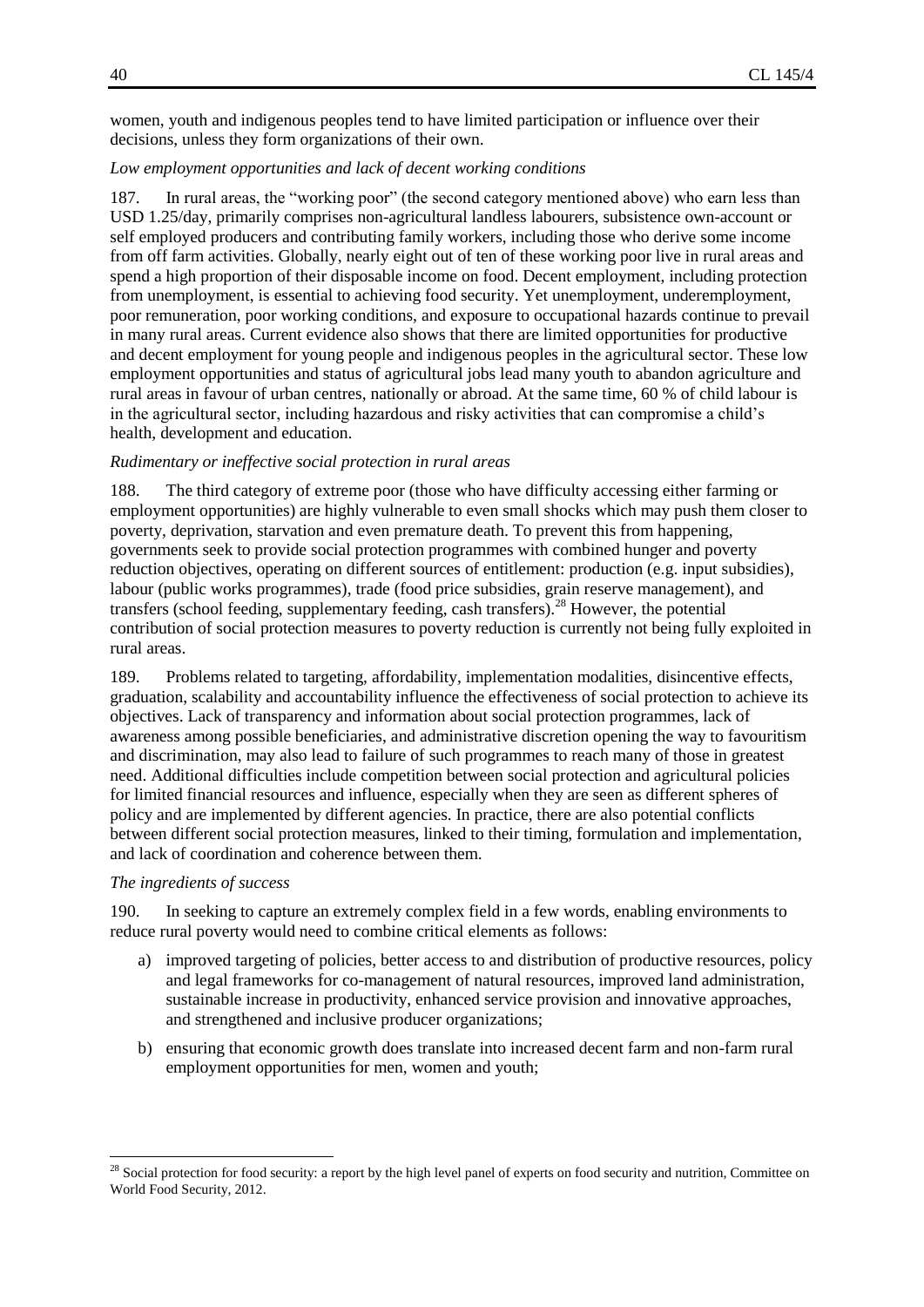- c) maximized synergies between social protection and rural development policies ensuring an effective mix of instruments and ultimately leading to positive impacts on rural poverty reduction, food security and sustainable management of natural resources.
- 191. At the same time, several cross cutting themes would merit close attention:
	- a) strengthened gender equality and gender sensitive approaches;
	- b) supporting disadvantaged groups (e.g. youth, the elderly and indigenous people);
	- c) recognizing diversity, i.e. in terms of agro-ecological, socio-cultural, economic, political and institutional environments;
	- d) building a strong evidence-based store of information, including lessons learned and impact analysis of past policies;
	- e) ensuring nutrition security via nutrition-sensitive policies, programmes and investments across sectors;
	- f) improved governance systems at all levels so that poverty reduction efforts can be sustainable and effective.

# **Action Plan**

192. While FAO is clearly one of many actors working to reduce poverty, its comparative advantage lies in: its extensive experience in generating evidence-based policy formulation elements and identifying lessons learned including with a wealth of partners; in promoting research and knowledge sharing, in cooperating with national authorities to develop capacities; in developing and testing models and options for intervention; and in monitoring and evaluation.

193. The three identified Organizational Outcomes and component outputs (and sub-outputs) are elaborated below.

Organizational Outcome 1: The enabling environment<sup>29</sup> in member countries is improved for men and women rural small producers, family farmers, and small rural entrepreneurs to move out of poverty.

Output 1.1: Governments and their development partners are aware of options available - including public private partnerships - to reduce poverty among men and women small producers, family farmers in rural areas and develop policies, partnerships and actions to establish and catalyze them.

194. FAO is to:

 $\overline{a}$ 

- a) provide technical advice to governments and their development partners regarding a range of options for developing gender equitable strategies to reduce rural poverty, including what has worked and what not in different contexts and keeping them abreast of lessons learned, and advising on policy coherence for integrated approaches and interdisciplinary collaboration between sectors;
- b) develop capacity to set targets, monitor national level progress and ensure increased budget allocations on reducing rural poverty, improving food security and the livelihoods of rural men and women small-scale producers, family farmers and entrepreneurs;
- c) encourage fundamental national policy and institutional reforms to deal with small-scale producers in a dedicated way, including advice on fiscal and other policies to overcome specific constraints (e.g. tax breaks/tax revenue distribution, public service/benefit schemes, etc.).
- d) promote and facilitate interaction, networking and dialogue between the actors (public and private sectors), interest structures and institutions (formal and informal) across different levels;

<sup>&</sup>lt;sup>29</sup> The enabling environment is defined in broad terms as including: political commitment and vision; policy, legal and economic frameworks; budget allocations and processes; governance and power structures; as well as incentives and social norms.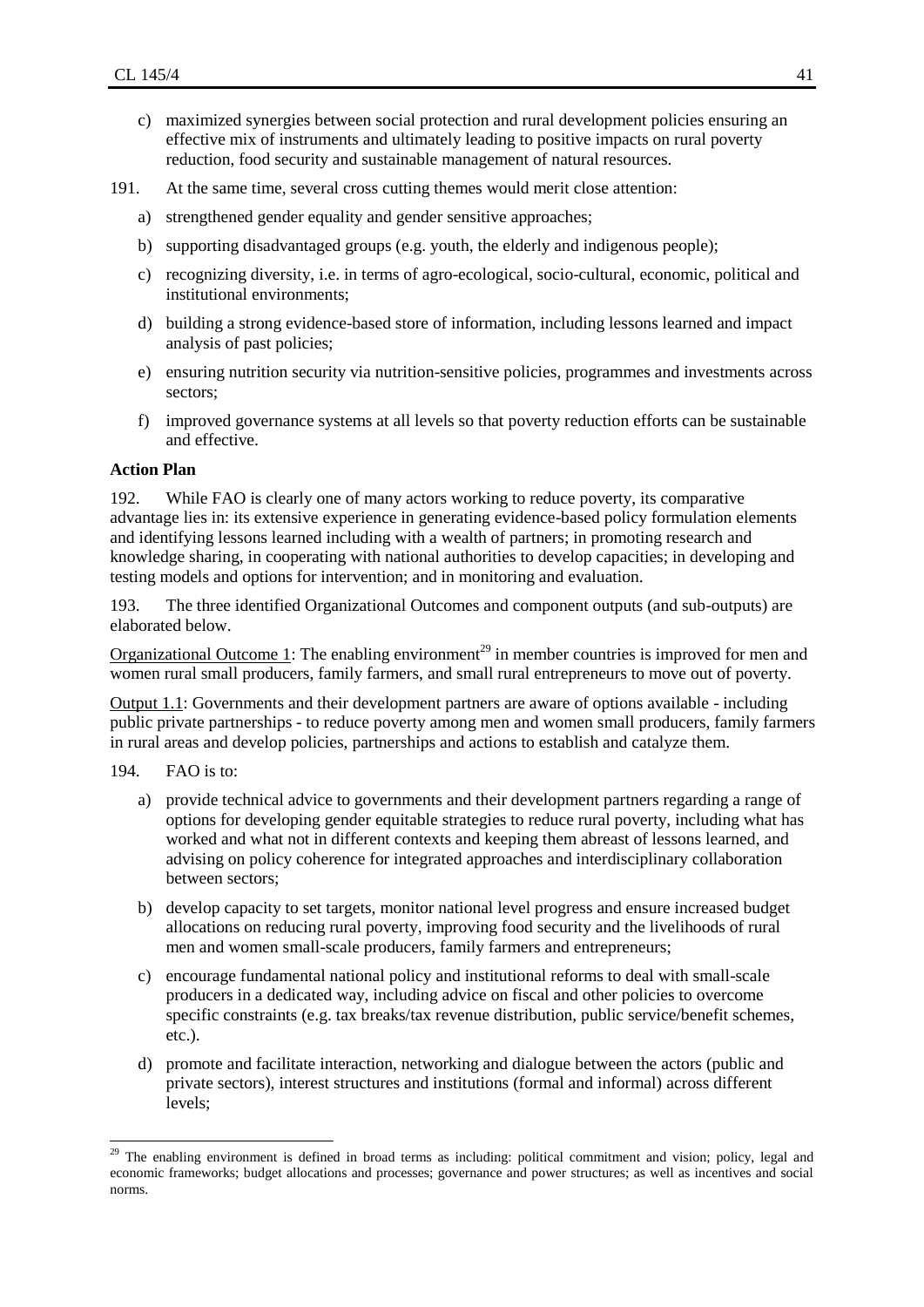e) enhance its own data collection mechanisms (within statistics and M&E programs) which enable a better account of the gender differentiated access to resources and investment or policies for different kinds of holdings.

Output 1.2: Pro-poor policies and programmes that enhance access to- and sustainable management ofnatural and other productive resources are implemented.

195. To that end, FAO is to:

- a) provide strategic and technical advice for governments to develop policies and programmes that promote equitable access to, control and sustainable management of land, water and other natural resources (including promoting the implementation of the Voluntary Guidelines for the Responsible Governance of tenure of land, fisheries and forests, and Right to Food Guidelines);
- b) provide policy guidance to streamline the administration and legal services related to land and natural resources at central and decentralized levels (e.g. private and communal land registration/ administration, varietals registration/patenting, water rights registration, forest and fisheries use rights, legal aid, payment for environmental services); close contacts are required for this with ministries in charge of Land, Water, Agriculture, Fisheries, Forestry, Justice;
- c) help prioritize, support, advocate and develop appropriate technologies and support efforts to test and disseminate them;
- d) influence research agendas so that rural poverty topics are addressed.

Output 1.l: Governments and their development partners are aware of options available for more efficient rural service models and develop policies, partnerships and actions to establish and catalyze them.

- 196. FAO is to:
	- a) provide policy guidance and support to reorient/streamline existing service systems to guarantee affordable, efficient, high quality services to men, women and young producers and other small scale producers normally excluded from existing systems;
	- b) build knowledge of alternative institutional models, good practices and territorial approaches for appropriate food and agricultural support services which are affordable/profitable for service providers;
	- c) develop with partners human and institutional capacities to implement stronger gendersensitive client driven rural service systems for financial services (including insurance schemes for rural producers where possible), input retailing, output marketing, post-harvest management and certification of food, agriculture, fisheries, forestry and livestock production and enhance inter-sectoral coordination;
	- d) support the capacities of national agricultural institutions (research, extension services, others) to provide analytical services (e.g. soil and water, pests/disease, feed, veterinary diagnostics) and to specifically develop the capacities of women and youth small and marginal producers and entrepreneurs through farmer field schools and other participatory models;
	- e) contribute to the development and implementation of norms and standards and support gender-sensitive/youth sensitive monitoring, evaluation and assessment of food and agricultural service systems to enhance accountability and feedback;
	- f) stimulate, orient and increase the quality and accountability of public and private service systems, resource access, institutions based on inclusive membership and decent employment so that women, youth and other small producers can increase their productivity sustainably.

Output 1.4: Governments and their development partners are aware of the potential of producer organizations, cooperatives and collective action to reduce poverty in rural areas and they promote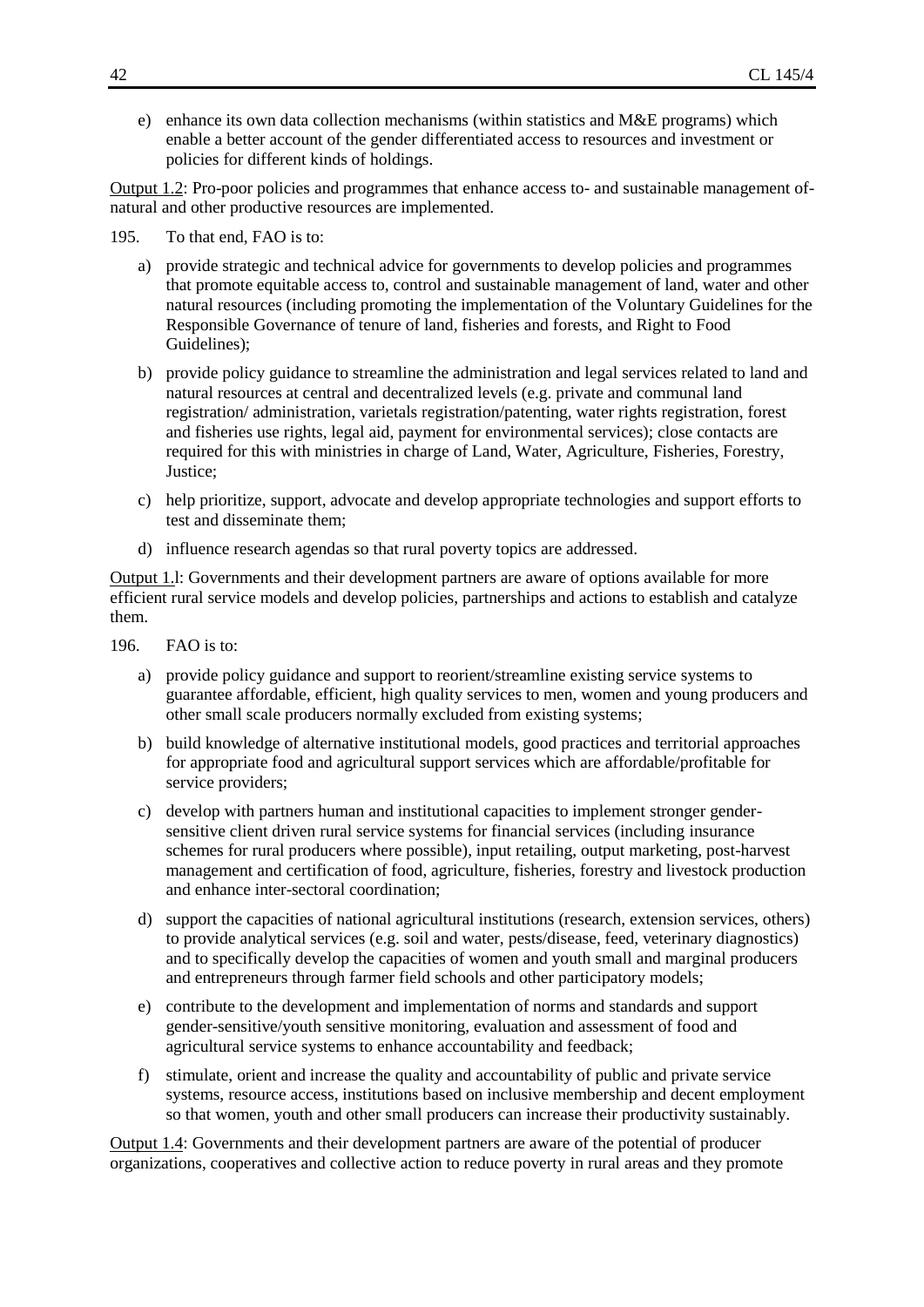enabling institutional environments and develop policies, partnerships and actions to establish and support producer organizations and cooperatives.

- 197. FAO is to:
	- a) identify and advice on enabling environments (legal and policy frameworks) and national programmes for inclusive and equitable producer organizations to be strengthened and to become more effective in addressing their men and women members' needs and interests, represent them in policy making processes and provide services;
	- b) advise on gender equitable organizational change within public institutions as well as within rural institutions/producer organizations and cooperatives (focus on management, leadership, and organizational behaviour, culture and mission and accountability mechanisms);
	- c) support governments in the promotion of participation of membership organizations in program and policy formulation, implementation/evaluation activities.
	- d) assist with national efforts to ensure fair treatment to producer organizations and cooperatives, for them to have information about their rights vis-à-vis governments and to be able to hold officials and service providers accountable for their actions;
	- e) facilitate dialogue between organizations (for example producer or membership organisations) and member governments; promote the strengthening of institutional mechanisms for dialogue and collaboration between the government and representatives of producer organisations and cooperatives.

Organizational Outcome 2: The enabling environment in member countries is improved for agricultural growth to generate increased decent farm and non-farm rural employment opportunities for rural men, women and youth.

Output 2.1: Governments and their development partners are enabled to extend the outreach of International Labour Standards (ILS) to rural areas, particularly in the informal agricultural sector and related occupations, including eliminating discrimination, strengthening the employability of the rural workforce, preventing child labour in agriculture, promoting social protection and occupational safety and health, and guaranteeing freedom of association.

198. Components of work will include:

- a) in partnership with ILO, advice to governments and the rural development community and capacity building to establish, implement and enhance workers' awareness about policy, legal and regulatory frameworks which support the adoption of ILS in rural areas, including for small-scale producers/family farmers, informal wage workers in the food system and rural agro-entrepreneurs;
- b) technical advice to agricultural stakeholders to promotes socially sustainable agricultural production, including through the adoption of labour-saving and labour-smart technologies and practices and occupational safety and health (OSH) measures for agricultural workers;
- c) strategic and technical advice and capacity building to prevent use of child labour in the agricultural sector, in partnership with relevant partners such as the ILO;
- d) facilitation of dialogue and collaboration among agricultural and labour stakeholders (public and private sectors) on the outreach of ILS to rural areas.

Output 2.2: Governments and their development partners are enabled to promote employmentintensive socially equitable rural and sustainable development paths, fostering the rejuvenation of the agricultural sector and rural women economic empowerment.

199. FAO will seek to:

a) provide advice and use innovative learning methodologies and networks to formulate and implement policies and programmes (e.g. agricultural investment programmes, value chain development programmes, social policy reforms, etc.) that increase decent rural employment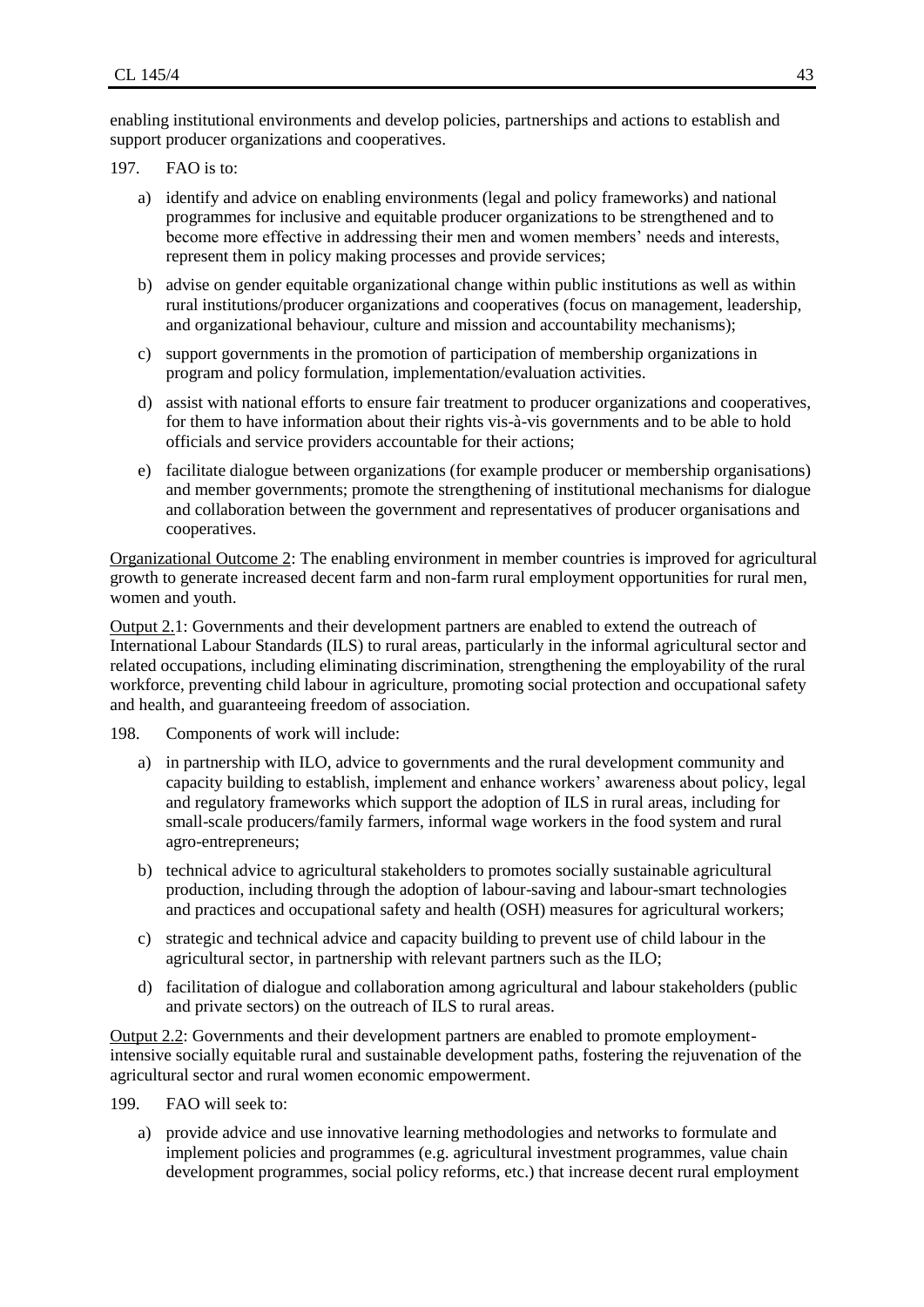opportunities, ensuring that this is embedded and monitored within corporate FAO countrylevel policy assistance;

- b) provide policy advice to countries and promote partnerships (including with the private sector) in order to foster policy coherence between employment, social protection, and agriculture and rural development actions;
- c) promote better understanding of, and build knowledge on which policies, strategies and programmes have and have not worked in different contexts and labour market structures, including through sharing of good practices, lessons learned and impact evaluations (e.g. by using portals and regional workshops, developing networks, etc.);
- d) support youth-smart programming in the agricultural sector and related occupations;
- e) provide strategic and technical advice to countries to integrate decent rural employment in disaster and crisis risk management so as to increase the resilience of livelihoods systems and provide a foundation for long-term development (linking up to work under SO 5).

Output 2.3: Gender- and age-differentiated analysis of rural labour markets and of the employment implications of alternative agricultural and rural development policies and programmes is improved.

- 200. FAO is to:
	- a) support and disseminate (e.g. through networks, events, portals, publications, etc. ) analysis of the employment dimensions of rural poverty, especially with regards to women, youth, informal wage workers, migrants and micro and small entrepreneurs;
	- b) enhance its own data collection and analysis capacity to enable a better account of the gender and age-based differentiated access to decent rural employment opportunities;
	- c) strengthen national capacities to collect data and information and monitoring progress on closing the gender and age gap in decent rural employment towards more informed decision making (e.g. by developing guides and training on employment-relevant M&E of agricultural and rural development programmes);
	- d) strengthen national agricultural and rural development institutions (e.g. ministries, research institutes, etc.) to provide analytical services on decent rural employment, including to conduct employment-relevant social analysis of agro-investment and value chain development programmes.

Organizational Outcome 3: Governments and their development partners formulate and implement policies and programmes that maximize positive impacts of social protection programmes on rural poverty reduction, food security and sustainable management of natural resources.

Output 3.1: Governments have the capacity to design and implement social protection programmes which include links to rural livelihoods.

- 201. FAO will seek to:
	- a) advise governments on how to articulate social protection programmes within a strategy of rural development in order to maximize the impact on rural poverty and food insecurity;
	- b) foster policy integration and coherence at national and local levels to achieve synergies between social protection, agriculture and employment (e.g. NSPS, Agricultural Policy, CAADP, PRSP, DWCP) in a systems approach;
	- c) support Governments in the review, strengthening and/or developing legal and institutional frameworks that underpin social protection programmes that support rural livelihoods directly and indirectly;
	- d) assist with improved governance of social protection programmes, for efficient and gender equitable delivery of adequate benefits;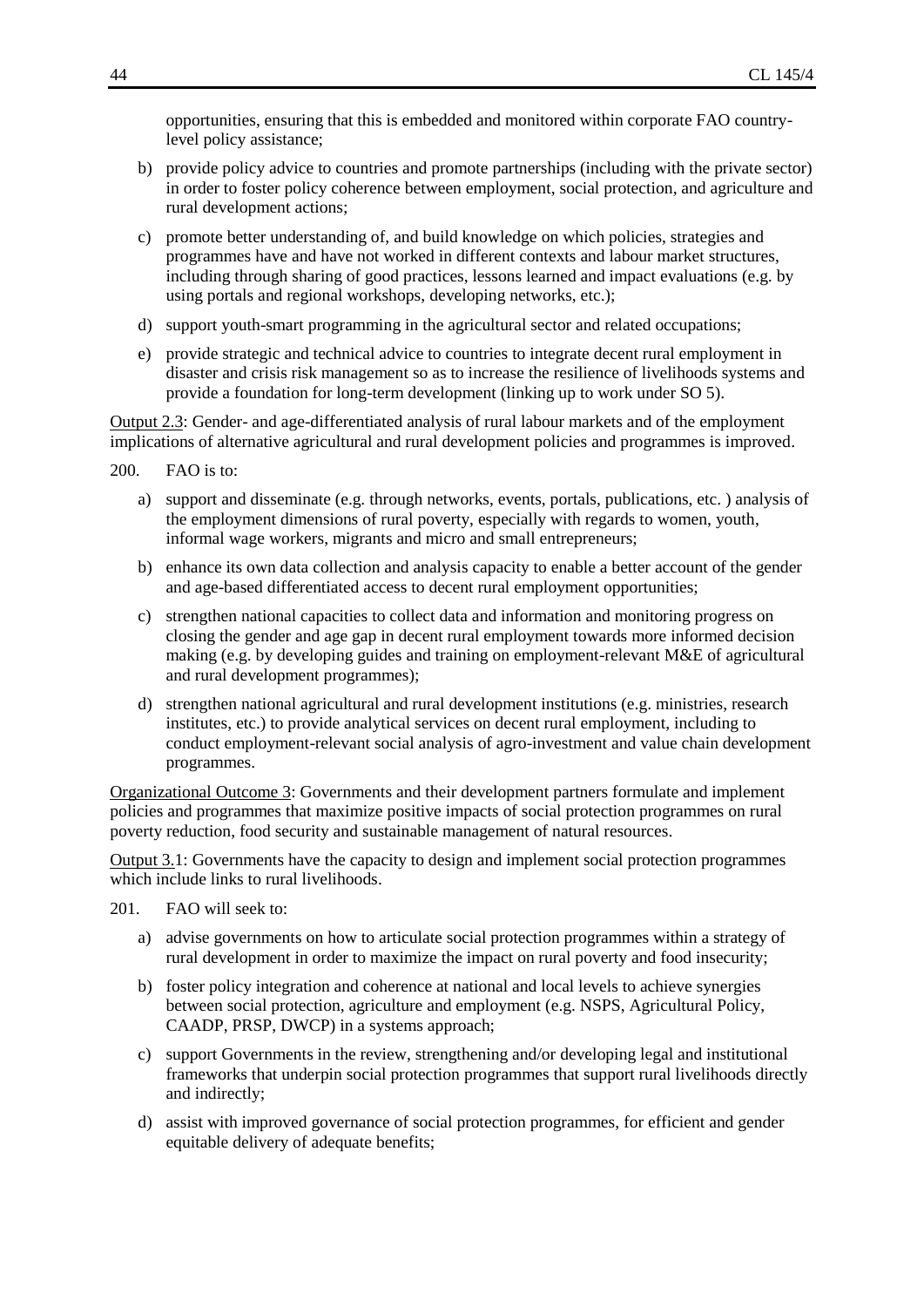e) developing functional capacities of policy makers, analysts and officers in charge of implementing social protection programmes and rural development policies (at national and local levels).

Output 3.2: Social protection programmes that support rural livelihoods directly are context and evidence-based, and responsive to the needs of the poor and vulnerable farmers and producers.

202. Components of work will include:

- a) dissemination of information and data relevant to policy and programme design and implementation, and on institutional issues needed for strengthening synergies between social protection and rural development policies;
- b) analysis and information on the dimensions of poverty and vulnerability, as well as on constraints to agricultural productivity especially with regard to women, youth and indigenous groups;
- c) promotion of better understanding and build knowledge on what has and has not worked in different countries and regions at different stages of development (i.e. with different levels of economic activity, employment-intensity of growth, infrastructure and market development), including through sharing of good practices, lessons learned and impact evaluations;
- d) support to governments and engagement of partners to develop capacities of poor rural men and women, and youth, to access information about their entitlements, and to be able to demand fair treatment and hold officials and service providers accountable for their actions;
- e) data collection and analysis on impacts on livelihoods and food insecurity, and on gender equality implications of social protection programmes that integrate links to agriculture;
- f) support to gender-sensitive monitoring, evaluation and assessment of relevant programmes to enhance accountability and feedback.

*Regional initiative (SO3)*

#### **Rural poverty in Africa**

203. This programmatic regional initiative will address all three outcomes of SO3, adopting a value chain approach from a social equity perspective, in order to maximize the positive impacts of social protection programmes, decent rural employment, equitable access to natural resources and rural services and participation in producer organizations and rural institutions. Opportunities for the disadvantaged, resource-poor, remote communities and population groups, with particular attention to youth and women, to participate in production and marketing chains, will be actively explored.

204. This initiative will seek to establish the analytical foundation for an effective operational results framework in one or two pilot value chains in the region, which will guide further collaborative work of FAO, governments and diverse stakeholders and partners to implement coherent, longer-term programmes of work. These value chains will be selected from those already identified as priorities in the initial phase of the Africa Results-based Management Pilot Initiative (RBM): Cassava in Ghana or D.R. Congo, Maize in Angola or Uganda. Linkages with other value chains will also be explored (crop-livestock interaction).

205. Collaborative efforts will be driven by the following guiding principles and pertinent factors:

- a) Focus on disadvantaged, resource-poor, remote communities and population groups, with attention to youth and women.
- b) Building on existing value chain work in the pilot country(ies) and attention to critical gaps within these chains and intervention points where FAO can add value from a social equity perspective.
- c) Support to interdisciplinary approaches across sectors, institutions and actors (both public and private);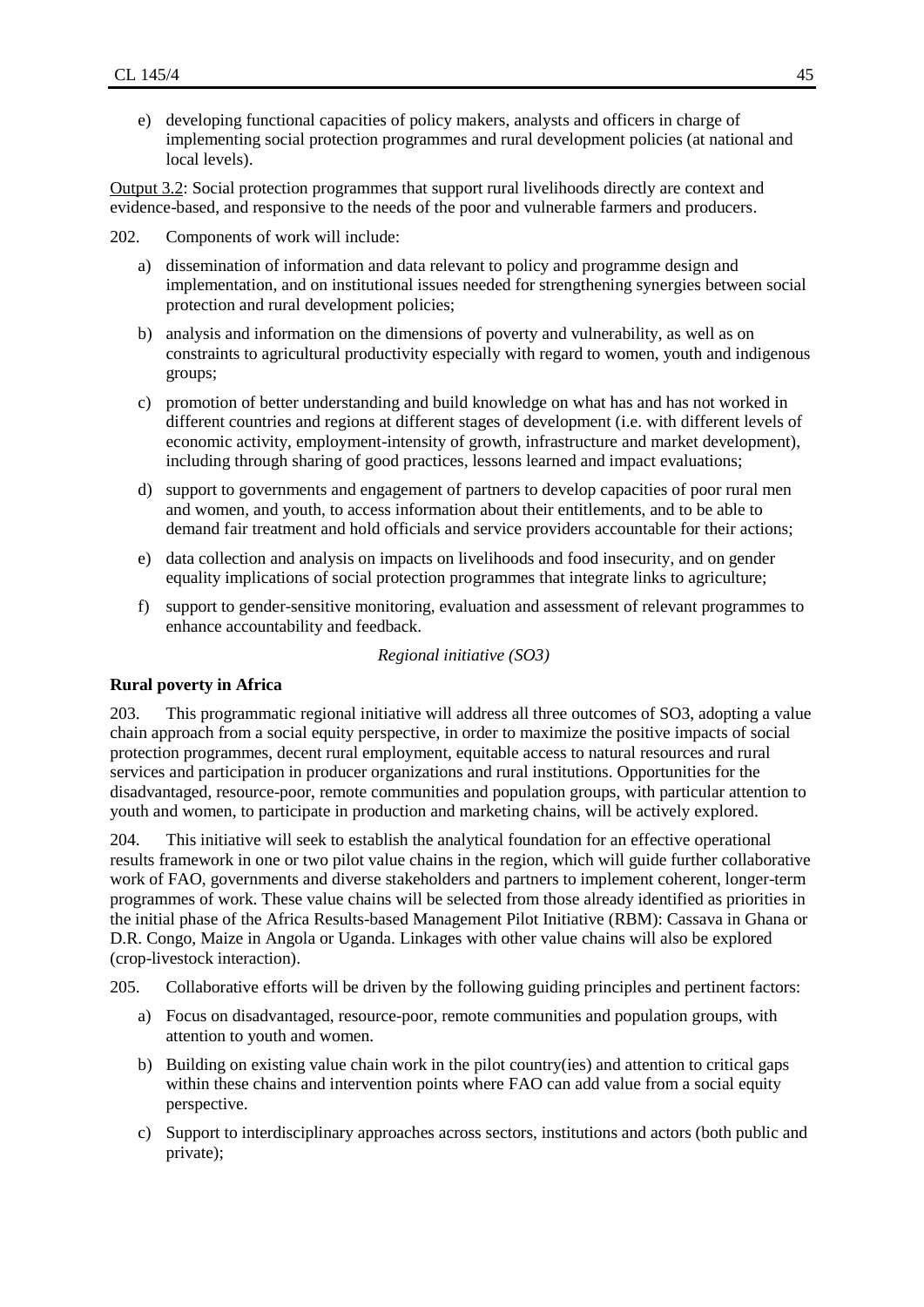d) Search for concrete outcomes achievable within a short term horizon, with a view to using them as the basis for a longer term programming to be funded by other sources ;Establishment of a dynamic learning module to distil lessons on the collaborative processes fundamental for RBM implementation.

#### **Expected activities and outcomes**

206. Baselines, on which to measure outcomes and a set of indicators, are identified.

207. Knowledge and up-to-date evidence is available and accessible for value chain development efforts in the targeted country to integrate the needs of the poor and vulnerable farmers and producers as well as wage workers and identification of social protection needs and opportunities throughout the chain.

208. Participatory country-level, gender-sensitive, diagnostic exercises are undertaken in the context of work planning (overall value chain assessment; producers' organizations performance and capacity; access to services and technologies; value addition and decent rural employment; youth; social protection and rural development linkages; structural vulnerability analysis).

209. Governments in the pilot countries are enabled to design and implement policies and regulatory frameworks that maximize opportunities for poor and vulnerable farmers and producers.

210. National authorities in the pilot country have improved capacity in terms of governance and cross-sectoral coordination mechanisms to leverage the potential of the selected value chain/s for enhancing incomes of poor and vulnerable farmers and producers as well as wage workers and reducing rural poverty.

211. Capacity strengthening and skill development is implemented in the following areas: participation in and leveraging of policy and programmatic processes; functional capacities; participatory impact assessment for improved transparency and accountability (others to be determined).

212. Key national, regional and development partners are involved in the process. The regional initiative will facilitate dialogue between stakeholders and partners, and promote joint action and sharing of lessons learned.

# *Strategic Objective 4: Enable more inclusive and efficient agricultural a n d food systems at local, national and international levels*

*Action Plan (preliminary version)*

### **Context and rationale**

l

213. In getting increasingly globalized, agriculture<sup>30</sup> and agrifood systems are going through revolutionary changes: primary sector has become the element of increasingly integrated supply chains; downstream sector, especially processing and retailing, becoming industrialized and more concentrated; very often primary sector enterprises being part of vertically integrated or controlled value chains. Also a more specialized primary sector implies that new inputs (such as water, fertilizer, seeds, feeds, machinery and equipment) require new supply and use models. Information technologies and the social media significantly modernize marketing channels, facilitating the involvement even of smallholders into the global markets. These trends dramatically change the lifestyle and employment opportunities in rural areas.

214. Agriculture and agrifood systems are also becoming more science- and capital-intensive requesting new skills and knowledge from producers, processors, managers and workers along the entire supply chain. This also requires huge investment into research and development (R&D) which in many cases creates competitive barriers for small and medium companies which cannot be compensated by public funds (in most developing countries). This widens the already large knowledge

<sup>&</sup>lt;sup>30</sup> The term "agriculture" is understood to encompass food and non-food crop and livestock, fishery, aquaculture and forestry systems and their products.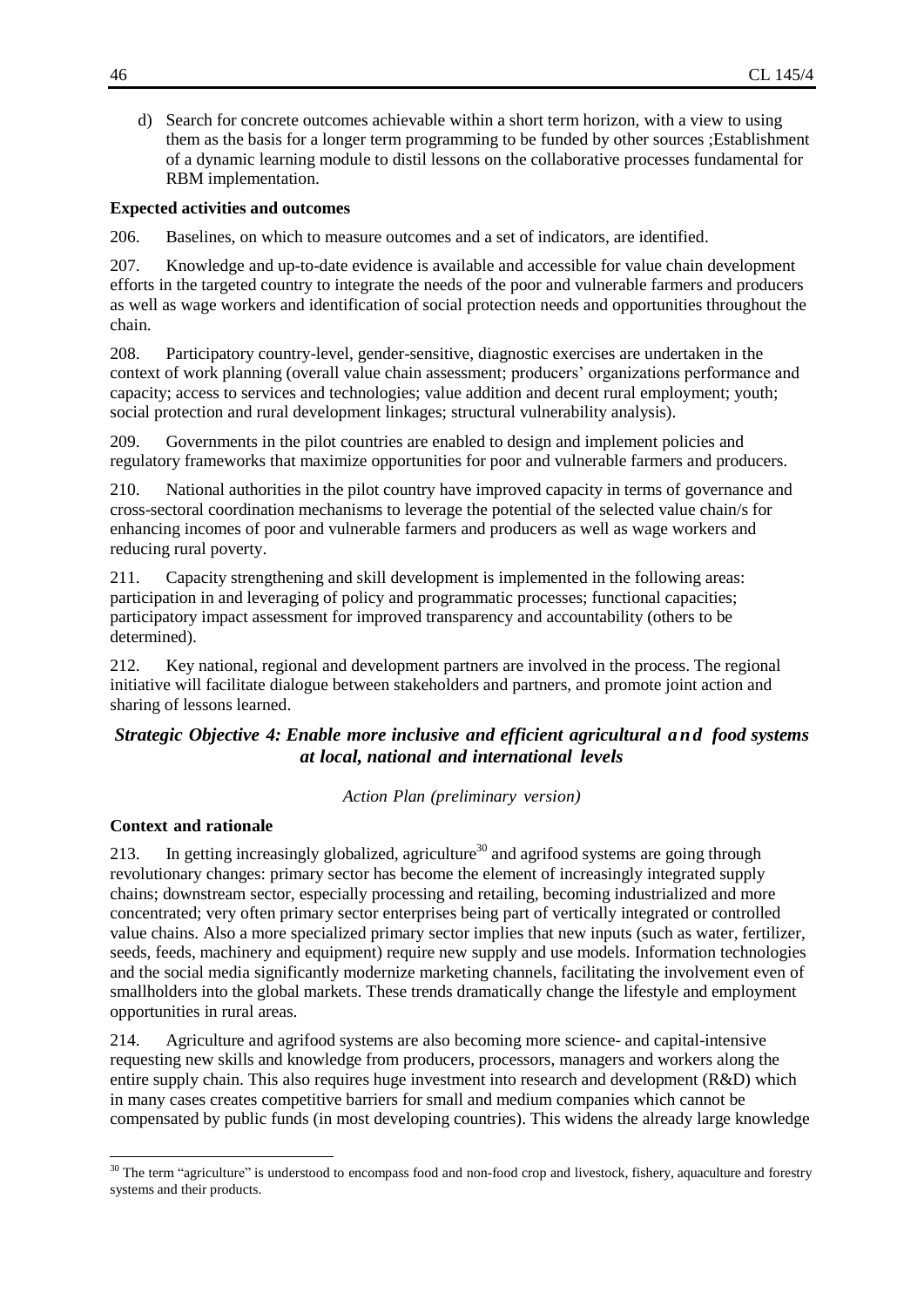gap between industrialized and developing countries. Therefore, technological transfer and protection of intellectual property rights become key issues of agricultural and food industries development.

215. In addition, urbanization determines new food behaviour and consumption patterns for the majority of the world population, making the links between production and consumption more diverse and complex, and calling for more sophisticated infrastructure. Global agricultural markets become more integrated; with expansion of futures trade, they also become more speculative and therefore risky. An inherent risk is non-compliance with market requirements and standards which results in less efficient markets. Public and private standard setters are important actors making a contribution on the national, regional and global scenes in addition to big private agribusiness corporations and forest industry companies currently active in innovation processes and setting standards on the national, regional and global scenes. It is also important that food and agricultural production, processing and consumption are undertaken in a safe and sustainable manner.

216. Food and agricultural systems must improve inclusiveness<sup>31</sup> by linking smallholder farmers, foresters and fisher folk and their organizations with agribusiness enterprises and supply chains for their effective and sustainable participation in rapidly changing global, regional and national markets. Therefore, countries and decision-makers face new challenges and opportunities and FAO can provide much needed analytical information and policy advice and support.

Within this context, governments and other stakeholders are required to make increasingly complex strategic choices in strengthening food and agricultural systems, improving production and postproduction activities, institutional mechanisms, the delivery of services, market access, environment, as well as relevant technologies.

#### **Main factors underpinning the design of SO4**

#### *Weak enabling environments*

 $\overline{a}$ 

217. Outdated, inefficient and sometimes conflicting policies, laws and regulations, together with uncertain government perceptions of public and private sector roles and responsibilities, difficult access to financial services and weak infrastructure impede the investments necessary to sustainably improve inclusiveness and efficiency in global, regional and national markets.

218. There is also insufficient, dispersed or asymmetric access to: information, knowledge including intellectual property rights - commercial relationships and infrastructure, frequently reducing the capacity of small farmers $32$  and small and medium agricultural enterprises to effectively participate in rapidly changing and globalizing markets. Similar constraints may hamper national efforts to ensure necessary regulatory services for plant and animal health, and food safety and quality. These constraints can also limit capacity of countries to participate in global markets and relevant international fora to address adequately national interests and concerns. This asymmetry in accessing information and knowledge is also relevant for consumers and their essential roles in shaping the food and agricultural system. Eventually, the food and agricultural products placed on the market need to better respond and reflect consumers' expectations and choices. But consumers often lack the access to relevant information to operate choices in their interest (e.g. an informed selection according to nutritional content).

219. A persistent serious problem is that roughly one-third of food produced for human consumption is lost or wasted globally, causing unnecessary pressure on natural resources to make up the gap. For decades, the main focus of efforts to reduce food losses was to improve post-harvest operations. Only recently has it been recognized that reduction of food losses requires interventions to improve supply-utilization alignment and efficiency along the whole food supply chains. While modern, aligned supply chains generally do have much lower losses, there is still excessive food

 $31$  Inclusive food and agriculture systems under SO4 are those that enable commercial small- and medium-scale production and processing enterprises to sustainably participate in markets. It also involves developing country and stakeholder (including consumers) inclusion in standard setting and trade negotiations and improved rural-urban linkages.

 $32$  A "small farmer' under SO4 is defined as a commercial farmer, fisher folk or forester or farmer, fisher folk or forester family that participates in the day-to-day labour and management of production, and owns or leases his/her productive assets.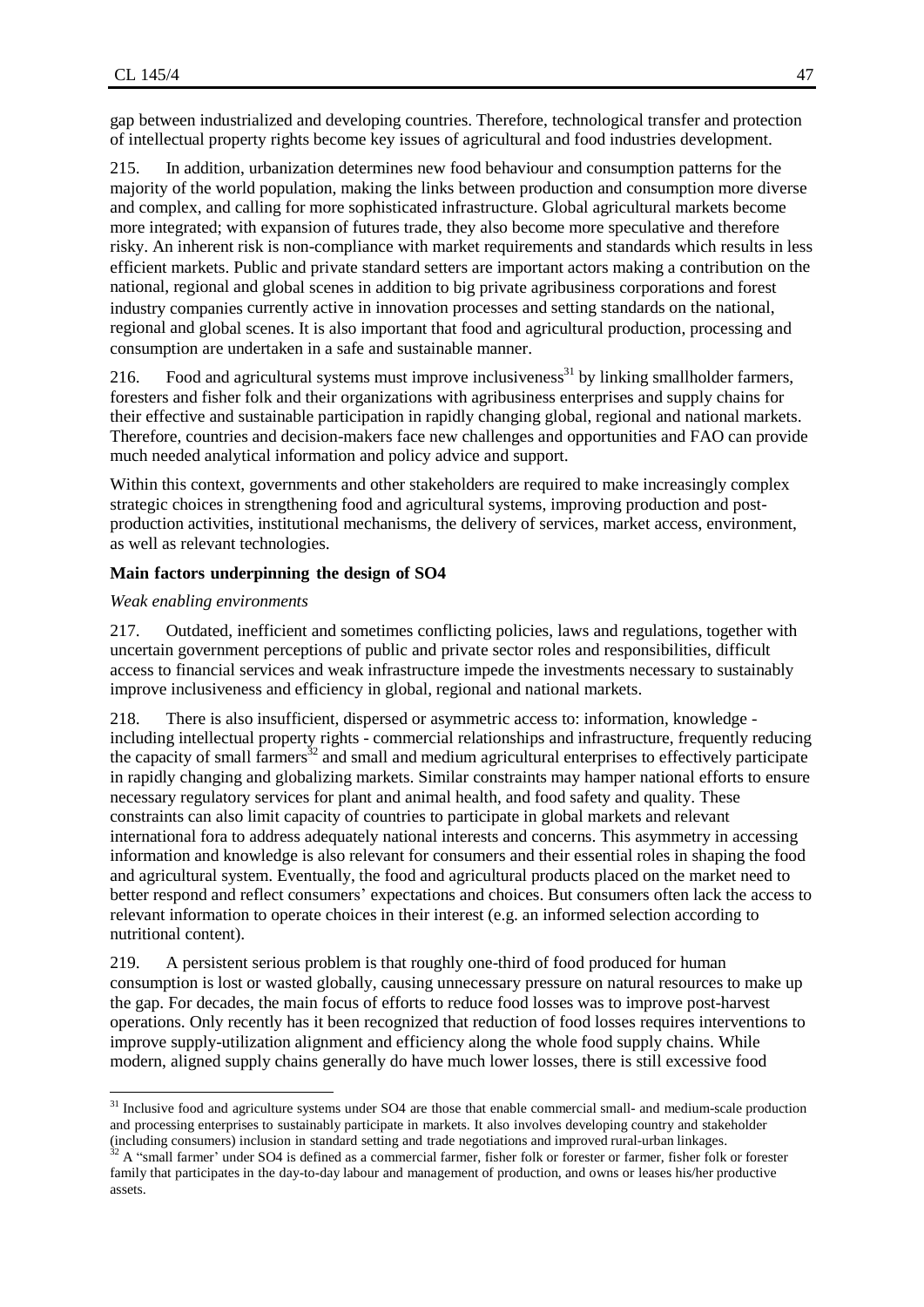waste, particularly at the retail and consumption stages. Urbanization also leads to more complex and overextended distribution and packaging processes, changing food consumption habits and, for low income families, particularly women, additional time and cost to access food supplies. Governments, working with other stakeholders, need ensure more performing environments by managing and mitigating the risks and threats associated with the above issues and trends.

#### *Private sector capacity and engagement*

220. Public and private sectors have a shared responsibility to minimize outbreaks of disease and pests which can lead to reduced productivity and losses, and result in adverse effects on human, animal and plant health. The private sector is, increasingly, playing an important role in shaping policies as well as market structures through value chain development. Food and agricultural companies at all levels are being driven by changing competitive pressures to introduce business practices and technologies to align supply systems and drive down costs. Increasingly stringent procurement requirements and the associated proliferation of private and other voluntary standards, particularly in food safety and quality and animal health, are helping to improve efficiency, but are also creating avoidable barriers to market entry. Despite growing recognition by agri-food and forestry companies that mainstreaming of responsible practices is becoming a competitiveness factor, few companies have yet succeeded in identifying and scaling inclusive and efficient business models.

221. Because the private sector poses both solutions and risks for enhancing the inclusiveness and efficiency of food and agricultural systems, government institutions need to engage directly with actors at all levels from the highly diverse private sector. Most public sector officials and agencies however, have limited capacity and instruments for results-oriented dialogue and collaboration with private sector actors. Consequently, strengthening public-private dialogue and collaboration is essential for enhancing the inclusiveness and efficiency of food and agricultural systems. Equally, FAO must engage effectively with UN, G8 and other global initiatives to strengthen dialogue and collaborative action with the private sector, particularly multinational corporations, on inclusive technology adoption and fair markets.

222. Action is needed at global and regional levels to reinforce working relations with private sector organizations and companies that have impacts on inclusiveness, fairness and sustainability in many regions and countries. The governance systems for organizations and companies setting private and other voluntary standards must recognize and take into account the public interest. Global companies with global impacts must mainstream principles of corporate social responsibility practices and mechanisms to ensure accountability.

#### *Inclusive and efficient global market systems*

223. International agreements can facilitate an enabling environment for maintaining existing markets, developing new market opportunities and stimulating investment required to deliver inclusive and efficient trade, particularly for low income countries. Differences in opportunity for and actual involvement of countries in developing and implementing such agreements (due for example to asymmetries in their access to, and ability to use, evidence in their assessment of the consequences of the agreements to which they are signatories) should be minimized.

224. Governments and other stakeholders need access to appropriate and timely information to enable informed decisions on phytosanitary and sanitary risks associated with trade to address both market access issues and the issues of food safety and plant and animal health. More generally, governments and producer organizations representing the interests of small, family and vulnerable food and agriculture systems participants must have increased awareness of and capacity to analyze developments in international agricultural markets, trade policies and trade rules and related developments in supply, demand, prices and consumption.

225. At the international level, both importing and exporting countries need specific and different national strategies, policies and measures to benefit from international trade, improve livelihoods and pursue their own food security objectives, while taking account of food security needs elsewhere. The ability of a country to take advantage of regional markets is an important objective in most locations, but is often constrained by poor regional market linkages and the inability of a country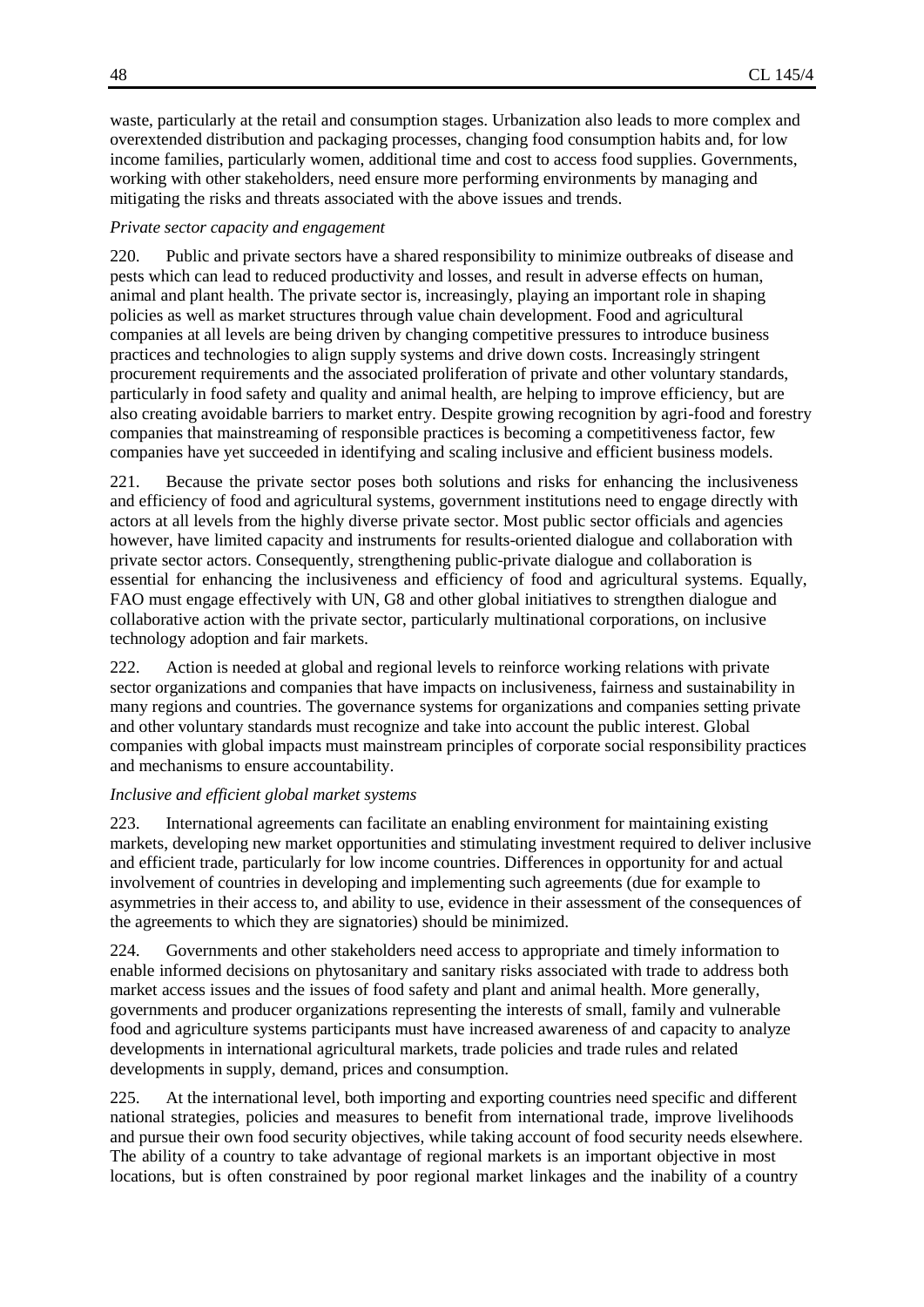and/or producers to comply with increasingly demanding international rules and standards, especially in relation to food safety and plant and animal health, governance and the environment. Environmental costs of production and processing are not yet reflected in trade agreements and could further raise compliance costs.

226. Competitive markets exist only when all goods and services are valued at their opportunity cost for society. This implies that competitiveness has to be assessed through analyses that take into account the full costs and benefits generated by production, trade and consumption activities including social, gender and environmental positive and negative externalities linked to food and agricultural outputs (e.g. increase or decrease in socio-economic disparities) and input use (e.g. fossil energy, carbon emissions). Recognizing that most trade in agricultural commodities takes place under contractual arrangements rather than spot market transactions, action is also required to ensure that trading conditions facing relevant stakeholders are transparent and fair. Countries and regional and global organizations have to ensure actual competitiveness of markets and fair prices to both the producer and consumer.

227. Access to financial services by small and medium producers and agri-food industries must also be improved. This can be achieved through: efficient and well governed producer organization/marketing association; implementation of risk management strategies such as insurance, savings, and guarantee mechanisms; the strengthening and modernization of the rural financial institutions and investment mechanisms; and, working through the Committee on World Food Security  $(CFS)$ , the development of principles of responsible investment<sup>33</sup>. New approaches are needed, such as value chain finance, developing new products less reliant on traditional collateral and applying new technologies to reduce costs and risks. These responses must address the particular needs of women and youth.

#### **Action Plan**

 $\overline{a}$ 

228. While national authorities and institutions will necessarily need to lead the often arduous change process towards conditions in which efficient, inclusive and collaborative smaller and medium scale private agents can thrive, FAO is able to build on expanding UN private sector dialogue and other initiatives including the International Year of Cooperatives and International Year of Family Farming (2014) to support these efforts. The organization will also continue to be a privileged partner inter alia of the International Financial Institutions (IFIs) in support of the provision of related public sector goods and services and creating favourable conditions for investment; of the CGIAR centres on policy analysis and strategy development; WHO on food safety and Codex work, UNIDO on value chain development and financial services, and WFP on safe food distribution systems.

229. Three Organizational Outcomes have been identified under SO4, as elaborated below.

Organizational Outcome 1: Policies, regulatory frameworks and public good enhance inclusiveness and efficiency of food and agriculture systems.

Output 1.1: Countries and other stakeholders have increased capacity to collect, analyze and access sex and age disaggregated data and information on food, agriculture and environmental markets.

230. FAO, as the leading source of reliable data on hunger, food and agriculture and of methodologies and standards for data collection and analysis, will collate and disseminate gender disaggregated food and agricultural statistics globally that cover food security, prices, production and trade and environmental impact. Through training and technical assistance, countries should be enabled to adopt statistical standards and methodologies. Capacity development of national statistical offices to assemble and generate relevant data, analyze trends in the development of supply systems and prepare appropriate policy responses should be actively supported.

<sup>&</sup>lt;sup>33</sup> The Advisory Committee on Paper and Wood Products can assume a similar role regarding the forest based sector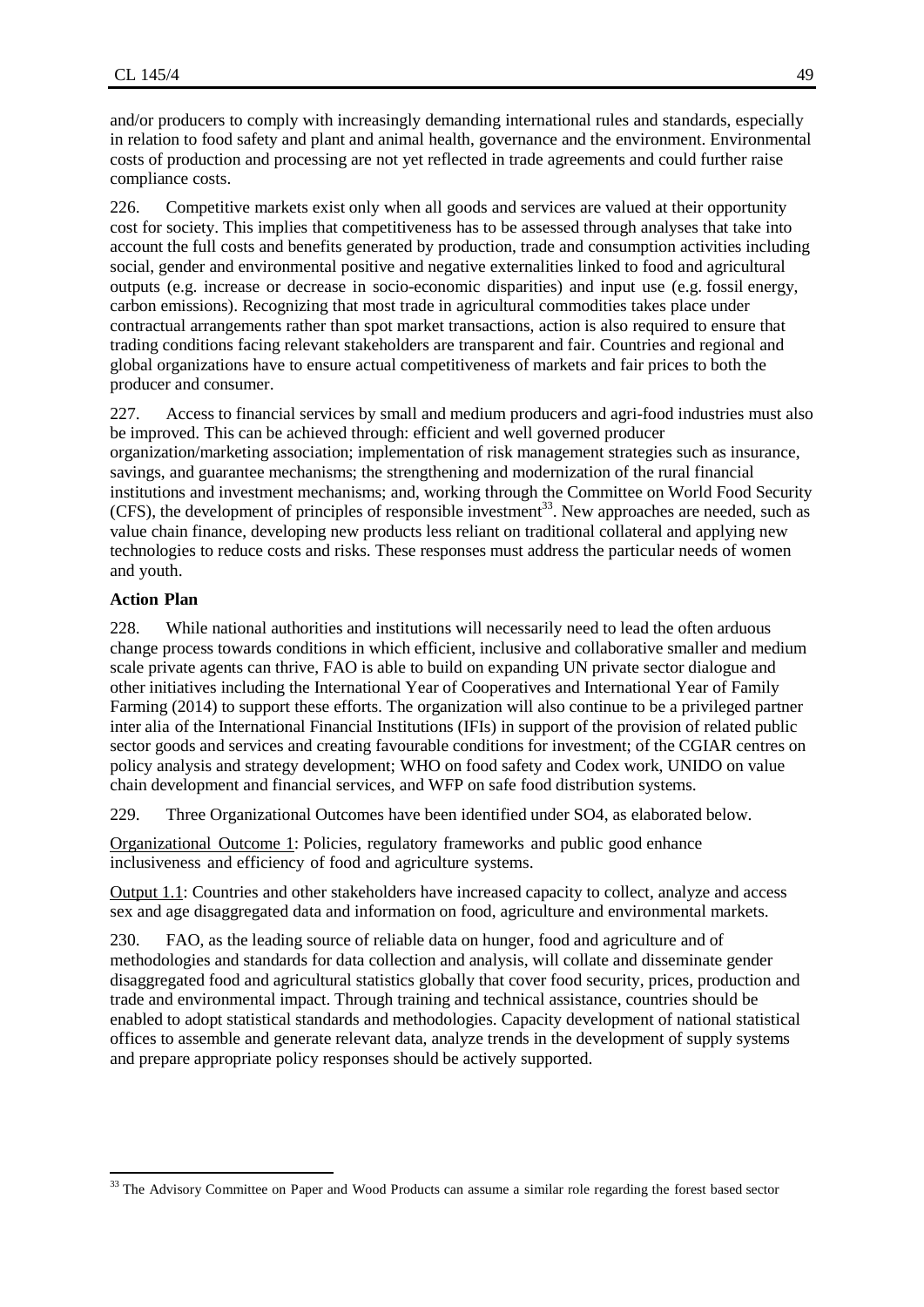Output 1.2: Public sector institutions have strengthened capacity for developing and implementing policies and providing public goods and services<sup>34</sup> that enhance the sustainable development of agriculture and food industries.

231. Building on a growing body of case studies, issue papers, methodological guidelines and learning products, national public sector institutions would be enabled to formulate, monitor and evaluate policies and strategies for improving the efficiency, competitiveness, and profitability of agricultural and food enterprises, as well as their social, environmental and economic sustainability. FAO will support countries in their efforts towards inclusion of consumers interests into the supply chain so that their expectations, preferences and choices are better addressed. To this purpose, consumer education policies and programmes are needed so that they can make conscious and informed choices.

Output 1.3: National public sectors have better policies and enhanced institutional capacity to implement regulatory frameworks and provide public services related to plant and animal health, and food safety and quality.

232. Drawing on its extensive knowledge on and experience with how animal and plant health safeguards are effectively implemented and ensuring safety of food available on domestic markets, FAO should pursue support to national public sectors to access and build the requisite policy frameworks and institutional capacities consistent with international norms. FAO will continue to provide guidance to countries in implementing phytosanitary standards in forestry and forest products.

Output1.4: Member countries have enhanced capacity to design and implement policies and programmes that strengthen rural-urban linkages in food and agriculture supplies.

233. Policy and implementation measures to deal with feeding city dwellers involve concerns ranging from agricultural productivity through post-harvest technologies, transportation infrastructure, affordable household energy, sustainability of biofuels of wood and other biomass (esp. charcoal), marketing and distribution, to food safety and the adequacy of consumer incomes that span regional, metropolitan, urban and local areas. FAO will promote improved rural-urban linkages through policies addressing these concerns, capacity development, and the promotion of public and private sector investment to improve urban household access to food and agriculture products provided through efficient, safe supplies. Urban consumers will be specifically targeted so that they have tools to make informed choices to support their nutritional status

Output1.5: Food losses and waste are reduced through programmes that improve alignment to help efficiency along food chains and raise public awareness at national regional and global levels.

234. FAO will: assist countries in designing and implementing programmes to improve alignment and efficiency in food and agricultural supply chains; support capacity development; and undertake appraisals to help inform strategic private and public sector choices for investment in infrastructure, transportation and processing. It will also facilitate global and regional initiatives in support of reducing food and agricultural sector losses and waste through the provision of information, policy advice and by raising awareness amongst countries and the general public.

Output1.6: Countries have strategies and programmes for enabling inclusive agrarian structures by improving the commercial viability and resilience of small- and medium-scale food and agricultural enterprises.

235. FAO can provide valuable assistance to developing national strategies and programmes to improve the viability and resilience of small- and medium-scale enterprises. Particular attention is to be given to small and medium scale family farms and cooperatives in the light of the UN declarations establishing 2012 as the International Year of Cooperatives, and 2014 as the International Year of

l

 $34$  A public good is a good that is both non-excludable and non-rivalous in that individuals cannot be effectively excluded from use and where use by one individual does not reduce availability to others. Besides several natural resources (e.g. clean air), within food and agriculture systems, public goods and services could include roads, utilities, market information, food control systems, SPS management, research and extension services, etc. International agreements could also be considered as a form of public good.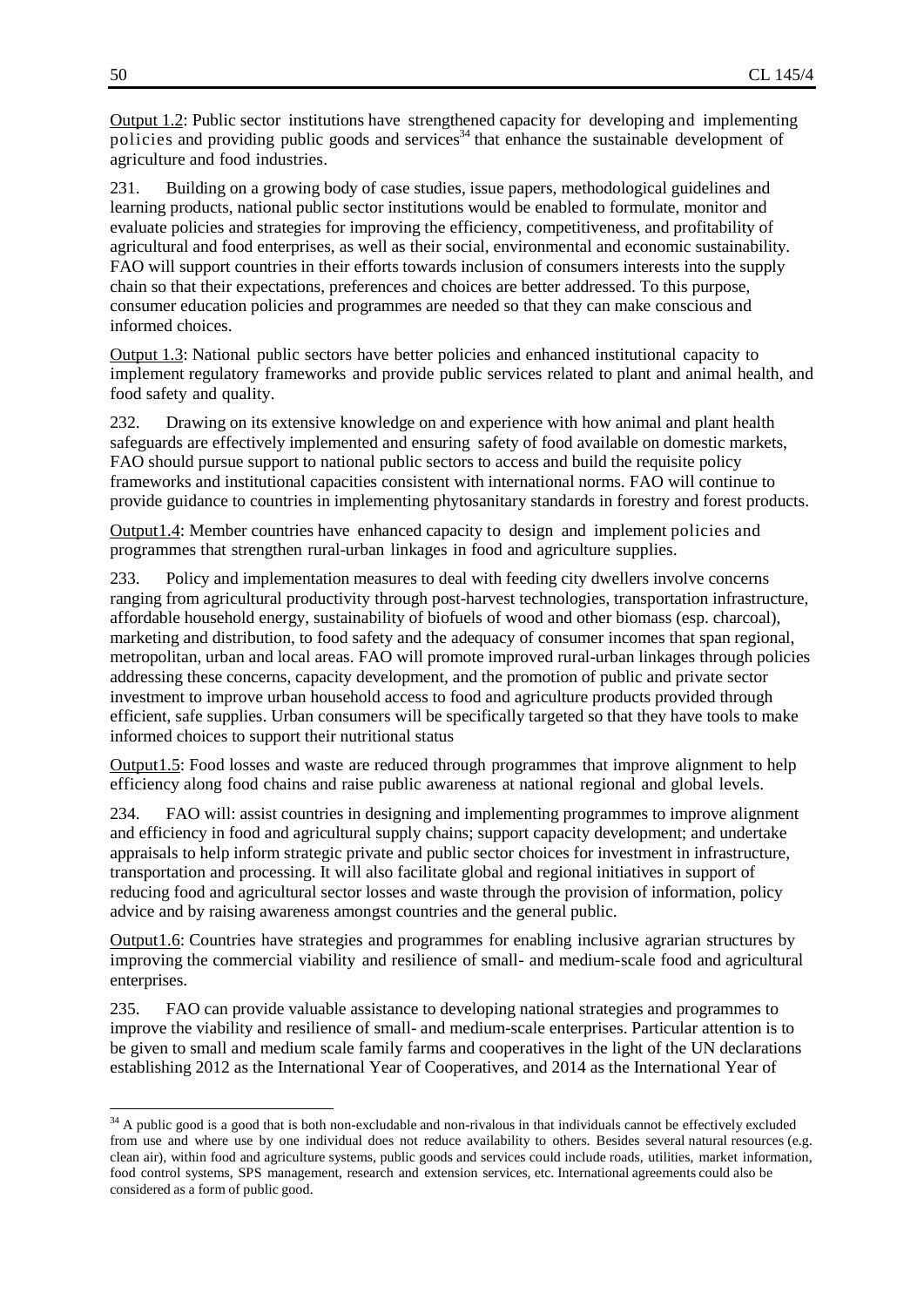Family Farming. A core set of cross cutting challenges impacting on these types of enterprises will be addressed: resource consolidation and acquisition, financial and fiscal measures, representation of interests, and technical and managerial capacity development. FAO will also assist countries to address disadvantages faced by women farmers, female-headed households and women's cooperatives and to support specific target groups when the local context manifests particular dynamics of hardship.

Organizational Outcome 2: Enhanced public-private collaboration in addressing the challenges and risks faced by smaller and disadvantaged participants in food and agricultural systems

Output 2.1: Countries and other stakeholders have improved understanding and programmes for collaborating with the private sector at all stages food and agriculture systems and can manage associated risks.

236. Stakeholders are often not aware of the vast diversity of the private sector and the different roles played by different actors, organizations and enterprises at all stages of food and agricultural systems. FAO can appraise and provide information on this diversity. It can also assist member countries and other stakeholders to develop strategies for enhancing the contributions of the private sector to inclusive and efficient food and agricultural systems.

Output2.2: Governments have effective working relations with commodity, industry, producers' and other private sector organizations and mechanisms in carrying out consultations on food and agricultural systems strategies, policies and investments.

237. Commodity, industry, producer and other private sector organizations that represent small and medium enterprises are natural partners and intermediaries in policy formulation and implementation. FAO can assist countries to strengthen dialogue and consultation mechanisms with these representative organizations. The organizations themselves can be reinforced so that they have stronger commitment to promote and support the creation of economically-viable inclusive business models, defray costs for producers and small and medium enterprises and engage women and youth. Private sector organizations that represent the interests of their individual members can be provided with various types of services, including information to improve understanding of trends in food and agricultural systems and how to help their members to respond better to changes.

Output2.3: Public sector programmes and projects engage private and non-profit organizations and alliances in the provision of appropriate technologies, business and financial services and technical support to producers, small and medium food and agricultural enterprises.

238. One of the main lessons emerging from nearly a decade of experience with value chain approaches is that, to improve prospects for sustainability, private sector enterprises and services providers need to be engaged from the start in the provision of services and technical support. FAO will provide guidance on opportunities, participatory methodologies and best practices for engaging food, agriculture and forestry companies in the provision of technical support and services to smaller and more vulnerable producers and enterprises. It can also assist with appraisals of national, regional and global value chains in order to formulate strategies and set priorities for inclusive value chain development.

Output 2.4: Public-private partnerships contribute to enhancing investments in the food and agricultural sector for increasing inclusiveness and efficiency.

239. Public-private partnership agreements have been used effectively to mobilize investment for public goods such as roads, energy, and water supply and health services. More recently, there has been growing interest in the use of public-private partnership to increase investment in the food and agricultural sector, particularly for improving efficiency by developing markets and enhancing environmental sustainability. FAO will support countries and potential private sector partners in countries in the appraisal, negotiation, development and implementation of such public-private partnerships. It will also provide guidance on best practice and support institutional and organizational capacity development.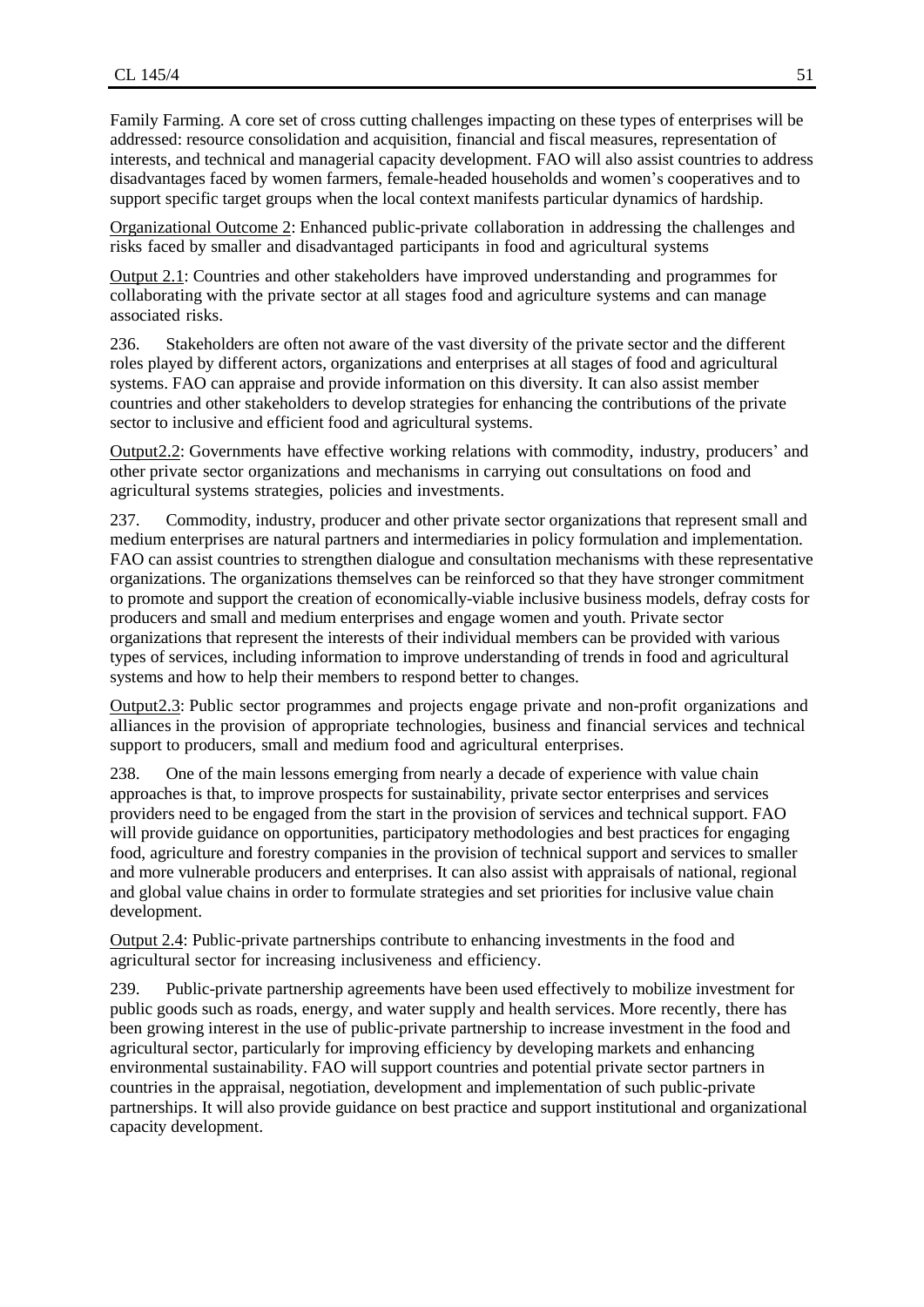Output 2.5: Private sector and non-profit organizations and alliances have mechanisms for ensuring that the interests of the public sector and vulnerable stakeholders are addressed in the development and application of private standards.

240. FAO will assist countries by maintaining a watching brief and engaging in dialogue with organizations and alliances that are developing or benchmarking private standards so as to ensure that steps are being taken to protect the rights and interests of disadvantaged participants in food and agricultural systems (including consumers), and that other aspects of sustainability are included. National authorities also require help in assessing the impacts of private standards on efficiency, including fairness and sustainability. FAO will assist companies, organizations and alliances on mechanisms for better ensuring that public interests are fully considered in the development and application of private standards.

Output 2.6: Global and regional food and agricultural companies are engaged effectively in meeting the changing and growing demand for food and other agricultural products and services, while addressing possible risks related to conflict of interest.

241. Several influential global and regional food and agricultural companies have made commitments to business practices that support inclusive and sustainable food and agricultural systems development. FAO, working directly and in the broader UN context, can engage with large, influential multinational companies as partners in order to turn their commitments into reality on the ground. Effective consultative mechanisms will need to be in place with key opinion formers and joint initiatives launched for piloting business models that enhance inclusiveness and efficiency, while taking necessary steps to avoid conflicts of interest or market distorting preferences. In joint actions with other UN system programmes and agencies, FAO can take the lead in developing partnership initiatives with global and regional companies.

Organizational Outcome3: International agreements and mechanisms promote inclusive and efficient markets.

Output 3.1: Global and regional decisions, policies and strategies related to food and agricultural markets are guided by more timely and reliable data and information on market access and development.

242. FAO will continue to provide timely and comprehensive information, and actively facilitate its effective use, informing national, regional and global level processes of policy dialogue and evidencebased interventions aimed at improving the functionality of food and agricultural markets. This will include strengthened tools for the systematic monitoring, collection and assessment of international market<sup>35</sup> developments and indicators (prices, volumes, policy actions) and analyses of the drivers of future developments (medium and longer term projections). FAO will also identify and analyse current and emerging issues, bringing them to the attention of the international community and facilitating their discussion by countries and other stakeholders.

Output 3.2: Countries have greater awareness and ability to engage in formulating and implementing international and regional agreements, regulations and other frameworks which promote fair and safe trade and enhance global and regional market opportunities and participation.

243. To enable effective and balanced country participation, FAO will carry out capacity development activities and will address systemic shortcomings faced by countries in their access to knowledge and their ability to undertake effective analysis and assessment to develop and implement relevant frameworks. Particular attention will be placed, as necessary, on advocating special and differential treatments and the principle of equivalence to ensure mechanisms that facilitate trade and provide flexibilities to countries at different levels of development.

Output 3.3: New and revised international standards for food safety and quality and plant health are formulated and agreed by countries and serve as reference for international harmonization.

 $\overline{a}$ 

<sup>&</sup>lt;sup>35</sup> Including related energy markets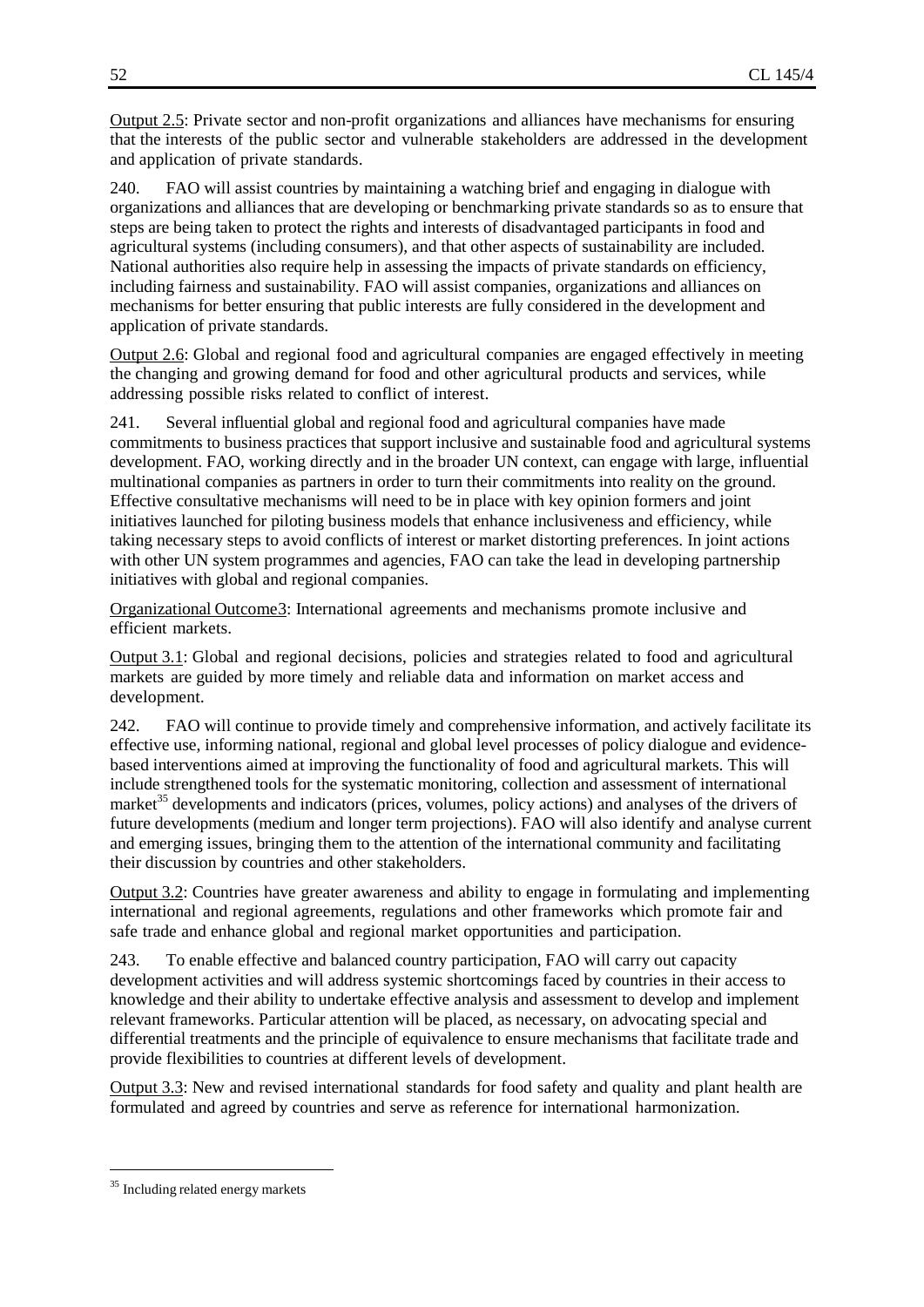244. New and revised international standards for food safety and plant health should account better for the needs and aspirations of all countries, especially developing ones, and different sets of stakeholders across countries. FAO will support this by technical expertise, appropriate prioritization and review of the development process. Guidance and methodologies needed to ensure the scientific basis for Codex standards will be further developed.

Output 3.4: Financial and investment mechanisms and services are strengthened to ensure efficient and inclusive access to capital for agricultural growth and meet food and nutrition security needs and rural income generation.

245. FAO will share its experience in the identification and application of innovative and/or improved financial approaches and investment mechanisms and will continue to appraise and disseminate state of the art knowledge on financial services and practices, including *inter alia* effective principles for responsible investment, networks of public and private suppliers and users of finance and investment, and legal and regulatory financial service frameworks.

Output 3.5: Regional economic organizations have enhanced capacity to promote and support initiatives for increased inclusiveness and efficiency of food and agricultural systems.

246. In view of the growing importance of coordinated action in the development of food and agricultural systems at the regional level, FAO will pursue cooperation and partnership with regional economic organizations, addressing policy related constraints to the functioning of food and agricultural systems. A key example of the importance and relevance of these partnerships is to secure reductions in ad hoc trade and market interventions that are negatively affecting food markets. Through such partnerships, FAO will also support regional economic organizations in: the analysis of national policy reform options; their engagement with a wide range of stakeholders representing different interests across different countries in policy dialogue; advocacy of national policy reforms that increase the inclusiveness and efficiency of food and agricultural systems; and assisting national implementation of legislation and measures.

#### *Regional Initiative (SO4)*

#### **Agrarian structures in the Europe and Central Asian region**

247. The FAO programme on Agrarian Structures is designed to redress some of the imbalance in the policy landscape that is profoundly unfriendly to smallholders in the region. The program has three elements to support smallholders through improving the enabling and legislative environment. These are:

- a) Increase the inclusiveness of policies and public goods dealing with agrarian structures; Country workshops on raising awareness of the Voluntary Guidelines on the Responsible Governance of Tenure of Land, Fisheries and Forests; study on agricultural cooperatives and market integration; studies on enabling policy environment for water and pasture user organizations in Central Asia, Caucasus and Moldova; study on reducing food waste and losses; and assessment on agricultural innovation systems for smallholders in the region.
- b) Enhance public-private collaboration in countries of Europe and Central Asia for technical support to small farms through creation of a regional network for Central Asia on strengthening agricultural innovation capacities; and a pilot programme for development of food safety emergency response plans in Kyrgyzstan and Moldova; and
- c) Promote inclusive and efficient markets in the region in relation to international agreements.

#### *Strategic Objective 5: Increase the resilience of livelihoods to threats and crises*

*Action Plan (preliminary version)*

#### **Context and rationale**

248. Each year, millions of people who depend on the production, marketing and consumption of crops, livestock, fish, forests and other natural resources are confronted by disasters and crises. They can strike suddenly - like an earthquake or a violent *coup d'état -* or unfold slowly - like drought-flood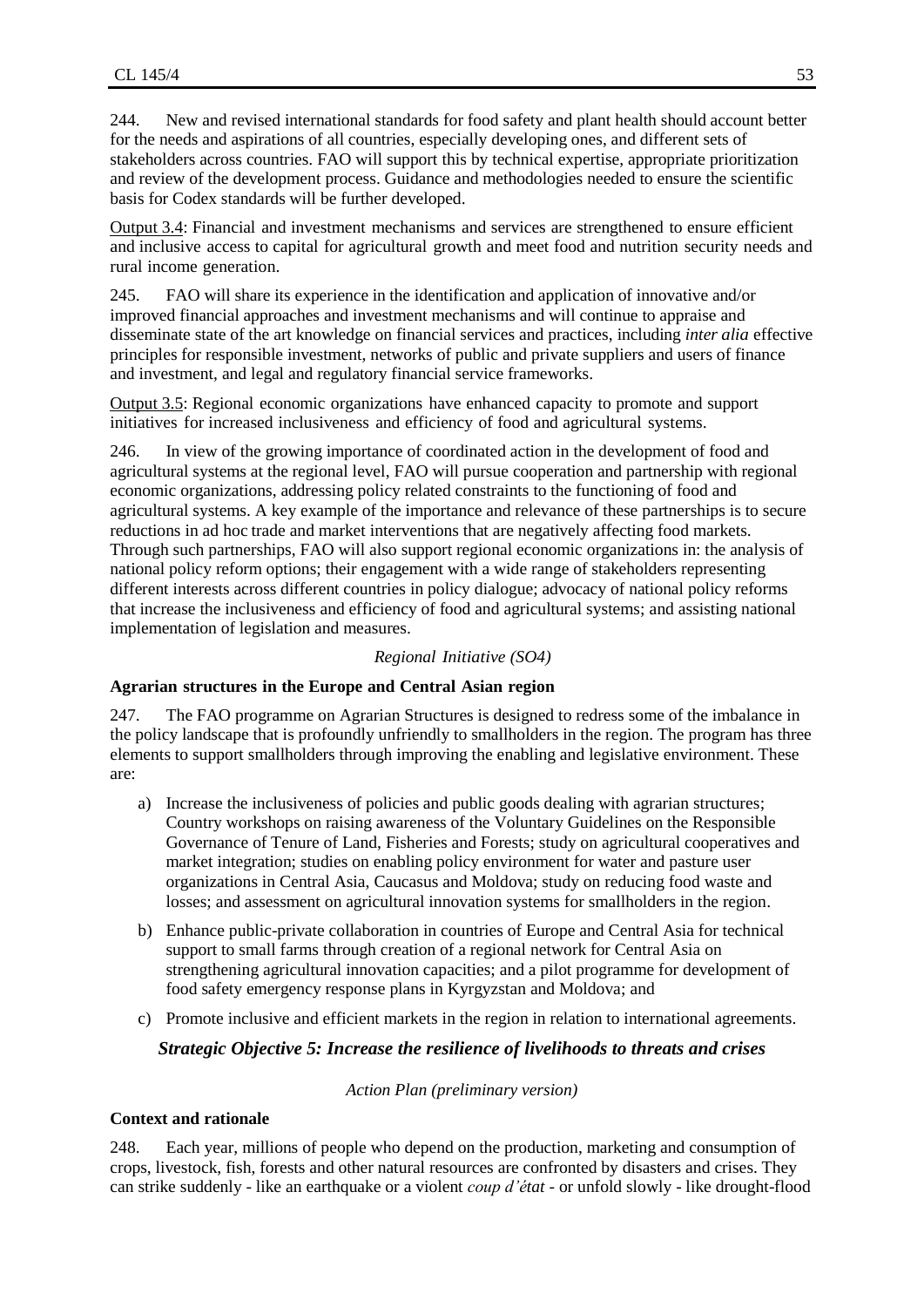cycles. They can occur as a single event, one can trigger another,  $36$  or multiple events can converge and interact simultaneously with cascading and magnified effects<sup>37</sup>. These emergencies threaten the production of, and access to, food at local, national and, at times, regional and global levels.

249. Public and private systems that provide support and protect livelihoods and rights are often inadequate, especially in low income, disaster-prone and protracted crisis countries. The poor in rural and urban areas are disproportionately affected, with poverty serving as both a driver and a consequence of inadequate livelihoods. Malnutrition may be both a direct impact of crises and related coping strategies households are compelled to adopt, as well as a driving factor threatening the resilience of livelihoods.

250. The inability of families, communities and institutions to anticipate, absorb, accommodate or recover from crises and disasters in a timely, efficient and sustainable manner is at the crux of this Strategic Objective. Weakness in resilience triggers a downward spiral - household livelihoods and national development gains that have taken years to build are compromised or at times shattered<sup>38</sup>.

#### **Main factors underpinning the design of SO5**

#### *A planet at risk - disasters and crises on the rise*

251. The factors driving disasters and crises and related risk patterns facing populations and national authorities are complex and dynamic. They include: climate change, population growth and poverty, demographic factors such as migration and urbanization, political instability, economic forces, pathogen mutation/adaptation, ecosystem dysfunction and environmental degradation linked to scarcity of land, water, and energy among others. Rising population density in fragile and exposed rural and urban ecosystems (such as coastal, mountain and dryland areas) means that increasing numbers of people are exposed to heightened vulnerability and thus are at the mercy of disasters and crises.

252. A rough categorization of shocks is as follows:

- d) Natural disasters (e.g., geo-climatic and extreme weather events originating from natural hazards—droughts, floods, fires, landslides, volcanic eruptions, tsunamis, earthquakes, storms, extreme temperatures, hailstorms, etc.);
- e) Food chain emergencies of transboundary or technological threats (e.g. transboundary plant, forest, animal, aquatic and zoonotic pests and diseases, food safety events, radiological and nuclear emergencies, dam failures, industrial pollution, oil spills, etc);
- f) Socio-economic crises (e.g., the 2008 global food price crisis and more recent financial shocks);
- g) Violent conflicts (e.g., civil unrest, regime change, interstate conflicts, civil wars, etc.);
- h) Protracted crises (i.e. complex, prolonged emergencies that combine two or more aspects of the above-mentioned crises).

253. There is not a region of the world that is not at risk of one or more of these threats. Natural disasters are expected to be amplified by climate change. Already, the effects are clear: globally, related losses in 2011 totalled USD 264 billion, i.e. twice the level of Official Development Assistance. Food chain emergencies that result from transboundary threats of plant pests and animal diseases and food chain contamination and toxicity are also on the rise as a result of modern food production systems and the globalization of trade. Over the past decade, more than 75 percent of

 $\overline{a}$ 

<sup>&</sup>lt;sup>36</sup> Examples include the rapid spread of Highly Pathogenic Avian Influenza, H5N1 subtype from Vietnam and China in early 2004 to more than 60 countries and territories or the transboundary spread of white spot syndrome virus in shrimp aquaculture.

Examples include the earthquake, tsunami and nuclear disasters in Japan 2011 or the drought, conflict and locust emergencies in the Sahel in 2012.

<sup>&</sup>lt;sup>38</sup> For FAO, "resilience" is the ability to prevent and to mitigate the impact of disasters and crises and to anticipate, absorb, accommodate or recover from them in a timely, efficient and sustainable manner. This includes protecting, restoring and improving food and agricultural systems in the face of threats that impact agriculture, nutrition, food security, and food safety (and related public health).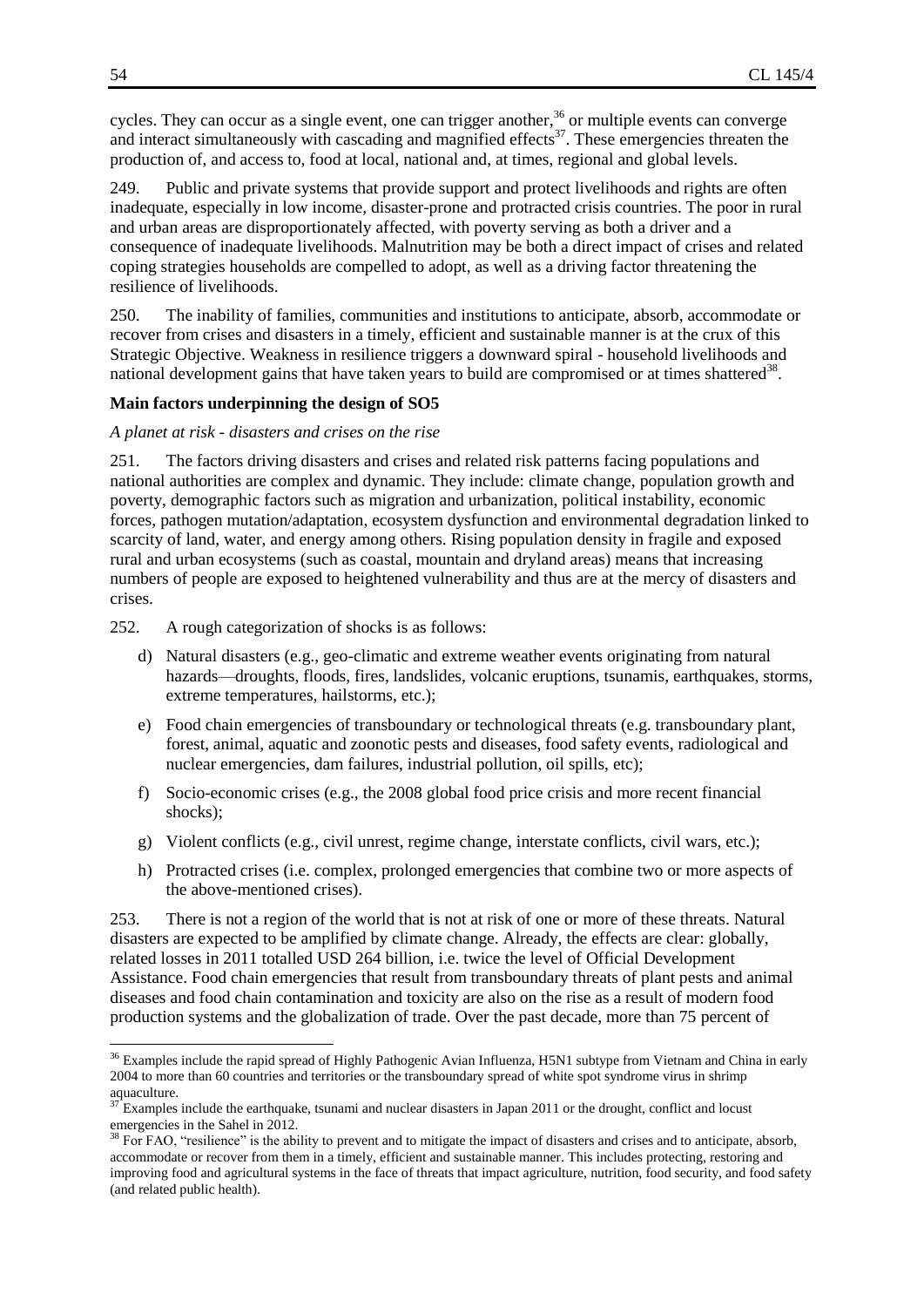emerging diseases affecting humans originated in livestock and wildlife. Threats to human, animal and environmental health from existing and emerging pathogens are triggered by multiple, often interrelated factors associated with global development trends (population growth, urbanization, increasing demand for animal products, intensifying farming systems, land use change, increased human mobility, trade liberalization, etc.).

254. Since the Asian financial crisis of 1997-98, socio-economic shocks have had a manifest impact on the livelihoods, food security and nutrition of the poor in rural and urban areas. The 2008 global financial and economic crisis was estimated to have pushed an additional 100 million people into hunger in 2009<sup>39</sup>. Since 2007, the FAO food price index has pointed to a new era of high prices and unprecedented volatility $^{40}$ .

255. Countries that emerge from conflict often relapse. The downward trend in the number of conflicts since the dramatic peak of the early 1990s reversed in 2004. Although food insecurity is usually not a direct cause of violence, it does act as a threat multiplier for violent conflict when combined with other factors such as low development, a "youth bulge", and high levels of socioeconomic inequality<sup>41</sup>. Frequently, the poor and powerless are forcibly stripped of assets - savings, livestock, standing crops and food stocks - and dislocated from their home areas. In 2012, 42 million people were living as refugees or internally displaced persons, principally as a result of disasters and conflicts.

256. Protracted crises and fragile and conflict-affected countries are not necessarily the same, but there is a generally a strong overlap. Similarly, the characteristics of protracted crises and fragile states – weak institutional capacity, weak state legitimacy, poor governance, political instability, ongoing violence or the legacy of past violence – strongly converge, especially when also affected by natural disasters, transboundary plant pests and animal diseases, and/or socio-economic shocks. In 2010, more than 166 million undernourished people lived in countries in protracted crises, roughly 20 percent of the world's undernourished people. A different development model is needed in these countries, as affirmed for example by the G7+ countries in the New Deal for Engagement in Fragile States $42$ .

#### *Variable patterns of resilience and vulnerability*

257. At times of disasters and crises, many people have to rely on their own resources to protect their lives and livelihoods, families and communities. They may adopt new (or accelerate reliance on) harmful or risky coping strategies, such as compromising dietary intake and diversity, cutting *Acacia* trees to make charcoal, cultivating poppies for opium, slaughtering core breeding livestock, or sending family members on extended and risky migrations in search of jobs, pastures, firewood or water. These strategies may be effective in the short term or within a limited area, but they can undermine the resilience of ecosystems and communities.

258. The use of child labour in agriculture makes children and youth particularly vulnerable when households are forced to deepen their dependence on coping strategies. Some survival strategies have sharply negative consequences for the most vulnerable within households: children taken out of school, the elderly deprived of food, women denied access to health care, young men abducted into armed forces, girls forced into prostitution, etc. Many will take on unmanageable debts with no possibility of repayment, ultimately leading to a seizure of assets, such as land, imprisonment of debtors or, as a last resort, the forced marriage of children.

259. The nature, frequency, intensity, combination and duration of disasters and crises influence the nature of impacts on different groups and fragile ecologies. The impacts of disaster and crises are also strongly shaped by factors such as gender, age, educational and knowledge levels, socioeconomic status, culture and other factors that govern access to resources. Countries in protracted crisis require special attention within a resilience agenda, given the exceptional role that agriculture,

 $\overline{a}$ 

<sup>&</sup>lt;sup>39</sup> FAO: Food Security and the Financial Crisis[, ftp://ftp.fao.org/docrep/fao/meeting/018/k6360e.pdf](ftp://ftp.fao.org/docrep/fao/meeting/018/k6360e.pdf)

<sup>&</sup>lt;sup>40</sup> FAO: High and Volatile Food Prices: FAO Support to Country Level Contingency Planning (2012).

<sup>&</sup>lt;sup>41</sup> (Brinkman/Hendrix).

<sup>42</sup> <http://www.g7plus.org/new-deal-document/>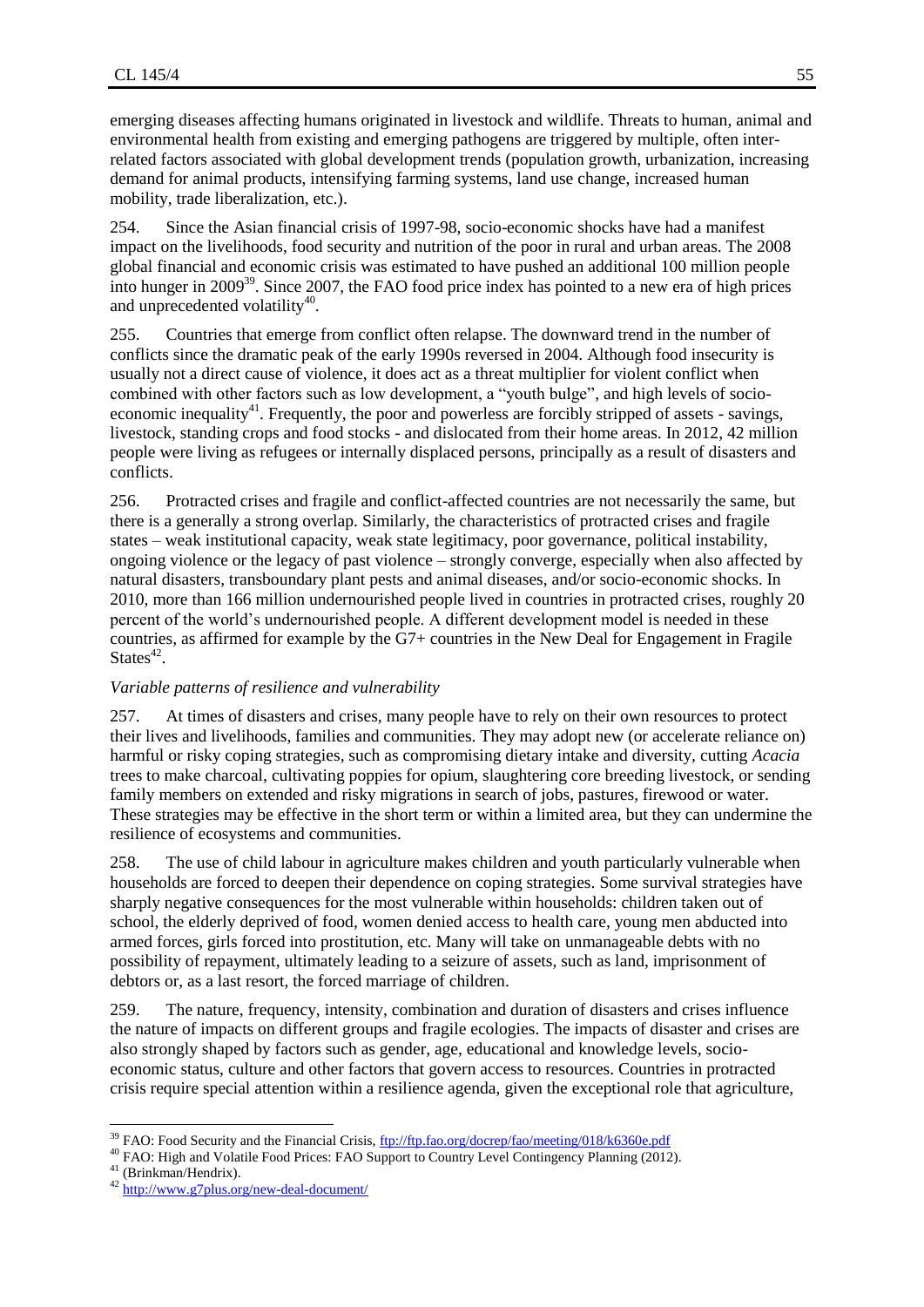natural resources and the rural economy play in people's survival as well as the damage to food and agriculture systems caused by protracted crises.

260. Resilience to different shocks varies across and within households, urban and rural communities, ecosystems, countries and regions. In large part, this is due to countries' strategies and investments over time in disaster risk reduction (such as the successful risk reduction and disaster preparedness efforts in Bangladesh that have dramatically reduced mortality caused by major cyclones).

### *Unmet needs*

261. The UN 2012 appeal for external humanitarian assistance was the largest ever: USD7.7 billion to assist 51 million people. Between 2000 and 2010, UN appeals were underfunded on average by one-third annually, with sudden onset natural disasters attracting more donor responses than protracted crises. International appeals for food aid requirements are the most consistently resourced, but appeals for agriculture based livelihoods are routinely less well funded, receiving on average less than half of the funding requested. Contributions are subject to the uncertainties of an ever-shortening international attention span and shrinking funding basis that moves from one crisis to the next, leaving the last one unresolved and the "forgotten emergencies" unaddressed.

#### *Humanitarian and transition protection and development assistance challenges*

262. Research and field practice have generated innovations to support risk reduction and management for agriculture and food security, but there is a chasm between knowledge and practice. Strategic links among humanitarian, development and investment initiatives are not adequately articulated or supported within a coherent architecture of international assistance. Investments in risk reduction and preparedness are dwarfed by the scale of requirements. For example, for the top 20 recipients of humanitarian assistance over the last decade only USD 0.62 out of every USD100 spent was invested in preparedness across all sectors, including agriculture.

263. Despite consensus on the need to link humanitarian, recovery and development strategies and assistance, there are significant gaps in funding for transition programmes $43$  and insufficient coordination between emergency and development actors. The result in both emergency and transition settings (including protracted crises) is a critical imbalance in the Rome-based agencies "twin-track" approach, whereby short- and longer-term food security and livelihood challenges must be addressed complementarily and simultaneously. In addition, there is inadequate concern for the potential impact of supply-driven response on the resilience of producers and markets, and an imbalance in support for the breadth of food security dimensions: availability, access, stability and utilization. While significant investments are made in managing the symptoms of acute malnutrition in crisis situations, too little has been done to address its underlying causes through complementary humanitarian and development interventions.

264. With the growing erosion of resilience or increased vulnerability owing to a combination of shocks and stresses, local, national, regional and international emergency responses are too often inadequate or inappropriate even though investments in support of agriculture and natural resourcebased livelihoods are a cost-effective means of managing risks. There is an urgent need to shift paradigm from crisis response to risk reduction measures by all concerned actors and to ensure that resilient livelihoods are a central condition for achieving sustainable development.

#### *The main ingredients of enhanced resilience*

 $\overline{a}$ 

265. Enhancing resilience must be the focus of greater political will, investment, coordination, technical expertise, innovation, knowledge management and shared responsibility for disaster risk reduction and crisis management by countries, local authorities, communities, civil society, the private sector, academia and the international community. Four main components may be highlighted.

266. First, the *capacities* of countries and other stakeholders for risk management (i.e., prevention, preparedness, mitigation, response, recovery and rehabilitation) need to be strengthened at all levels.

<sup>43</sup> INCAF 2009, CWGER 2008: studies on funding for transition.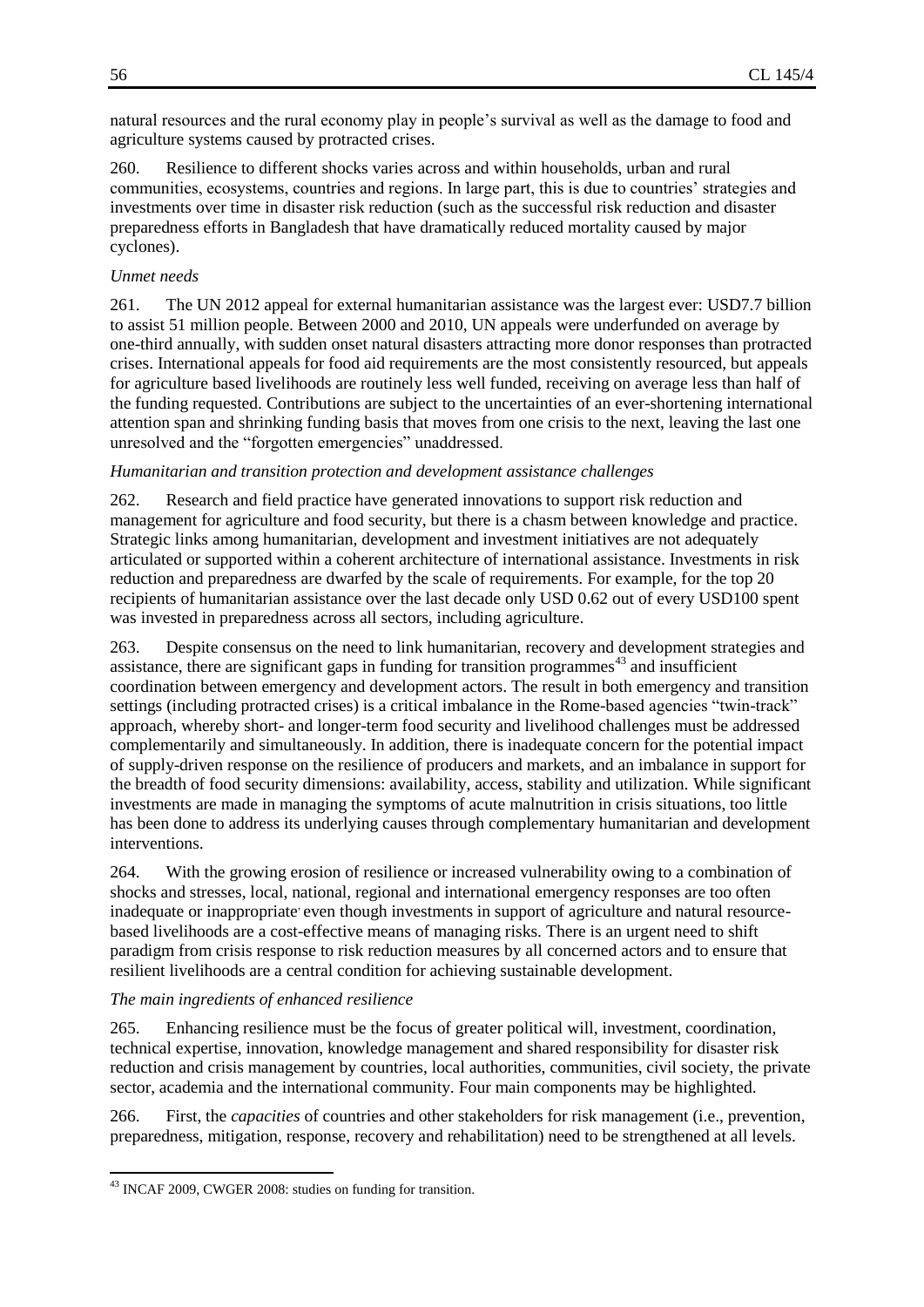This includes capacity for better coordination and articulation of public, private and international assistance before, during and after crisis. Some countries are able to manage crises better than others as a result of sustained investments of financial, technical and political resources to effectively address their multi-risk profiles.

267. Second, continued improvements are needed in information management, early warning, risk analysis and surveillance systems of multi hazards risks for agriculture, nutrition, food security and food safety (and relate public health issues) so as to provide more timely, accurate and actionable alerts to the benefit of rural and urban populations. The dynamics of risks and the consequences of crises need to be more sharply monitored and analyzed as well as links to institutions and processes that consistently trigger early, appropriate and effective actions. Such systems are best underpinned by a proactive focus on traditional knowledge, science, technologies, practices and approaches.

268. Third, while hazards are unavoidable, they need not become disasters. Disasters, conflicts, animal- and aquatic-related human health threats, food chain crises and socio-economic crisis can and should - be prevented and mitigated. Robust risk-specific mitigation efforts to minimize the impact of disasters are imperative, especially when integrated and combined with climate change adaptation.<sup>44</sup> Resilience can and should be fostered in advance, as well as restored after crises, to better withstand the next, inevitable threat. The resilience of livelihoods must be protected and promoted and even in the midst of protracted crises and disasters, ensuring continued food production and safeguarding consumers.

269. Fourth, when people's capacities are overwhelmed by crises, they need to be able to count on effective local, national and international emergency responses, including humanitarian assistance and protection, expandable safety nets, crop insurance schemes and other forms of social protection adapted to aid at risk populations. This requires greater coherence and integration of humanitarian, development and investment strategies to support local and national institutions, buoyed by an effective global system of coordinated humanitarian actors.

### *The centrality of strategic partnerships for results*

270. Building resilience in challenging institutional environments requires highly specialized expertise, enhanced partnerships across all stakeholder groups and institutional capacity and commitment. There are vital and complementary roles for research, technology, knowledge management, communication and advocacy in risk reduction and crisis management for food and agriculture. Comprehensive capacity development to enhance technical and functional skills on risk management for food and agriculture across the individual, organizational and policy levels are central to achieve meaningful and sustainable results.

#### **Action Plan**

l

271. SO5 builds on the multi-disciplinary collaborations that have underpinned the FAO DRR (Disaster Risk Reduction) Framework Programme for food and nutrition security. Increasing the resilience of agriculture- and natural resource-based livelihood systems remains the overarching goal and driving logic in the humanitarian-development continuum and related support to countries, as has been consistently pursued by the Organization.

272. In this spirit and in line with FAO's comparative advantages and extensive field experience, this Action Plan focuses on developing, protecting and restoring resilient livelihoods so that the integrity of societies that depend on farming, livestock, fish, forests and other natural resources is not threatened by crises. It adheres to the "twin-track" approach of taking immediate steps to support food and nutrition security, while simultaneously addressing the underlying factors driving disasters and crises. It will facilitate mainstreaming of risk reduction and preparedness, prevention, mitigation, response and recovery in the food and agriculture sectors through local, national, regional and international strategic programming processes involving humanitarian, development and investment actors before, during and after crisis.

<sup>&</sup>lt;sup>44</sup> The Rio+20 Declaration calls on key stakeholders to "commit to adequate, timely and predictable resources for disaster risk reduction in order to enhance the resilience of cities and communities to disasters".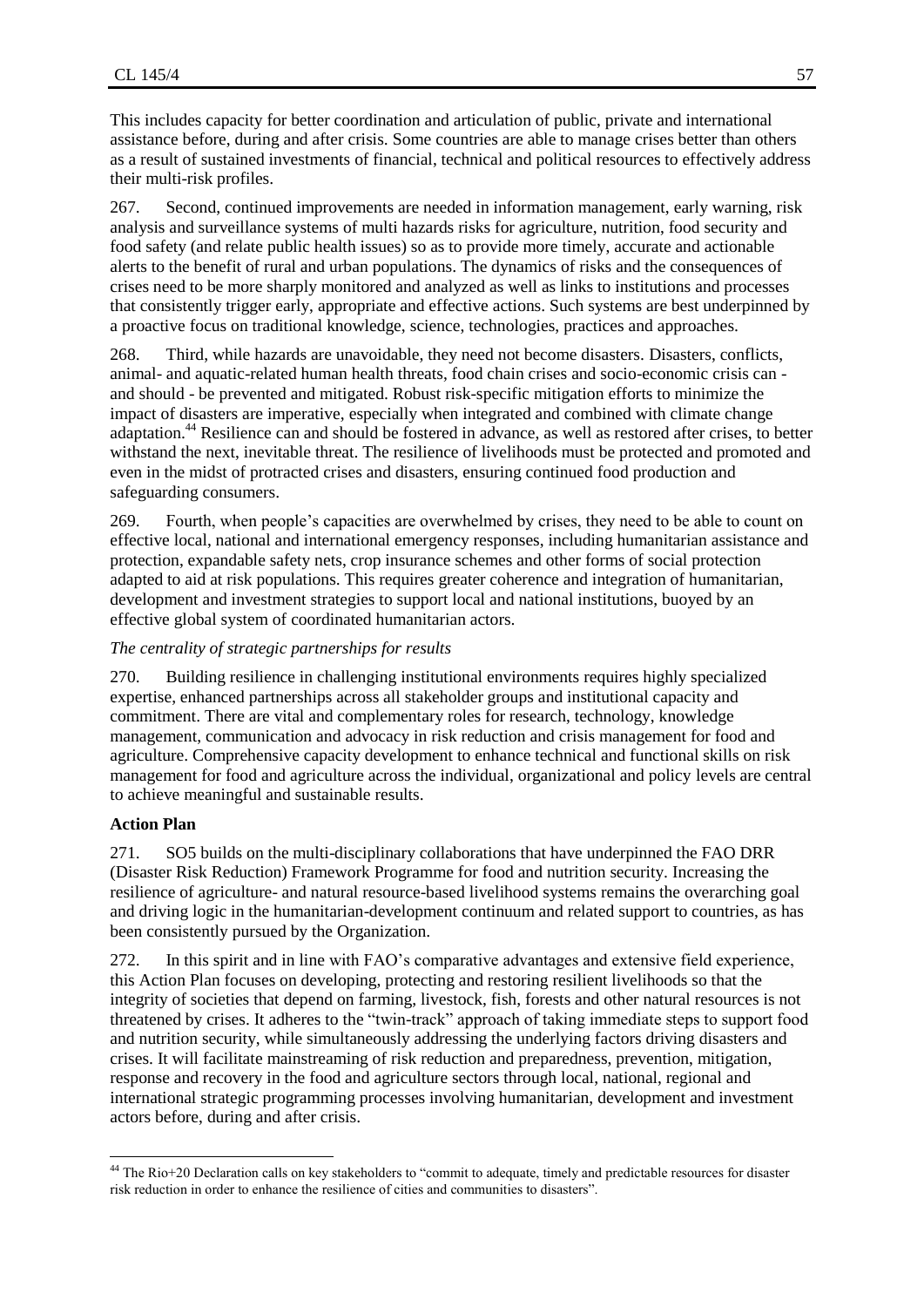273. FAO will bring to bear its unique relationship to Ministries in charge of agriculture, livestock, fisheries, forestry and the environment. It will draw on its proven capacity to lead and contribute to key international platforms and mechanisms for collective engagement in risk management. It will also fully exploit its arsenal of tested risk management measures, including for risk analysis (hazard identification, risk assessment, response options analysis and implementation) and risk communication, and its well established food security and food safety information and early warning systems. Based on its impartial and accurate assessments of crisis impacts and related requirements for food and agriculture, it will actively participate in mechanisms such as the UN appeals, emergency assessments, joint post-disaster and post-conflict assessments, and crop and food security assessments. FAO will continue to promote an expanded "One Health" agenda for collaborative, cross-sectoral and multidisciplinary approaches to address threats of infectious diseases at the livestock/wildlife-humanecosystem interface.

274. Four mutually supportive Organizational Outcomes have been formulated with underlying major outputs, as elaborated below.

Organizational Outcome 1: Legal, policy and institutional systems and regulatory frameworks are enhanced for disaster and crisis risk management for food and agriculture.

Output 1.1: Strong national and international frameworks, protocols and standards promote resilient livelihoods and the management of risks that threaten agriculture, nutrition, food security and food safety (and related public health issues).

275. As part of a coherent livelihood-based resilience agenda at global, regional and national levels, work includes advocacy for the adoption of and compliance with international and regional conventions, treaties, laws, frameworks and guidelines<sup> $45$ </sup> for DRR and crisis management with main focus on agriculture, nutrition and food security, food safety (and related public health issues). Strategic coordination and partnerships will be ensured, especially among humanitarian and development actors<sup>46</sup> and in direct support of the Hyogo Framework for Action (HFA). Upstream policy and programme advice is to address socio-economic challenges, such as food price volatility and transboundary plant pest, animal diseases and food safety threats.

Output 1.2: Disaster risk reduction and crisis risk management for agriculture, nutrition and food security, food safety, including risk gender sensitive approaches, are mainstreamed into specific sectoral (agriculture, livestock, fisheries, forestry and natural resources), cross-sectoral (nutrition, food security, food safety (and related public health issues)) and other relevant development policies, strategies, frameworks, plans and platforms.

276. FAO will advocate for risk reduction and crisis management to be mainstreamed into food and agriculture development policies, strategies, legal, regulatory and institutional frameworks, plans and programmes. Similarly, it is essential that multi-sectoral development strategies with food, nutrition and agriculture elements adequately address disaster risk reduction and crisis risk management. FAO will support this integration at both the national and regional levels, including in post-crisis and transition settings. At the global level, FAO will further capitalize on its guidance on Disaster Risk Management System Analysis.

Output 1.3: Strong country and local capacities facilitate implementation of international, regional, and national standards, norms and regulatory instruments for the management of risks affecting agriculture, nutrition, food security and food safety (and related public health issues).

277. Legal, policy and regulatory frameworks must translate into effective action at the regional, national and sub-national levels, down to the grassroots level of communities and individual households. Capacity-building to ensure resilient livelihoods will be pursued through collaborative initiatives such as farmers' organizations, Farmer Field Schools (FFS), Livestock Field School (LFS), Community-based approaches (e.g. community-based fire management), resource management

l

<sup>45</sup> Such as the Voluntary Guidelines on Land and Tenure of Natural Resources

<sup>&</sup>lt;sup>46</sup> For example, the United Nations Development Group (UNDG) and the IASC, including the IASC cluster system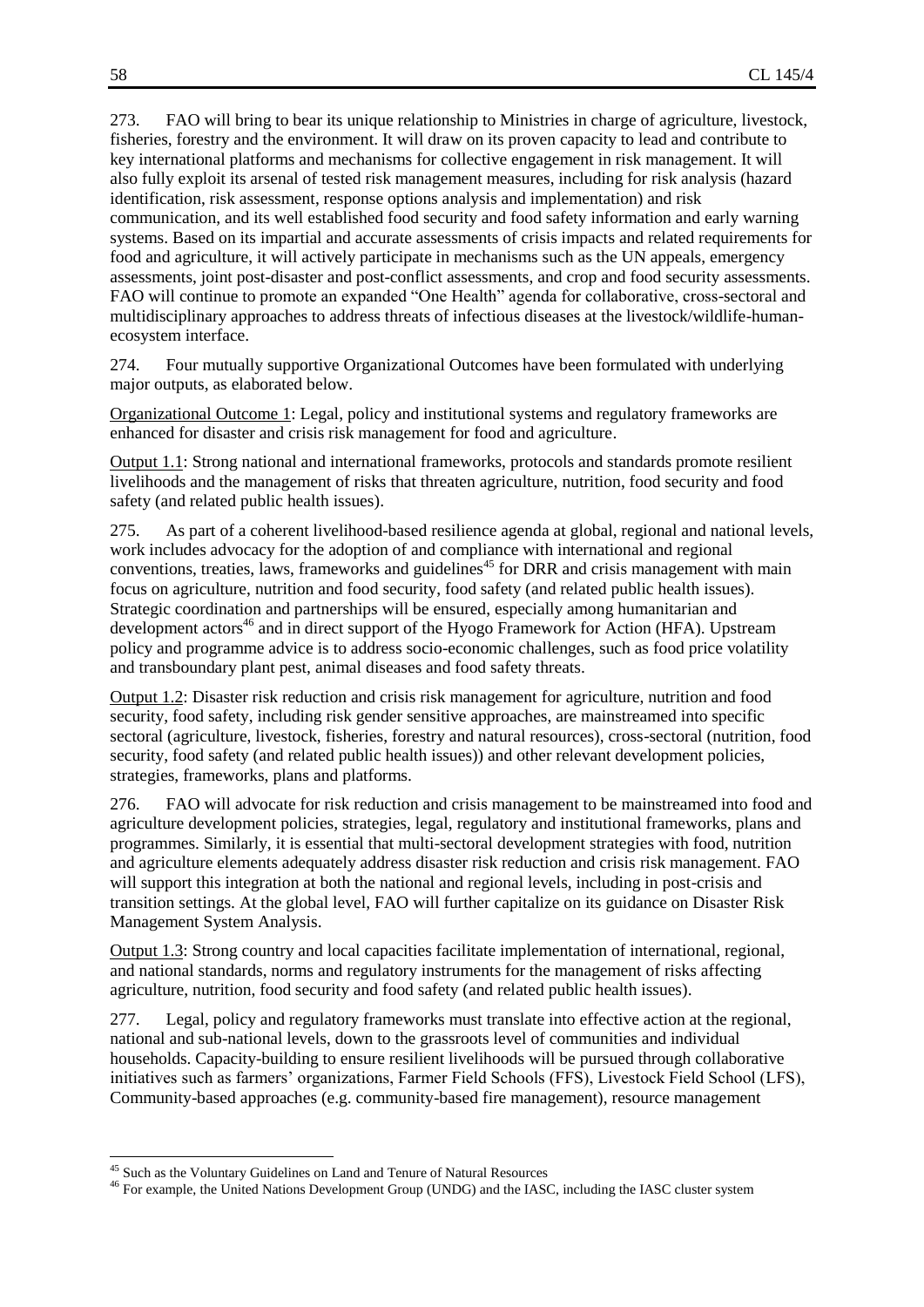organizations and traders associations to disseminate and uphold standards, norms and regulations for disaster risk reduction and crisis management for food and agriculture systems.

Output 1.4: Investments in knowledge management and dissemination enable legal, policy and regulatory processes and institutions to identify, capture and apply lessons learned and good practices for gender sensitive disaster risk reduction, crisis management and related transitions for agriculture, nutrition, food security and food safety (and related public health issues).

278. A world where exposure to risks is increasingly "the norm" requires new and improved standards and guidance for risk management. Based on existing and expanding store of lessons learned and good practices for small holders (e.g. technologies and practices for small agricultural producers (TECA) database, forest fire and law guide for national drafters, protecting and promoting good nutrition in crisis recovery, etc.) FAO will support active multi-stakeholders partnerships and networks for learning at global, regional, national and sub-national levels. Beneficiaries include: international institutions, national agencies, civil society, academia, the private sector, and local community organizations. Particular attention will be given to platforms for communities to generate knowledge and empowerment for food and agriculture risk reduction and crisis management at local levels.

Organizational Outcome 2: Known and emerging food, nutrition and agriculture threats are identified, forecasted, analyzed, monitored and trigger appropriate decisions and actions.

279. This encompasses key areas of work on: risk assessment and communication, horizon scanning, surveillance and monitoring, early warning, analysis and information dissemination for decision making on multi-hazard risks for agriculture, nutrition, food security and food safety (and related public health issues)*.*

Output 2.1: Mechanisms to identify, monitor and provide timely and actionable early warning for short, medium and longer term risks to agriculture, nutrition, food security and food safety (and related public health issues) are in place and enhanced for threats at the global, regional, national and local levels.

280. Consensus for inclusive and transparent decision making will be promoted through *inter alia*  risk communication, stakeholder participation, development of common classification tools, and response analysis. FAO will strengthen its global public goods in this area, with focus on trend analysis, including for emerging threats for systems at risk and protracted crises. It will also seek to enhance, harmonize and build coherence and complementarities of integrated systems of monitoring, early warning and analysis of hazards and risks to agriculture, nutrition, food security and food safety. Building national systems will cover in particular the formulation of effective socio-economic and biophysical monitoring strategies and multi-disciplinary and cross-sectoral mechanisms and capacities.

Output 2.2: Improved capacities of countries and communities to identify monitor and evaluate risks; conduct needs assessment and response analysis; and, act on impending threats to agriculture, nutrition, food security and food safety (and related public health issues).

281. With particular attention to "hot spot" areas, FAO will support the engagement and capacities of regional, national and local authorities in multi-hazard risk mapping that draws on tools such as seasonal climate forecasting, rapid risk assessments, risk communication, and response options analysis. The participation of both men and women in assessments and in shaping responses is key to effective information and early warning systems, as is the collection of sex- and age-disaggregated data. In this connection, participatory approaches, such as causal analysis of disaster- and crisis-related food and nutrition insecurity, have proven effective.

Organizational Outcome 3: Capacities are strengthened for prevention as well as for impact mitigation to reduce the probability and severity of disasters and crises that threaten food and agriculture systems.

Output 3.1: Strategies and related interventions improve the resilience of livelihoods systems at risk through prevention and mitigation efforts that minimize the potential impacts of disasters and crises on food and agriculture systems at national, sub-national and community levels.

282. Strategies and programmes should enlarge livelihood options of vulnerable households and link those options with broader social protection opportunities. This includes consumer awareness and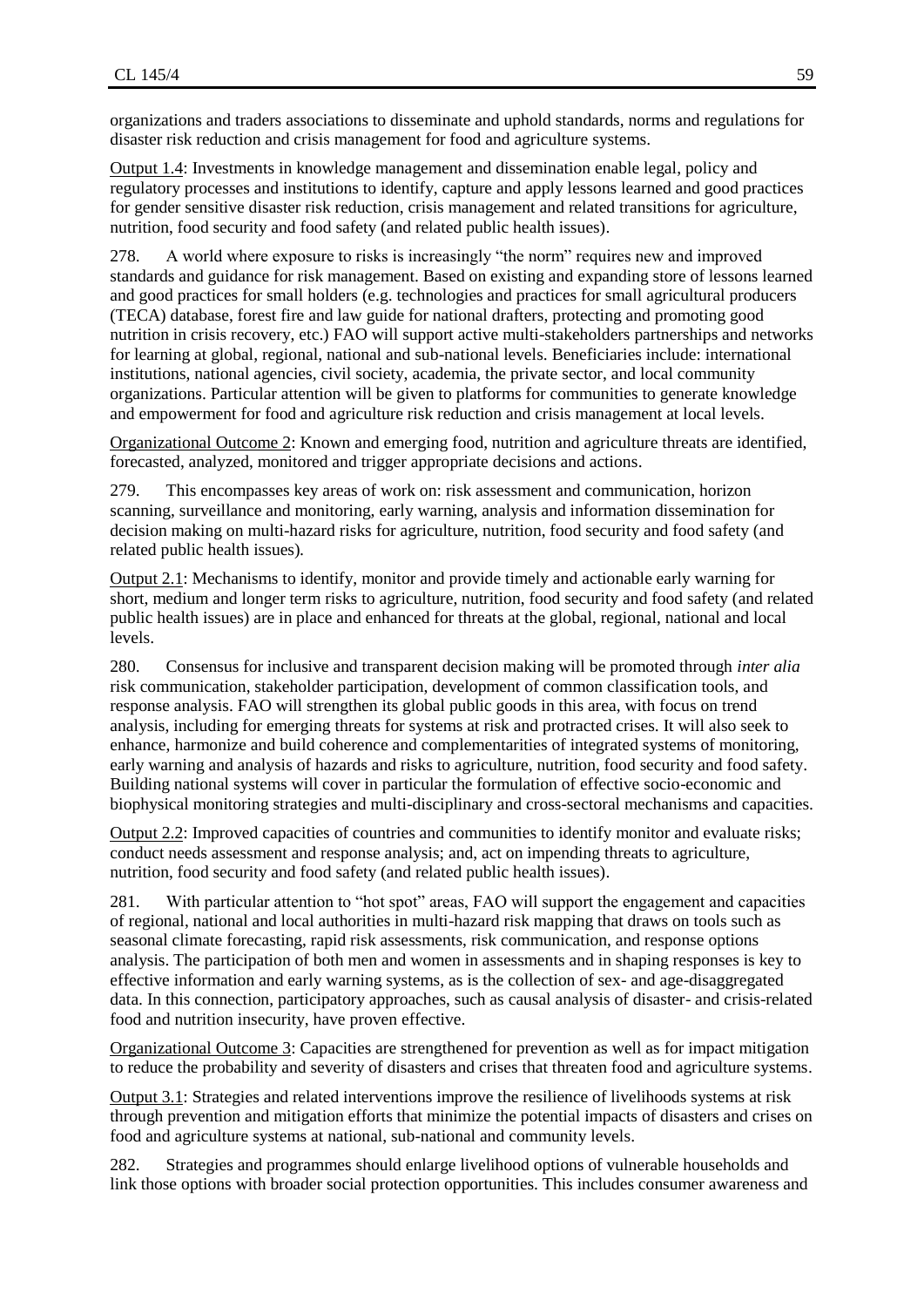skills to manage food-related threats. FAO will support governments and communities in diversifying and, if sustainable, intensifying livelihood systems in ways that create productive coping and adaptive capacities for vulnerable men and women. Work with partners will address increased access, availability and quality of social protection (including safety nets, conditional transfers, crop/livestock micro-insurance, etc.) as one pillar of livelihood diversification for at risk populations.

Output 3.2: Guidance in the design and implementation of sectoral and infrastructure prevention and rehabilitation programmes results in "crisis-proof" agriculture production and marketing systems for at risk livelihoods and ecosystems.

283. Proven interventions to strengthen resilience include flood-proof irrigation canals, weatherproof small scale farm infrastructure (e.g. seed storage, cattle shelters and market structures built to resist heavy snowfall, hurricanes or floods) and water harvesting and soil conservation measures to reduce risks from droughts and other hazards. Building on known experience in rehabilitating infrastructure and designing production and marketing systems in post-conflict and in post-disaster and transition settings, FAO will disseminate further guidance material and work with governments and partners in its application.

Output 3.3: Conflict-sensitive programmes on food and agriculture reduce the risks of localized conflicts relating to access to grazing and farming lands, water, trees and other natural resources and fishing grounds.

284. A context of violence can transform some household and communal assets into liabilities that threaten lives and livelihoods, reflecting the double-edged role of natural resources as both keys to survival and primary attractants of violent attacks. Properly understanding these dynamics and tailoring agriculture and natural resource initiatives accordingly can reduce risks and contribute to lasting peace and stability, especially in transition conditions. Together with governments and communities FAO will analyse and mitigate conflict risks that are embedded in agrarian systems, including promoting adherence to conventions, laws, rights, guidelines and standards to protect food and agriculture in conflict situations.

Output 3.4: Disaster risk reduction experiences, technologies and good practices for food and agriculture are documented, piloted and disseminated for wider application before, during and after crises.

285. Investments that help vulnerable populations withstand shocks and cope with crises have been promoted over many years, including as regards crop diversification, soil conservation (conservation agriculture), agroforestry, catchment area management, water harvesting, village cereals banks, and communal land and water access agreements. FAO will support further piloting and dissemination of new technologies and practices, emphasizing their application in specific agro-ecological areas at risk of disasters and crises, taking account of prevailing socio-economic and cultural contexts. Through better knowledge, the actual innovative, coping and livelihood strategies of producers and their community will inform wider disaster preparedness, response, recovery and transition strategies and actions. FAO will also support the dissemination of this knowledge, in cooperation with governments, the private sector and extension services.

Organizational Outcome 4: Disasters and crises affecting agriculture and food systems are effectively and accountably managed, including preparedness, robust responses and effective post-crisis transitions.

286. Work includes longer-term strategies to develop the capacities of "first responders", i.e., those closest to affected populations that can react quickly and effectively. It will also emphasize initiatives to enhance the effectiveness of FAO's humanitarian and recovery operations.

Output 4.1: Humanitarian action effectively protects lives and livelihoods of farmers, herders, fishers, forest and tree dependent communities and marginal groups in times of crises.

287. Assistance must be delivered in ways consistent with humanitarian principles. This includes the need to advocate for the protection of people (including those displaced by crises), their access to assets, and agriculture production and marketing systems based on international, regional and national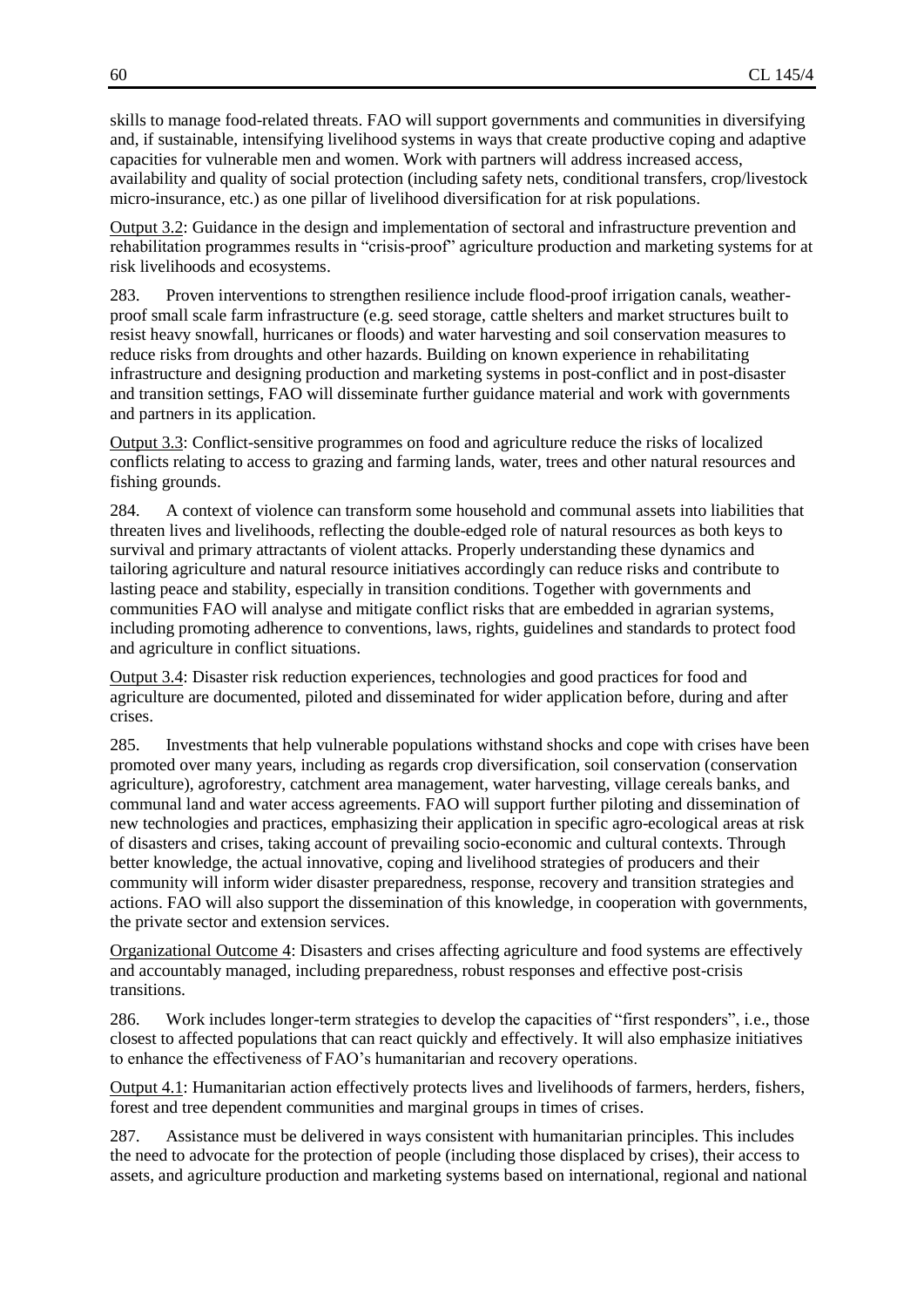conventions, and laws and customs. FAO is to support governmental efforts or - when requested and as needed - lead, coordinate, mobilize resources and implement humanitarian action in affected countries. To be effective in these roles, FAO will ensure readiness through regularly maintained rapid response capacities governed by Standard Operating Procedures. Likewise, assistance will cover the formulation and maintenance of national preparedness and contingency plans for the management of threats to food and agriculture systems.

288. In concert with attention to its own crisis management capabilities, FAO will seek to enhance the capacity of countries and other humanitarian partners in terms of technical leadership, advocacy and coordination support for crises affecting the food and agriculture systems. Hence, capacity development will aim at more accountable and robust humanitarian engagements, as well as in dealing with post-crisis rehabilitation, transition and longer-term development. Examples of preventative action in advance of (and during or after) crises is to address availability, accessibility, stability, safety and quality of food supplies, such as the establishment of local seed multiplication systems which are particularly important for ensuring for the timely availability of quality and adapted (with shorter cycle) seeds to vulnerable small holders.

Output 4.2: Global, regional, national and sub-national actors coordinate effective preparedness and responses to disasters, socio-economic-political crises, transboundary pests and diseases, food safety hazards, and in protracted crisis situations.

289. As co-lead of the Global Food Security Cluster and IASC "provider of last resort" in food security emergencies, FAO will promote multi-year funding for crisis impact mitigation, preparedness, response and recovery particularly in support of government-led, regional and international plans and interventions. Successful implementation of these strategies depends on enhanced links between and within sub-national, national, regional and international agriculture, food security and safety, and nutrition actors.

Output 4.3: Disaster risk reduction and crisis management good practices and knowledge products are developed, disseminated and applied during disaster and crisis management efforts for agriculture, nutrition, food security and food safety (and related public health issues).

290. Knowledge and good practices learned in emergency programmes can be applied also to longer-term crisis risk management, especially in recurrent crisis and conflict situations. FAO will seek to strengthen its relationships of accountability with "at risk" populations, governments, and other partners, including participatory community feedback mechanisms to shape the direction of crisis management engagements. FAO will also promote gender-sensitive impact assessments and peer reviewed food and agriculture emergency programmes. Contributions will be made to humanitarian learning networks, such as the Active Learning Network for Accountability and Performance in Humanitarian Action (ALNAP) and MICROCON, as well as risk reduction and crisis management platforms at global, regional and national levels (such as the UNISDR Global Platform on DRR, the Davos Risk Forum, the African Union's regional mechanisms to target issues of drought and climate change and conflict early-warning systems, etc.).

#### *Regional Initiative (SO5)*

#### **The Sahel and the Horn of Africa**

291. The key ministries and local governments responsible for food and nutrition security are inadequately prepared for handling increasingly complex hazard and risk profiles. Disasters and crises can overwhelm even the strongest of countries and the most prepared of institutions, as the "megadisasters" in recent years have demonstrated. FAO's Regional Conferences and Technical Committees have called for consistent support to countries and at risk populations for crisis and disaster risk reduction, prevention, preparedness, mitigation, response and recovery, effective biosecurity governance and climate change mitigation and adaptation. At the same time, diversity and specificity among regions will need to be taken into account. This Regional Inititiative is to address two regions in Africa especially prone to multihazards and disasters: the Sahel and the Horn.

292. Across such a highly diverse area, threats to resilient livelihoods include: droughts, floods and other natural disasters (cyclones, earthquake, tsunami); HIV and AIDS; expanding arid and semi-arid